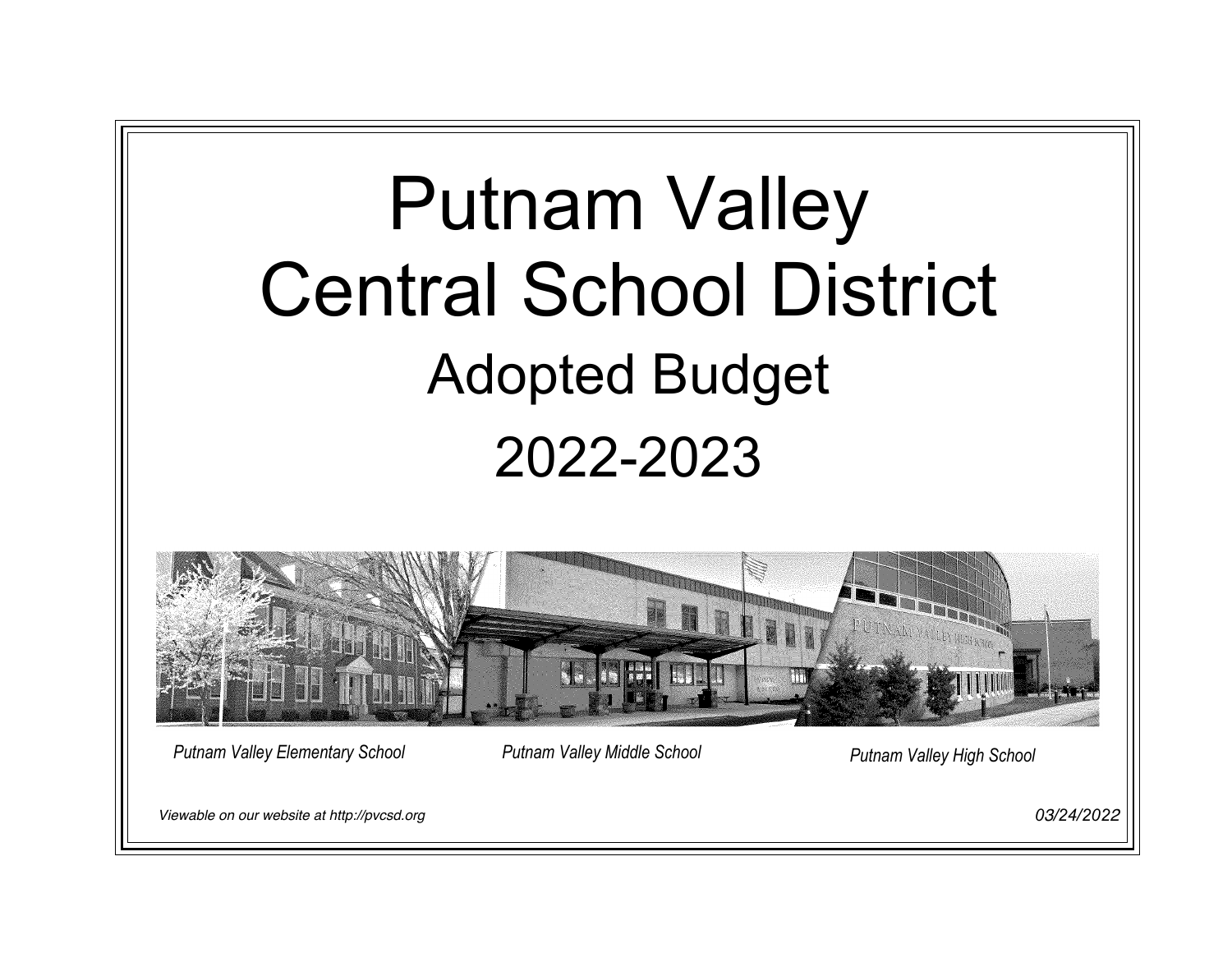# Table of Contents

| <b>Budget Summary</b>                               | A               | <b>Expenditures:</b>                  |    |
|-----------------------------------------------------|-----------------|---------------------------------------|----|
| <b>Revenues:</b>                                    |                 |                                       |    |
| <b>General Fund Revenues</b>                        | 1               | <b>Special Apportionment Programs</b> |    |
| <b>State Aid Detail</b>                             | $\overline{2}$  | Contractual                           | 12 |
| <b>Expenditures:</b>                                |                 | <b>Tuitions</b>                       | 12 |
| <b>General Support</b>                              |                 | <b>Materials &amp; Supplies</b>       | 12 |
| <b>Board of Education</b>                           | 3               | <b>BOCES Services</b>                 | 12 |
| <b>Central Administration</b>                       | 3               |                                       |    |
| <b>Business Administration, Auditing, Treasurer</b> | 4               | <b>School Libraries</b>               | 13 |
| <b>Tax Collection</b>                               | 4               | <b>Computer Education</b>             | 13 |
| Legal, Personnel, Public Information                | 5               | Guidance                              | 14 |
| <b>Operation of Plant</b>                           | 6               | <b>Health Services</b>                | 14 |
| Maintenance of Plant                                | 7               | <b>Psychological Services</b>         | 14 |
| <b>Special Items</b>                                | 8               | <b>Pupil Personnel Services</b>       | 14 |
|                                                     |                 | <b>Co-Curricular Activities</b>       | 15 |
| <b>Instruction</b>                                  |                 | <b>Interscholastic Athletics</b>      | 15 |
| Supervision                                         | 9               |                                       |    |
| Instructional Improvement                           | 9               | <b>Pupil Transportation</b>           | 16 |
| <b>Teaching-Regular School</b>                      |                 | <b>Undistributed</b>                  |    |
| <b>Instructional Salaries K-12</b>                  | 10              | <b>Employee Benefits</b>              | 17 |
| Contractual                                         | 10 <sup>°</sup> | <b>Interfund Transfers</b>            | 17 |
| <b>Tuitions</b>                                     | 10              | <b>Debt Service</b>                   | 17 |
| <b>Materials &amp; Supplies</b>                     | 10              |                                       |    |
| <b>Textbooks</b>                                    | 11              |                                       |    |
| <b>BOCES Services</b>                               | 11              |                                       |    |
|                                                     |                 |                                       |    |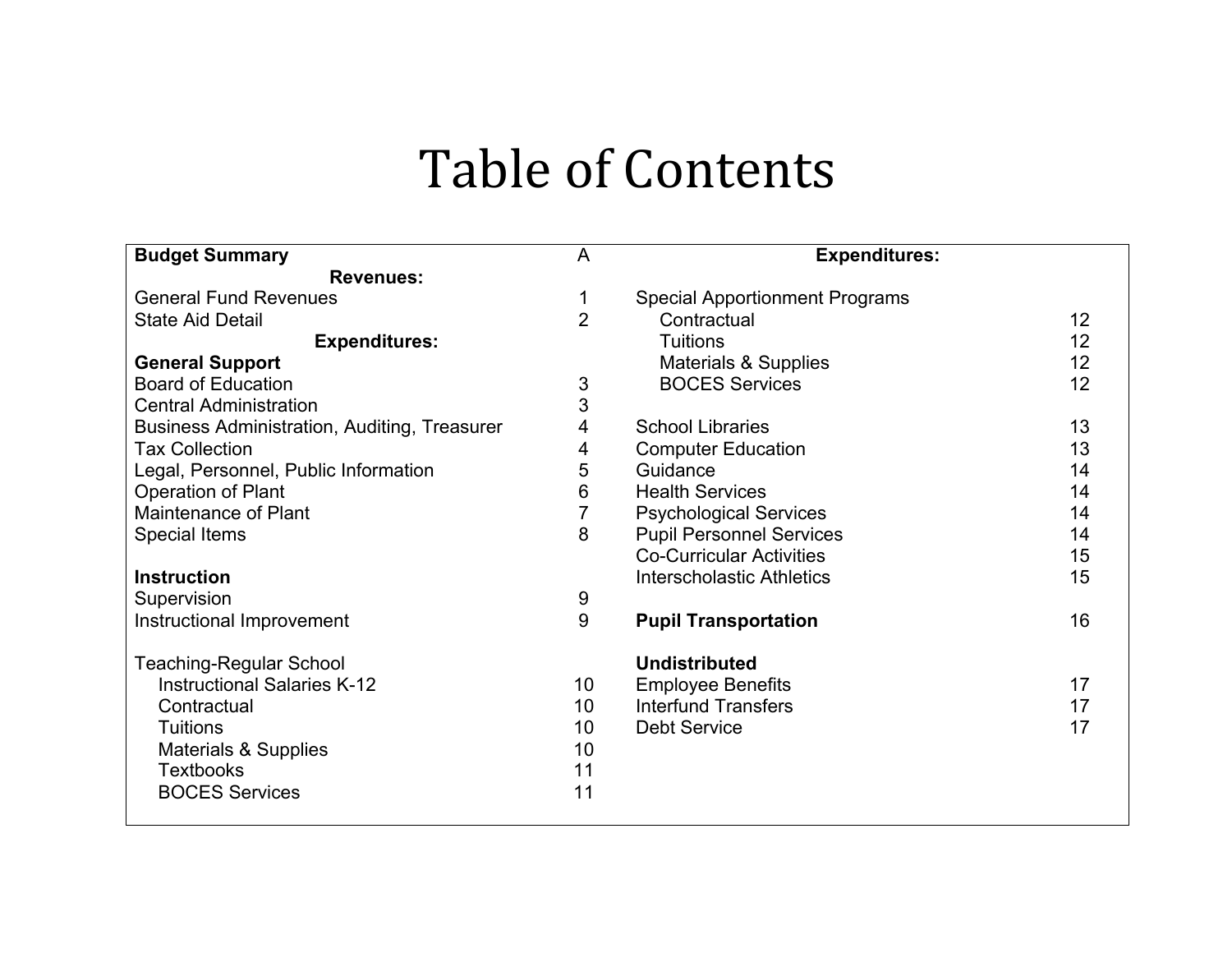|                | Putnam Valley Central School District - Adopted Budget Summary 3 Year History                                                                                                         |                            |                            |                             |                             |                          |                        |                                             |                       |
|----------------|---------------------------------------------------------------------------------------------------------------------------------------------------------------------------------------|----------------------------|----------------------------|-----------------------------|-----------------------------|--------------------------|------------------------|---------------------------------------------|-----------------------|
|                | <b>REVENUES</b>                                                                                                                                                                       | <b>BUDGET</b><br>2020-2021 | <b>BUDGET</b><br>2021-2022 | <b>ADOPTED</b><br>2022-2023 |                             |                          |                        | <b>BUDGET</b><br><b>CHANGES Differences</b> | Percent               |
|                |                                                                                                                                                                                       |                            |                            |                             |                             |                          |                        |                                             |                       |
|                | <b>Appropriated Fund Balance</b>                                                                                                                                                      | 1,280,000                  | 1,300,000                  | 1,100,000                   |                             |                          |                        | $-200,000$                                  | $-15.38%$             |
|                | <b>Real Property Tax Levy</b>                                                                                                                                                         | 38,010,949                 | 38,755,967                 | 39,334,859                  |                             |                          |                        | 578,892                                     | 1.49%                 |
|                | <b>Local Non-Tax Sources</b>                                                                                                                                                          | 1,302,600                  | 1,521,000                  | 1,520,000                   |                             |                          |                        | $-1,000$                                    | $-0.07\%$             |
|                | <b>State &amp; Federal Sources</b>                                                                                                                                                    | 11,314,314                 | 11,619,482                 | 13,868,671                  |                             |                          |                        | 2,249,189                                   | 19.36%                |
|                | <b>Total</b>                                                                                                                                                                          | 51,907,863                 | 53,196,449                 | 55,823,530                  |                             |                          |                        | 2,627,081                                   | 4.94%                 |
|                | <b>EXPENDITURES</b>                                                                                                                                                                   | <b>BUDGET</b><br>2020-2021 | <b>BUDGET</b><br>2021-2022 | <b>BUDGET</b><br>2022-2023  | Administration<br>2022-2023 | Instruction<br>2022-2023 | Capital<br>2022-2023   | <b>BUDGET</b><br><b>CHANGES Differences</b> | Percent               |
|                | <b>GENERAL SUPPORT</b><br>A1010 - A1060 Board of Education (District Clerk, Board materials, voting)                                                                                  | 67,973                     | 68,434                     | 70,915                      | 70,915                      |                          |                        | 2,481                                       | $3.63\%$              |
| A1240          | Central Administration (Superintendent, District office                                                                                                                               | 414,532                    | 424,122                    | 418,704                     | 418,704                     |                          |                        | $-5,418$                                    | $-1.28%$              |
|                | A1310 - A1380 Finance (Business Office, Treasurer, M&S, Consultants, Bids & Advertising, Auditing Services)                                                                           | 693,488                    | 727,867                    | 748,831                     | 748,831                     |                          |                        | 20.964                                      | 2.88%                 |
|                | A1420 - A1480 Staff (Legal Services, Human Resources and Public Information)<br>A1620 - A1680 Central Services (Facilities and Maintenance & Operations)                              | 304,105<br>2,640,741       | 312,078<br>2,757,628       | 343,662<br>2,685,947        | 343,662<br>33,725           |                          | 2,652,222              | 31,584<br>$-71,681$                         | 10.12%<br>$-2.60\%$   |
|                | A1910 - A1980 Special Items (Property and Liab Insurance ,School Assoc. Dues, BOCES Admin Costs)                                                                                      | 642,993                    | 661,630                    | 682,737                     | 556,330                     |                          | 126,407                | 21,107                                      | 3.19%                 |
|                | <b>Total</b>                                                                                                                                                                          | 4,763,832                  | 4,951,759                  | 4,950,796                   | 2,172,167                   |                          | 2,778,629              | $-963$                                      | $-0.02%$              |
|                | <b>INSTRUCTION</b>                                                                                                                                                                    |                            |                            |                             |                             |                          |                        |                                             |                       |
| A2099          | Instructional Improvement (Director of Learning, Pricipals, AP's, Photocpying, Postage, School<br>Resorce Officers, Paper Genral Office Supplies, Professional Curriculum Development | 2,077,080                  | 2,070,701                  | 2,150,843                   | 1,983,343                   | 167,500                  |                        | 80,142                                      | 3.87%                 |
| A2110          | Teaching: Regular School (Teaching Salaries, Teaching Assistants, Substitutes, School Monitors,<br>Tutors, BOCES related to Gen ED curriculum, Textbooks                              | 14,700,014                 | 14,841,047                 | 14,677,786                  |                             | 14,677,786               |                        | $-163,261$                                  | $-1.10%$              |
|                | Special Apportionment Programs (Teaching Salaries, Teaching Assistants and Substitutes,                                                                                               |                            |                            |                             |                             |                          |                        |                                             |                       |
| A2250<br>A2600 | <b>BOCES</b> Spec Education and related services)<br>Instructional Media (Library and automated services, Computer Assisted Instruction, Laptops)                                     | 7,158,455<br>1,367,525     | 7,306,879<br>1,526,271     | 7,392,715<br>1,424,107      |                             | 7,392,715<br>1,424,107   |                        | 85,836<br>$-102,164$                        | $1.17\%$<br>$-6.69\%$ |
| A2800          | Pupil Services (Guidance, Health Services, Pupil Personnel, Interscholastic Athletics)                                                                                                | 3,827,033                  | 3,895,853                  | 4,039,504                   |                             | 4,039,504                |                        | 143,651                                     | 3.69%                 |
|                | <b>Total</b>                                                                                                                                                                          | 29,130,107                 | 29,640,751                 | 29,684,955                  | 1,983,343                   | 27,701,612               |                        | 44,204                                      | 0.15%                 |
|                | <b>TRANSPORTATION</b>                                                                                                                                                                 |                            |                            |                             |                             |                          |                        |                                             |                       |
| A5510          | Pupil Transportation (Bus Contracts, In-District Busses & Personnel, M&S, Upkeep of vehicles,<br>Fuel, vehicle insurance) - 5 Year Contract with Orange County Transit                | 3,089,271                  | 3,226,312                  | 3,357,555                   | 71,145                      | 3,274,410                | 12,000                 | 131,243                                     | 4.07%                 |
|                | <b>UNDISTRIBUTED</b>                                                                                                                                                                  |                            |                            |                             |                             |                          |                        |                                             |                       |
| A9010-70       | <b>Employee Benefits (Manadated Social Security, Health benefits, Workers Comp, Pension</b><br><b>Contributions</b> )                                                                 | 11,846,703                 | 12, 105, 378               | 12,449,442                  | 1,531,281                   | 10,084,049               | 834,112                | 344,064                                     | 2.84%                 |
| A9901          | Interfund Transfers (20% Extended School Year Costs) (Capital Fund)                                                                                                                   | 95,000                     | 95,000                     | 2,158,000                   |                             | 90,000                   | 2,068,000              | 2,063,000                                   | 2171.58%              |
| A9789          | Debt Service (Principal and Interest payments on Construction Debt)<br><b>Total</b>                                                                                                   | 2.982.950<br>3,077,950     | 3.177.249<br>3,272,249     | 3,222,782<br>5,380,782      | 1,531,281                   | 10,174,049               | 3.222.782<br>6,124,894 | 45,533<br>2,108,533                         | 1.43%<br>64.44%       |
|                |                                                                                                                                                                                       |                            |                            |                             |                             |                          |                        |                                             |                       |
|                | <b>TOTAL: GENERAL FUND</b>                                                                                                                                                            | 51,907,863                 | 53,196,449                 | 55,823,530                  | 5,757,936                   | 41,150,071               | 8,915,523              | 2,627,081                                   | 4.94%                 |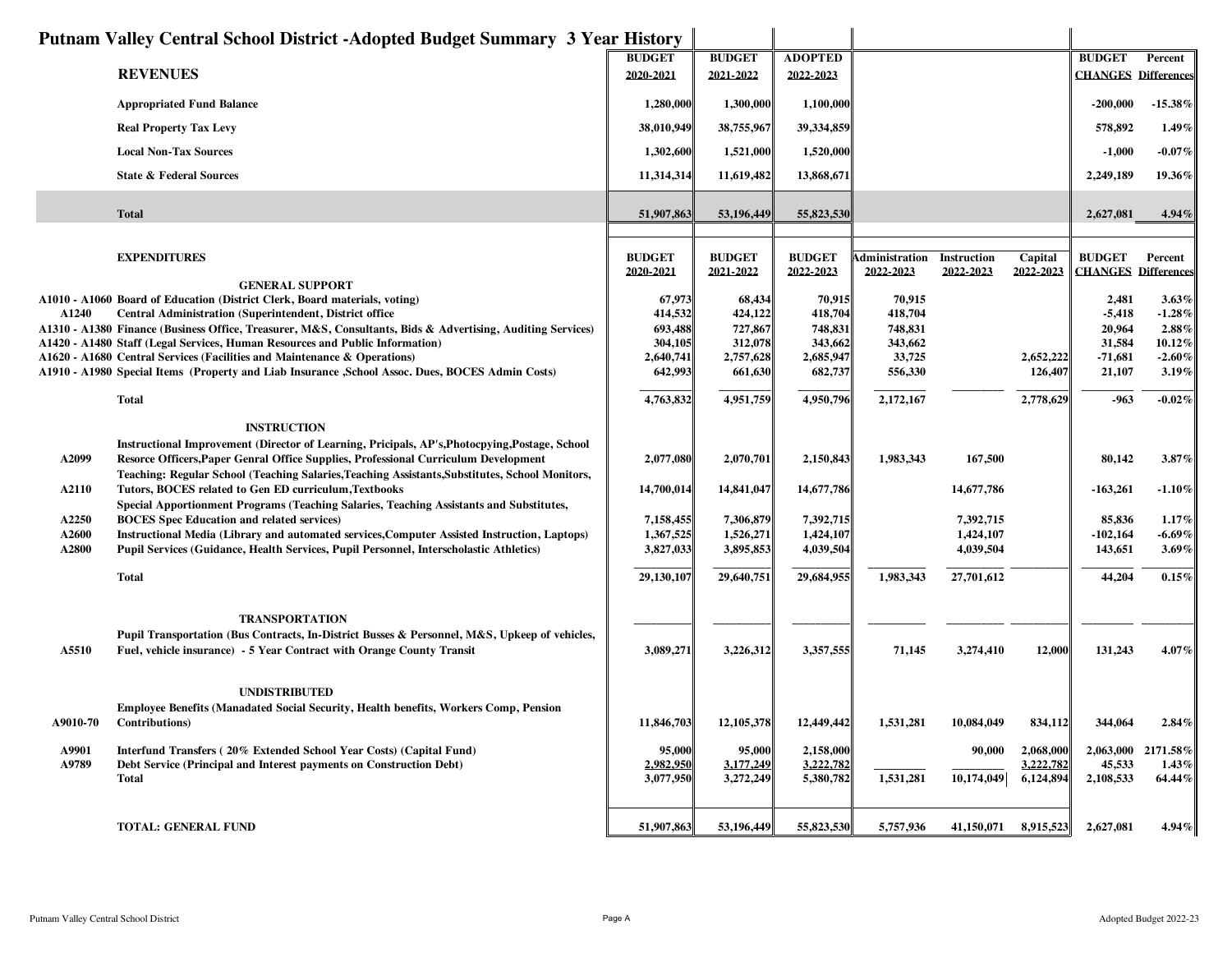|                 | <b>GENERAL FUND REVENUES</b>                                                                                                                           |                         |                    |                         |                |             |           |                                  |                    |
|-----------------|--------------------------------------------------------------------------------------------------------------------------------------------------------|-------------------------|--------------------|-------------------------|----------------|-------------|-----------|----------------------------------|--------------------|
|                 |                                                                                                                                                        | <b>BUDGET</b>           | Adopted<br>Budget  | Adopted<br>Budget       | Administration | Instruction | Capital   | <b>BUDGET</b>                    | Percent            |
| Revenue<br>CODE | <b>TAX ITEMS</b>                                                                                                                                       | 2020-2021               | 2021-2022          | 2022-2023               | 2022-2023      | 2022-2023   | 2022-2023 | <b>CHANGES</b>                   | <b>Differences</b> |
| 1001            | <b>Real Property Taxes</b>                                                                                                                             | 38,010.949              | 38,755,967         | 39,334,859              |                |             |           | 578,892                          | 1.49%              |
| 1090            | Service Charges on Real Property Taxes<br>Payments in lieu of taxes.                                                                                   | 45,000                  | 46,000             | 45,000                  |                |             |           | $-1,000$                         | $-2.17%$           |
| 1120            | Non-Property Tax Distribution by Westchester. (this becomes part of the tax levy)                                                                      |                         |                    |                         |                |             |           |                                  |                    |
|                 | <b>CHARGES FOR SERVICES</b>                                                                                                                            |                         |                    |                         |                |             |           |                                  |                    |
| 1335/1489       | Other Charges For Services/Student Fees                                                                                                                | 190,000                 | 25,000             | 25,000                  |                |             |           | $\bf{0}$                         | 0.00%              |
| 1489<br>2230    | Field Rentals<br>Tuition: Other School Districts (Foster Care & Special Education Placements)                                                          | 75,000                  | 100.000            | 100,000                 |                |             |           | $\mathbf{0}$                     | 0.00%              |
|                 | Total: Charges For Services                                                                                                                            | 265,000                 | 125,000            | 125,000                 |                |             |           | $\mathbf{0}$                     | $0.00\%$           |
|                 |                                                                                                                                                        |                         |                    |                         |                |             |           | $\mathbf{0}$                     |                    |
|                 |                                                                                                                                                        |                         |                    |                         |                |             |           | $\mathbf{0}$                     |                    |
| 2401            | USE OF MONEY AND PROPERTY<br><b>Interest And Earnings</b>                                                                                              | 77,600                  | 25,000             | 25,000                  |                |             |           | $\theta$<br>$\mathbf{0}$         | 0.00%              |
| 2410 & 2412     | Rental Of Real Property:                                                                                                                               |                         |                    |                         |                |             |           | $\theta$                         |                    |
|                 |                                                                                                                                                        |                         |                    |                         |                |             |           | $\Omega$                         |                    |
|                 | Total: Use Of Money & Property                                                                                                                         | 77,600                  | 25,000             | 25,000                  |                |             |           | $\Omega$                         | 0.00%              |
| 2680/2701       | <b>MISCELLANEOUS</b><br>Insurance Recoveries/Refund Prior Yr. BOCES                                                                                    | 75,000                  | 100,000            | 100,000                 |                |             |           | $\mathbf{0}$<br>$\mathbf{0}$     | 0.00%              |
| 2703/2705       | Refunds of Prior Year Expenditures-Other                                                                                                               | 90,000                  | 150,000            | 150,000                 |                |             |           | $\mathbf{0}$                     | 0.00%              |
| 2770            | Other Unclassified Revenue: ERATES                                                                                                                     | 50.000                  | 75.000             | 25.000                  |                |             |           | $\Omega$                         | 0.00%              |
|                 | <b>Total: Miscellaneous</b>                                                                                                                            | 215,000                 | 325,000            | 325,000                 |                |             |           | $\Omega$                         | 0.00%              |
|                 | <b>STATE SOURCES</b>                                                                                                                                   |                         |                    |                         |                |             |           | $\mathbf{0}$<br>$\mathbf{0}$     |                    |
| 3101            | General Formula Aid/Excess Cost Aid/Expense Based Aids                                                                                                 | 9,951,005               | 10,133,927         | 12,567,555              |                |             |           | 2,433,628                        | 24.01%             |
| 3103            | <b>Boces Aid</b>                                                                                                                                       | 1,208,804               | 1,325,621          | 1,142,768               |                |             |           | $-182,853$                       | $-13.79%$          |
| 3262            | <b>Instructional Materials Aid</b>                                                                                                                     | 154,50:                 | 159,934            | 158,348                 |                |             |           | $-1,586$                         | $-0.99%$           |
| 3104/3289       | Homeless and Chapter 44/721/66                                                                                                                         |                         |                    |                         |                |             |           | $\overline{0}$<br>$\overline{0}$ |                    |
|                 | <b>Total: State Sources</b>                                                                                                                            | 11.314.31               | 11,619,482         | 13,868,67               |                |             |           | 2.249.189                        | 19.36%             |
|                 |                                                                                                                                                        |                         |                    |                         |                |             |           | $\overline{0}$                   |                    |
|                 |                                                                                                                                                        |                         |                    |                         |                |             |           | $\Omega$<br>$\Omega$             |                    |
|                 | * GENERAL FUND REVENUES                                                                                                                                | 49.927.863              | 50,896,449         | 53,723,530              |                |             |           | 2.827.081                        | 5.55%              |
|                 |                                                                                                                                                        |                         |                    |                         |                |             |           |                                  |                    |
| 5059            | <b>INTERFUND TRANSFERS</b><br>Transfer from Debt Service (offset line #1475) \$935K Roof Repiar and Replacement at the HS /\$65K help pay current Debt | 700,000                 | 1,000,000          | 1,000,000               |                |             |           |                                  |                    |
|                 |                                                                                                                                                        |                         |                    |                         |                |             |           |                                  |                    |
|                 | <b>Total:Interfund Transfers</b>                                                                                                                       | 700,000                 | 1,000,000          | 1,000,000               |                |             |           | $\Omega$                         | 0.00%              |
|                 |                                                                                                                                                        |                         |                    |                         |                |             |           |                                  |                    |
|                 | ** SUBTOTAL:                                                                                                                                           |                         |                    |                         |                |             |           |                                  |                    |
|                 | ** GENERAL FUND REVENUES                                                                                                                               | 50,627,863              | 51,896,449         | 54,723,530              |                |             |           | 2.827.081                        | 5.45%              |
|                 |                                                                                                                                                        |                         |                    |                         |                |             |           |                                  |                    |
|                 | APPROPRIATED RESERVES                                                                                                                                  |                         |                    |                         |                |             |           |                                  |                    |
| 599             | Appropriated Fund Balance<br>Appropriation of Reserve For Retirement Contribution                                                                      | 1,080,000<br>200,000    | 800,000<br>250,000 | 800,000<br>300,000      |                |             |           | $\bf{0}$<br>50,000               | 0.00%<br>20,00%    |
|                 | Appropriation of Liability Reserve (Section 1709 Ed.Law)                                                                                               |                         |                    |                         |                |             |           | $\overline{0}$                   |                    |
|                 | Appropriation of EBALR                                                                                                                                 |                         | 250,000            |                         |                |             |           | $-250,000$                       | $-100.00\%$        |
|                 | Appropriation of Tax Certiorari Reserve                                                                                                                |                         | 1,300,000          |                         |                |             |           | $\overline{0}$<br>$-200,000$     | $-15.38%$          |
|                 | *** GRAND TOTAL:<br>*** GENERAL FUND REVENUES                                                                                                          | 1,280,000<br>51,907,863 | 53,196,449         | 1,100,000<br>55,823,530 |                |             |           | 2,627,081                        | 4.94%              |
|                 |                                                                                                                                                        |                         |                    |                         |                |             |           |                                  |                    |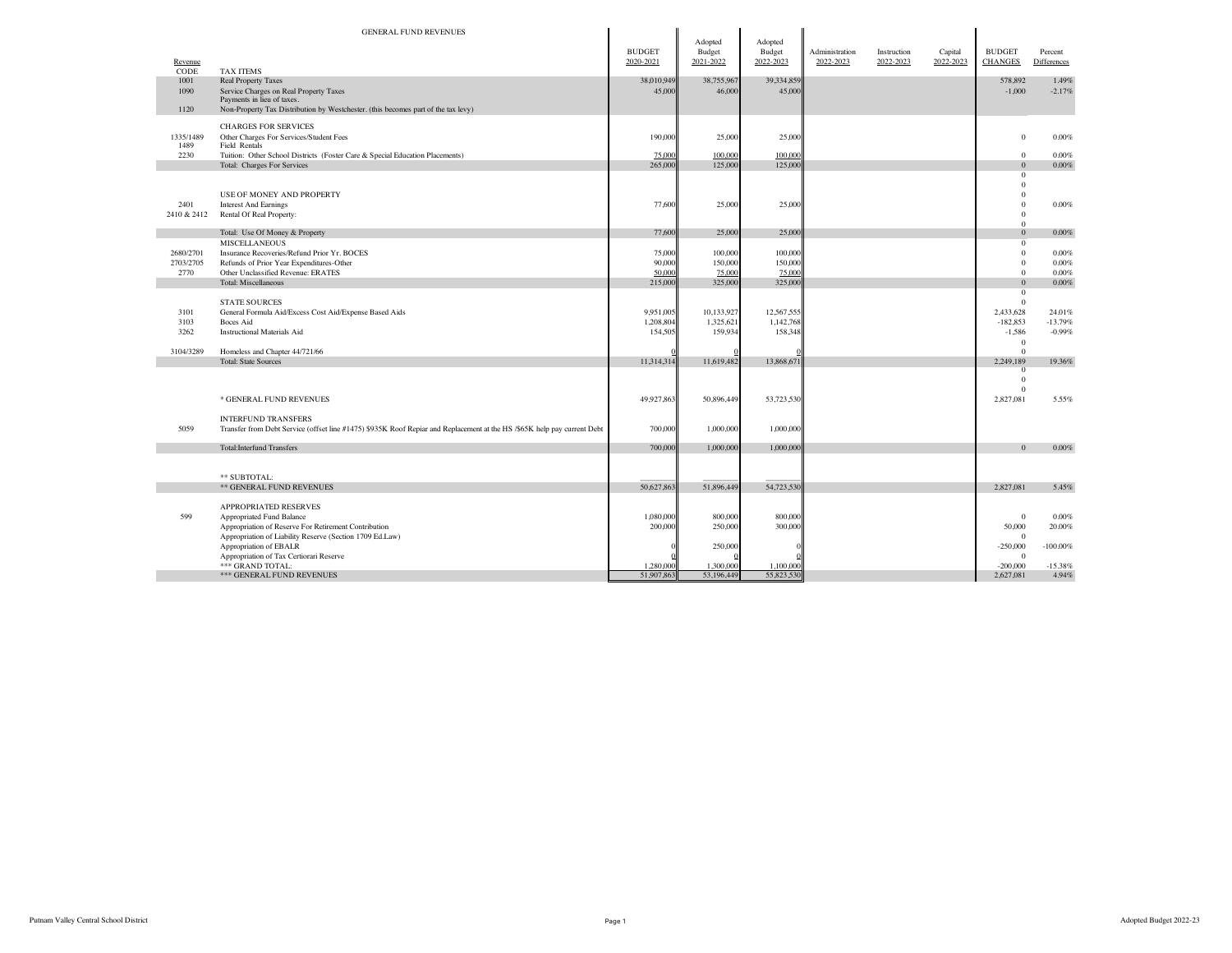| <b>GENERAL FUND REVENUES</b>                                                                   | <b>BUDGET</b><br>2020-2021 | Adopted<br>Budget<br>2021-2022 | Adopted<br>Budget<br>2022-2023 |              |          |
|------------------------------------------------------------------------------------------------|----------------------------|--------------------------------|--------------------------------|--------------|----------|
| STATE SOURCES: STATE AID DETAIL                                                                | Estimated<br>Legislative   | Estimated<br>Legislative       | Estimated<br>Legislative       |              |          |
| <b>Aid Summary</b>                                                                             | Budget                     | Budget                         | Budget                         |              |          |
| Basic Formula and Foundation Aid                                                               | 5,666,691                  | 5,685,804                      | 7,507,275                      | 1,821,471    | 32.04%   |
| State Aid Adjustments<br>Universal Pre-Kindergarten                                            | $-1,205,075$               |                                | 172,800                        | $\Omega$     | #DIV/0!  |
| Special Chapter /Homeless Aid                                                                  |                            |                                |                                |              |          |
| <b>Building Aid</b>                                                                            | 1.939.775                  | 1,241,310                      | 1,538,058                      | 296,748      | 23.91%   |
| Transportation Aid                                                                             | 1,970,327                  | 1,851,347                      | 1,819,247                      | $-32,100$    | $-1.73%$ |
| High Cost Aid, Public & Private School Excess Cost Aids                                        | 525,566                    | 598,661                        | 604,614                        | 5.953        | $0.99\%$ |
| <b>Instructional Materials Aid</b>                                                             | 152,317                    | 151,176                        | 158,348                        | 7.172        | 4.74%    |
| High Tax Aid                                                                                   | 925,561                    | 925,561                        | 925,561                        |              |          |
| Boces Services Aid (Net of Aid Adjustment Due to BOCES Refunds)<br><b>BOCES</b> aid adjustment | 1,169,152<br>170,000       | 1,165,623                      | 1,142,768                      | $-22,855$    | $-1.96%$ |
| Sub-Total: State Sources                                                                       | 11,314,314                 | 11,619,482                     | 13,868,671                     | 2,249,189    | 19.36%   |
| <b>TOTAL: STATE SOURCES</b>                                                                    | 11,314,314                 | 11,619,482                     | 13,868,671                     | 2,249,189    | 19.36%   |
|                                                                                                |                            |                                |                                | $\mathbf{0}$ |          |

**Contract**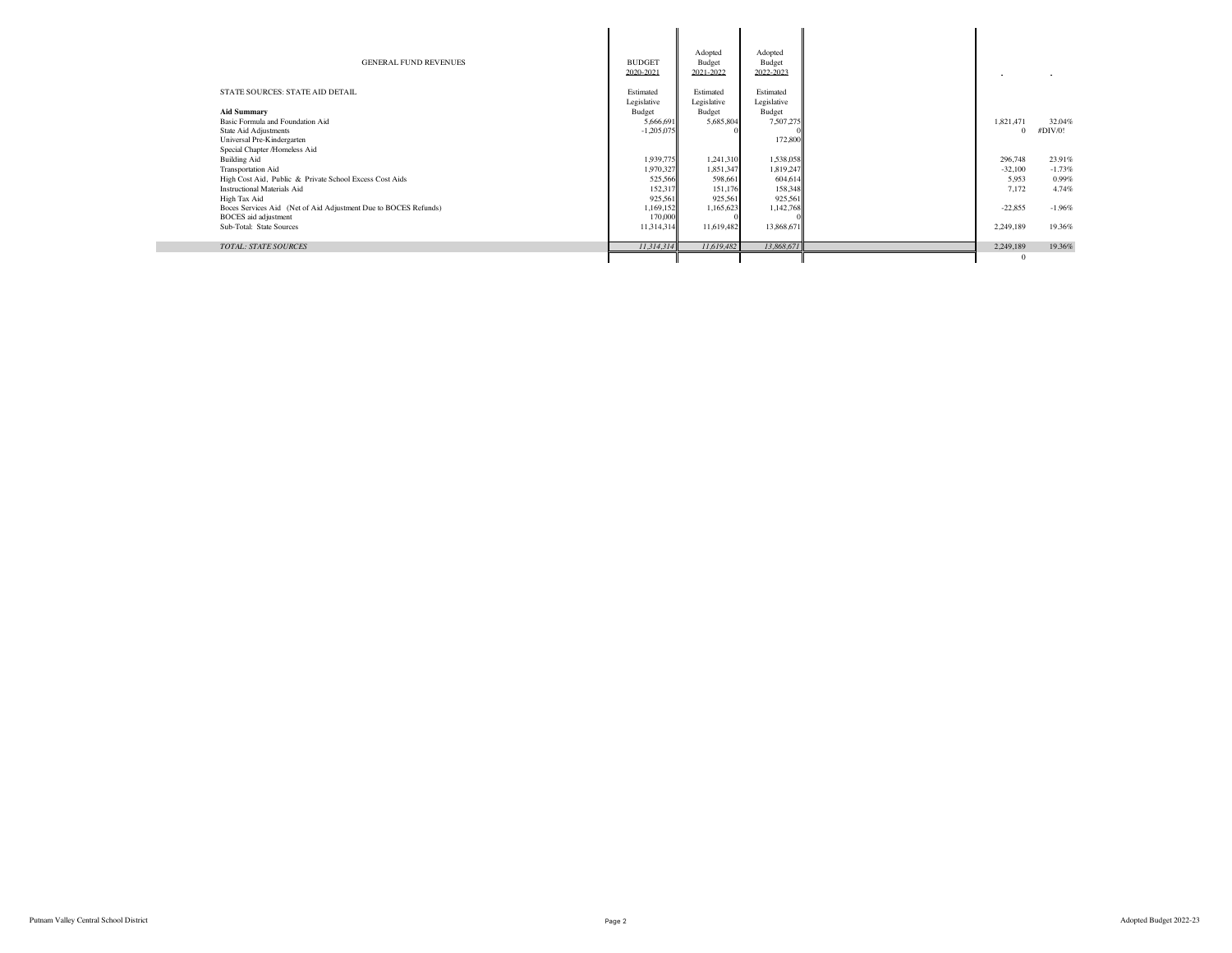|                      | <b>GENERAL SUPPORT</b>                                                                                      |                 |                   |                   |                 |             |                      |           |           |
|----------------------|-------------------------------------------------------------------------------------------------------------|-----------------|-------------------|-------------------|-----------------|-------------|----------------------|-----------|-----------|
| CODE                 |                                                                                                             | <b>BUDGET</b>   | Adopted<br>Budget | Adopted<br>Budget | Administration  | Instruction |                      |           |           |
| A1010                | <b>BOARD OF EDUCATION</b>                                                                                   | 2020-2021       | 2021-2022         | 2022-2023         | 2022-2023       | 2022-2023   | Capital<br>2022-2023 |           |           |
| A1010.4              | CONTRACTUAL EXPENSES<br>Mandated Training Workshops, Postage, Printing, & Miscellaneous Expenses            | 4,674           | 4,674             | 5,000             | 5,000           |             |                      |           |           |
|                      |                                                                                                             |                 |                   |                   |                 |             |                      |           |           |
|                      | <b>MATERIALS &amp; SUPPLIES</b>                                                                             |                 |                   |                   |                 |             |                      |           |           |
| A1010.45<br>A1010.49 | General Office Supplies<br>BOCES Services (Board Docs/ Election management Services)                        | 3,637<br>18.96  | 3,637<br>19.342   | 3,700<br>21,000   | 3,700<br>21.000 |             |                      |           |           |
| $A1010***$           | Total: Board of Education                                                                                   | 27.27           | 27,653            | 29,700            | 29,700          |             |                      | 2,047     | 7.40%     |
| A1040                | DISTRICT CLERK                                                                                              |                 |                   |                   |                 |             |                      |           |           |
| A1040.16             | District Clerk Salary #1 / BOE Meeting Videographer                                                         | 14,714          | 14,765            | 15,215            | 15,215          |             |                      |           |           |
| A1040.45             | Material & Supplies; Postage                                                                                | 969             | 1,000             | 1,000             | 1,000           |             |                      |           |           |
| $A1040***$           | <b>Total: District Clerk</b>                                                                                | 15,683          | 15,765            | 16,215            | 16,215          |             |                      | 450       | 2.85%     |
|                      | #1 NOTES: The District Clerk's salary for next year has not been determined at this time.                   |                 |                   |                   |                 |             |                      |           |           |
| A1060                | DISTRICT MEETINGS Videographer & Election Workers                                                           |                 |                   |                   |                 |             |                      |           |           |
| A1060.16             | Non-Instructional Salaries                                                                                  | 9,000           | 9,000             | 9,00              | 9,000           |             |                      |           |           |
| A1060.4              | CONTRACTUAL EXPENSES<br>Legal Advertisements, Printing, etc.                                                | 5,000           | 5,000             | 5,000             | 5,000           |             |                      |           |           |
|                      | Voting Expenses                                                                                             | 5,316           | 5,316             | 5,200             | 5,200           |             |                      |           |           |
| A1060.4              | <b>Election Staff</b><br><b>Total: Contractual</b>                                                          | 1.700<br>12,016 | 1.700<br>12,016   | 1.800<br>12,000   | 1.800<br>12,000 |             |                      | $-16$     | $-0.13%$  |
|                      |                                                                                                             |                 |                   |                   |                 |             |                      |           |           |
|                      |                                                                                                             |                 |                   |                   |                 |             |                      | $\Omega$  |           |
| A1060.45             | Materials & Supplies                                                                                        | 4,000           | 4,000             | 4,000             | 4,000           |             |                      |           | $0.00\%$  |
| $A1060***$           | <b>Total: District Meetings</b>                                                                             | 25,016          | 25,016            | 25,000            | 25,000          |             |                      | $-16$     | $-0.06%$  |
|                      |                                                                                                             |                 |                   |                   |                 |             |                      |           |           |
| A1099                | TOTAL: BOARD OF EDUCATION                                                                                   | 67,97           | 68,434            | 70,91             | 70,915          |             |                      | 2,481     | 3.63%     |
|                      |                                                                                                             |                 |                   |                   |                 |             |                      |           |           |
|                      | <b>CENTRAL ADMINISTRATION</b>                                                                               |                 |                   |                   |                 |             |                      |           |           |
| A1240                | CHIEF SCHOOL ADMINISTRATOR<br>SALARIES: INSTRUCTIONAL #2                                                    |                 |                   |                   |                 |             |                      |           |           |
| A1240.157            | Superintendent of Schools                                                                                   | 245,000         | 248,000           | 250,000           | 250,000         |             |                      | 2,000     | $0.81\%$  |
|                      | Vacation Pay and Travel Expense                                                                             |                 |                   | 11,933            | 11,933          |             |                      |           |           |
| A1240.16             | SALARIES: NON-INSTRUCTIONAL<br>(MB 1.0) (DL.5)<br>Secretarial / Clerical(2.0 FTE 2-21-22) (2022-23 1.5 FTE) | 149,532         | 156,122           | 131,771           | 131,771         |             |                      | $-24,351$ | $-15.60%$ |
|                      | Includes Overtime / Substitutes                                                                             |                 |                   |                   |                 |             |                      |           |           |
|                      |                                                                                                             |                 |                   |                   |                 |             |                      |           |           |
|                      | CONTRACTUAL EXPENSES: Includes expenses such as<br>Conferences, Workshops & In-District Travel              | 10,000          | 10,000            | 15,000            | 15,000          |             |                      |           |           |
|                      | Association Dues & Memberships                                                                              |                 |                   |                   |                 |             |                      |           |           |
|                      | Consultants<br><b>Equipment Repair and Service Contracts</b>                                                |                 |                   |                   |                 |             |                      |           |           |
| A1240.4              | Total: Contractual                                                                                          | 10,000          | 10,000            | 15,000            | 15,000          |             |                      | 5,000     | 50.00%    |
| A1240.45             | <b>MATERIALS &amp; SUPPLIES</b>                                                                             | 10,000          | 10,000            | 10,000            | 10,000          |             |                      |           | 0.00%     |
|                      |                                                                                                             |                 |                   |                   |                 |             |                      |           |           |
| A1299                | TOTAL: CENTRAL ADMINISTRATION                                                                               | 414,532         | 424,122           | 418,704           | 418,704         |             |                      | $-5,418$  | $-1.28%$  |
|                      | #2 NOTES: Administrative salaries for next year have not been determined at this time.                      |                 |                   |                   |                 |             |                      |           |           |
|                      |                                                                                                             |                 |                   |                   |                 |             |                      |           |           |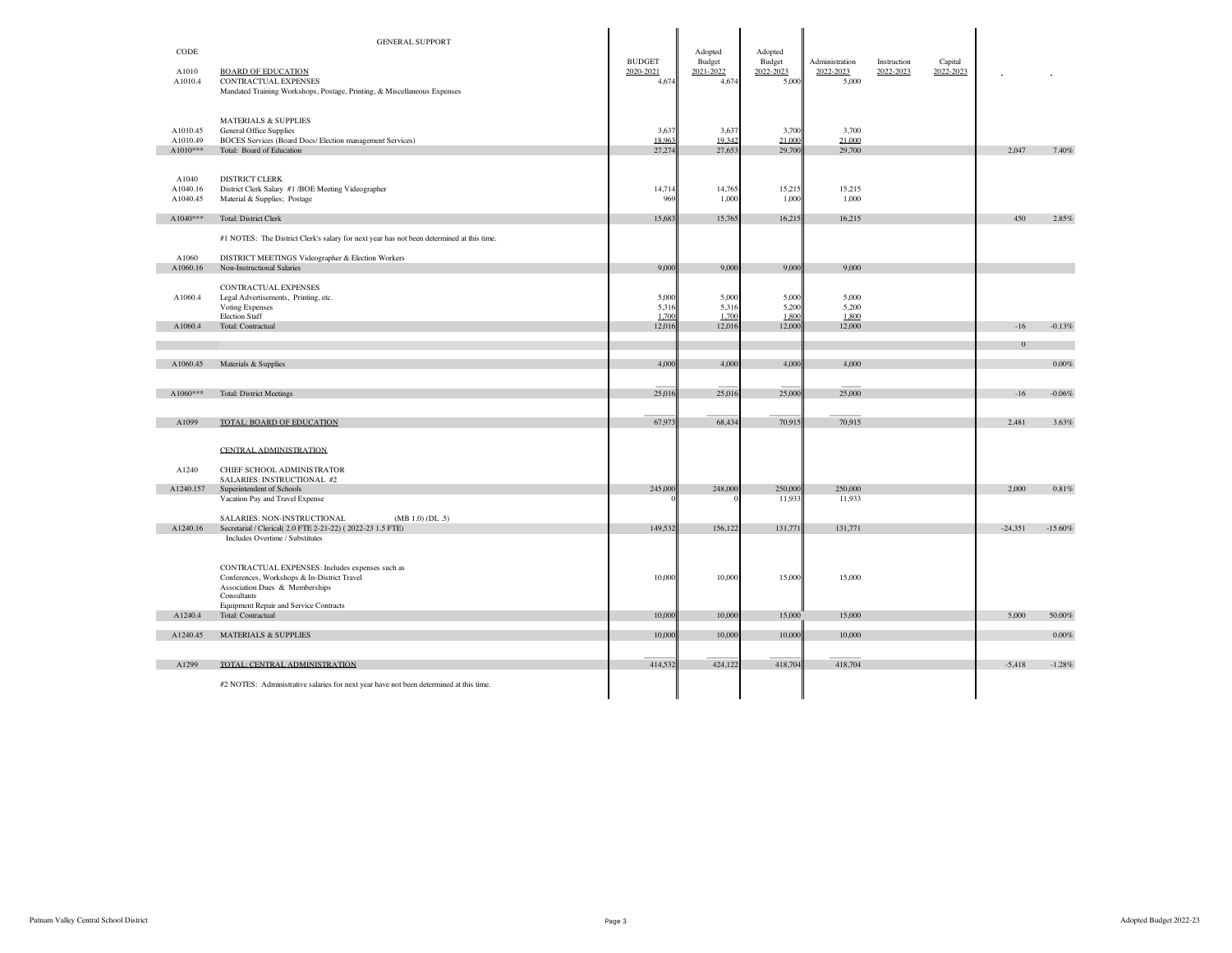| A1310                                     | <b>FINANCE</b><br><b>BUSINESS ADMINISTRATION</b><br><b>SALARIES:</b>                                                                                                                                                                                                                  | <b>BUDGET</b><br>2020-2021 | Adopted<br>Budget<br>2021-2022 | Adopted<br>Budget<br>2022-2023 | Administration<br>2022-2023 | Instruction<br>2022-2023 | Capital<br>2022-2023 |        |          |
|-------------------------------------------|---------------------------------------------------------------------------------------------------------------------------------------------------------------------------------------------------------------------------------------------------------------------------------------|----------------------------|--------------------------------|--------------------------------|-----------------------------|--------------------------|----------------------|--------|----------|
| A1310.16                                  | Payroll, Accounts Payable, Accountant / Clerical (5.0 FTE)                                                                                                                                                                                                                            | 263,534                    | 267,363                        | 266,570                        | 266,570                     |                          |                      | $-793$ | $-0.30%$ |
| A1310.4                                   | CONTRACTUAL EXPENSES: Includes expenses such as:<br>Advertising. TPA for tax exempt annuities, financial advisor<br>Conferences, Workshops, In-District Mileage<br>Professional Association Memberships<br><b>Consultant Programmer Services</b><br>Equipment Repair and Repair Parts | 4,500                      | 4,500                          | 4,500                          | 4,500                       |                          |                      |        |          |
|                                           | <b>BOCES SERVICES</b>                                                                                                                                                                                                                                                                 |                            |                                |                                |                             |                          |                      |        |          |
|                                           | Questar (Coser 605)<br>Finance Manager (Coser 611.45) and ACA Services                                                                                                                                                                                                                | 3,588<br>18.700            | 3,660<br>19.500                | 3,806<br>22.22                 | 3,806<br>22.226             |                          |                      |        |          |
| A1310.490                                 | <b>Total: Contractual/BOCES</b>                                                                                                                                                                                                                                                       | 26,788                     | 27,660                         | 30,532                         | 30,532                      |                          |                      | 2,872  | 10.38%   |
| A1310.45                                  | <b>MATERIALS &amp; SUPPLIES</b>                                                                                                                                                                                                                                                       | 10,00                      | 10,000                         | 10,000                         | 10,000                      |                          |                      |        | $0.00\%$ |
| A1310***                                  | <b>TOTAL: Business Administration</b>                                                                                                                                                                                                                                                 | 300,32                     | 305,023                        | 307,102                        | 307,102                     |                          |                      | 2,079  | $0.68\%$ |
|                                           |                                                                                                                                                                                                                                                                                       |                            |                                |                                |                             |                          |                      |        |          |
| A1320<br>A1320.160<br>A1320.4<br>A1320*** | <b>AUDITING</b><br>SALARIES: Internal Claims Auditor<br>CONTRACTUAL EXPENSES: External & Internal Auditing Services<br>Total: Auditing                                                                                                                                                | 75,000<br>75,00            | 75,000<br>75,000               | 78,000<br>78,000               | 78,000<br>78,000            |                          |                      | 3,000  | 4.00%    |
|                                           |                                                                                                                                                                                                                                                                                       |                            |                                |                                |                             |                          |                      |        |          |
| A1325.16                                  | <b>TREASURER</b>                                                                                                                                                                                                                                                                      | 162,102                    | 163,591                        | 169,863                        | 169,863                     |                          |                      |        |          |
| A1325.4                                   | <b>CONTRACTUAL EXPENSES: Includes</b><br>Advertising, , Equipment Repair, Budget Newsletter<br>Mileage & meeting Expenses, aduiting services                                                                                                                                          | 14,837                     | 18,837                         | 12,837                         | 12,837                      |                          |                      |        |          |
| A1325.49                                  | Forecast Five (transparency reporting/Budget and Expenditures by Location) State Comptroller mandate                                                                                                                                                                                  |                            | 18,720                         | 19,469                         | 19.469                      |                          |                      | 18,720 |          |
| A1325.45<br>A1325***                      | <b>MATERIALS &amp; SUPPLIES</b><br>TOTAL: Treasurer                                                                                                                                                                                                                                   | 3.911<br>180,85            | 3.911<br>205,059               | 9.000<br>211,169               | 9.000<br>211,169            |                          |                      | 6,110  | 2.98%    |
|                                           |                                                                                                                                                                                                                                                                                       |                            |                                |                                |                             |                          |                      |        |          |
| A1330                                     | TAX COLLECTION                                                                                                                                                                                                                                                                        |                            |                                |                                |                             |                          |                      |        |          |
| A1330.160                                 | Salaries: Tax Collector /Accountant                                                                                                                                                                                                                                                   | 106,783                    | 112,252                        | 112,160                        | 112,160                     |                          |                      |        |          |
| A1330.4                                   | <b>CONTRACTUAL EXPENSES: Includes</b><br>Putnam County Real Property Tax Services<br>Postage<br>Tax Collection Software Updates                                                                                                                                                       | 12,185                     | 12,185                         | 12,000                         | 12,000                      |                          |                      |        |          |
| A1330.45                                  | <b>MATERIALS &amp; SUPPLIES</b>                                                                                                                                                                                                                                                       | 3.348                      | 3.348                          | 3.400                          | 3.400                       |                          |                      |        |          |
| A1330***                                  | TOTAL: Tax Collection                                                                                                                                                                                                                                                                 | 122,316                    | 127,785                        | 127,560                        | 127,560                     |                          |                      | $-225$ | $-0.18%$ |
|                                           |                                                                                                                                                                                                                                                                                       |                            |                                |                                |                             |                          |                      |        |          |
| A1380.4                                   | <b>FISCAL AGENT FEES</b>                                                                                                                                                                                                                                                              | 15,00                      | 15,000                         | 25,000                         | 25,000                      |                          |                      | 10,000 | 66.67%   |
|                                           | (Capital project analysis and aid projections/ annual financing)                                                                                                                                                                                                                      |                            |                                |                                |                             |                          |                      |        |          |
| A1399                                     | TOTAL: FINANCE #4                                                                                                                                                                                                                                                                     | 693,488                    | 727,867                        | 748,831                        | 748,831                     |                          |                      | 20,964 | 2.88%    |
|                                           | #4 NOTES: FINANCE encompasses Business Administration, Auditing, Treasurer, and Tax Collector functions.                                                                                                                                                                              |                            |                                |                                |                             |                          |                      |        |          |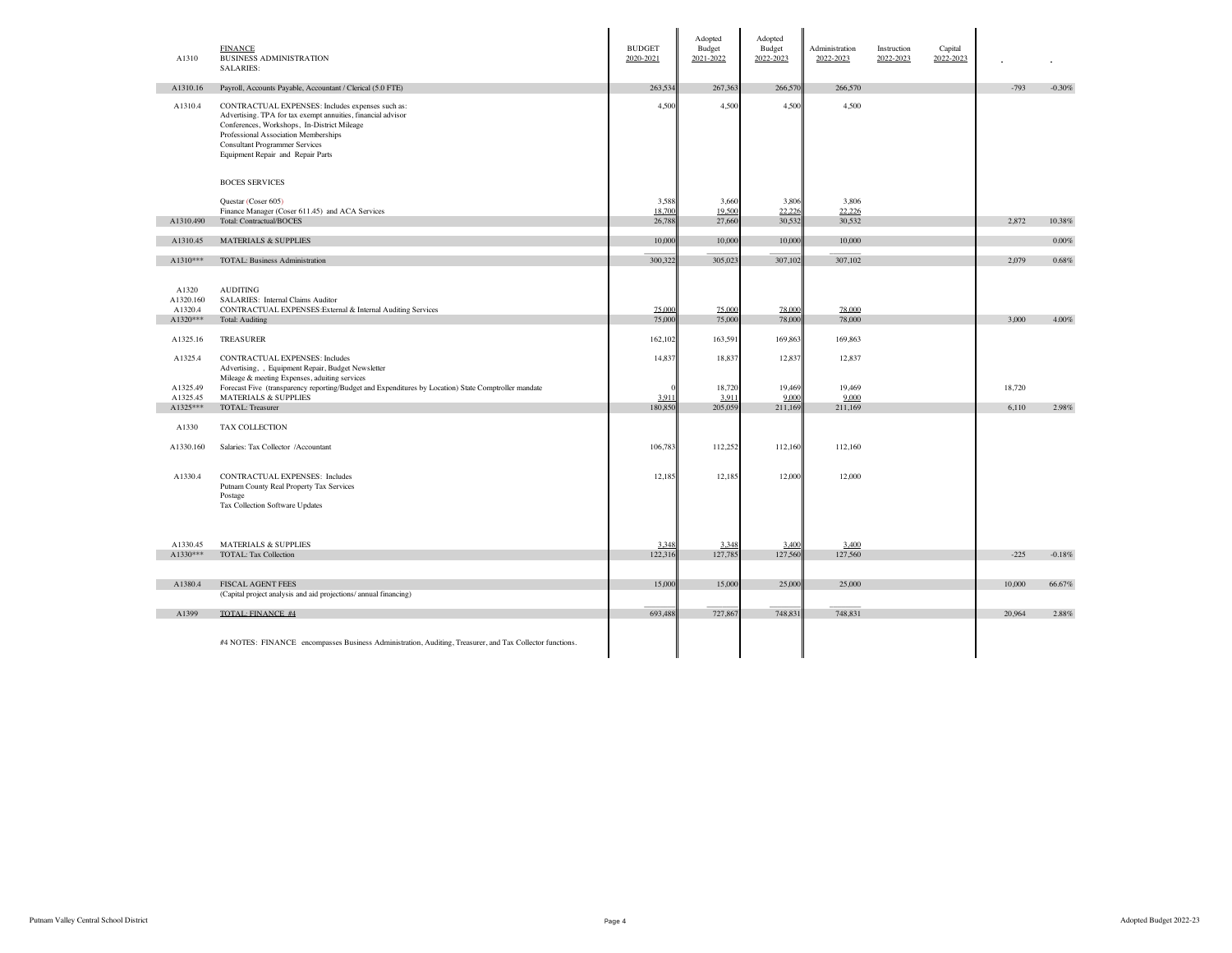| A1400<br>A1420 | LEGAL                                                                                                                                | <b>BUDGET</b> | Adopted<br>Budget | Adopted<br>Budget | Administration | Instruction | Capital   |        |        |
|----------------|--------------------------------------------------------------------------------------------------------------------------------------|---------------|-------------------|-------------------|----------------|-------------|-----------|--------|--------|
|                |                                                                                                                                      | 2020-2021     | 2021-2022         | 2022-2023         | 2022-2023      | 2022-2023   | 2022-2023 |        |        |
|                | <b>CONTRACTUAL EXPENSES</b>                                                                                                          |               |                   |                   |                |             |           |        |        |
| A1420.4        | <b>General Counsel Services</b>                                                                                                      | 90,695        | 90,695            | 95,000            | 95,000         |             |           |        |        |
| $A1420***$     | Total: Legal                                                                                                                         | 90.695        | 90.695            | 95,000            | 95,000         |             |           | 4.305  | 4.75%  |
| A1430          | <b>PERSONNEL</b>                                                                                                                     |               |                   |                   |                |             |           |        |        |
| A1430.15       | Assistant Superintendent (.50 FTE) vacation, longevity                                                                               | 102,344       | 105,543           | 106,800           | 106,800        |             |           |        |        |
| A1430.16       | Office Asst./ Includes Overtime & Substitutues 1.0 FTE) (DL) (SC)                                                                    | 32,093        | 34,065            | 53,555            | 53,555         |             |           | 19,490 | 57.21% |
|                |                                                                                                                                      |               |                   |                   |                |             |           |        |        |
| A14304**       | <b>CONTRACTUAL EXPENSES</b>                                                                                                          | 2,893         | 2,893             | 3.000             | 3,000          |             |           | 107    | 3.70%  |
| A1430.490      | <b>BOCES SERVICES: #1</b>                                                                                                            |               |                   |                   |                |             |           |        |        |
| 616            | Employees' Assistance Program (EAP), Dignity for all students/non-violent crisis (coser 555)                                         | 9,840         | 10,037            | 10,050            | 10.050         |             |           |        |        |
| 602            | Contract Analysis Service/Labor Negotiations/Recruitment (OLAS)                                                                      | 3,112         | 3,174             | 3,175             | 3,175          |             |           |        |        |
| 611            | Aesop Substitute Service/My Learning Plan)/Teachscape                                                                                | 12,000        | 12,240            | 14,916            | 14,916         |             |           |        |        |
| 611            | Finance Manager/Board Docs (Citrix Server Maintenance)                                                                               | 18.700        | 19.500            | 22.226            | 22.226         |             |           |        |        |
| A1430.49       | <b>Total: BOCES</b>                                                                                                                  | 43,652        | 44,951            | 50,367            | 50,367         |             |           | 5,416  | 12.05% |
|                |                                                                                                                                      |               |                   |                   |                |             |           |        |        |
| $A1430***$     | Total: Personnel                                                                                                                     | 180.982       | 187,452           | 213,722           | 213,722        |             |           | 26,270 | 14.01% |
|                |                                                                                                                                      |               |                   |                   |                |             |           |        |        |
|                |                                                                                                                                      |               |                   |                   |                |             |           |        |        |
|                | #1 NOTES: Aidable Services through BOCES are eligible for BOCES Aid                                                                  |               |                   |                   |                |             |           |        |        |
| <b>BUDGET</b>  | <b>STAFF</b>                                                                                                                         |               |                   |                   |                |             |           |        |        |
| A1480          | PUBLIC INFORMATION AND SERVICES #2                                                                                                   |               |                   |                   |                |             |           |        |        |
| A1480.16       | Clerical (.5 FTE)                                                                                                                    | 31,017        | 32,520            | 33,940            | 33,940         |             |           |        |        |
| A1480.4        | <b>CONTRACTUAL SERVICES</b>                                                                                                          | 1.411         | 1.411             | 1,000             | 1.000          |             |           |        |        |
| $A1480***$     | Total: Public Information and Services                                                                                               | 32,428        | 33,931            | 34,940            | 34,940         |             |           | 1.009  | 2.97%  |
|                |                                                                                                                                      |               |                   |                   |                |             |           |        |        |
| A1499          | TOTAL: STAFF #3                                                                                                                      | 304,105       | 312,078           | 343,662           | 343,662        |             |           | 31.584 | 10.12% |
|                |                                                                                                                                      |               |                   |                   |                |             |           |        |        |
|                | #2 NOTES: Budget Newsletter, "Connected" on-line messaging for parent and community communication                                    |               |                   |                   |                |             |           |        |        |
|                | #3 NOTES: The STAFF functions include expenditures for attorney services, personnel administration, and public information services. |               |                   |                   |                |             |           |        |        |
|                |                                                                                                                                      |               |                   |                   |                |             |           |        |        |
|                |                                                                                                                                      |               |                   |                   |                |             |           |        |        |
|                |                                                                                                                                      |               |                   |                   |                |             |           |        |        |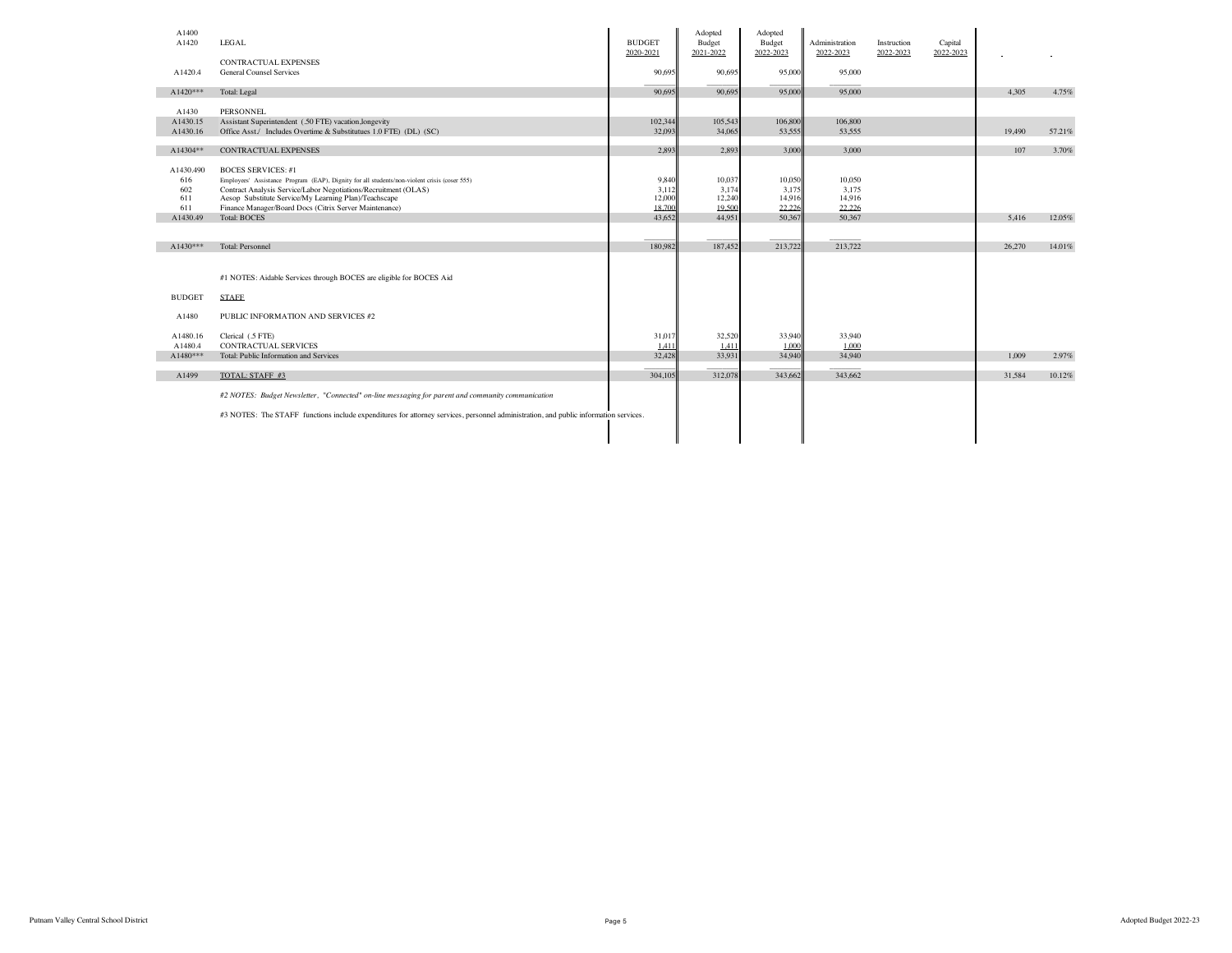| CODE                  |                                                                                                                              |                            | Adopted             | Adopted             |                             |                          |                      |                       |                        |
|-----------------------|------------------------------------------------------------------------------------------------------------------------------|----------------------------|---------------------|---------------------|-----------------------------|--------------------------|----------------------|-----------------------|------------------------|
| A1600                 | <b>CENTRAL SERVICES</b>                                                                                                      | <b>BUDGET</b><br>2020-2021 | Budget<br>2021-2022 | Budget<br>2022-2023 | Administration<br>2022-2023 | Instruction<br>2022-2023 | Capital<br>2022-2023 |                       |                        |
| A1620                 | OPERATION OF PLANT                                                                                                           |                            |                     |                     |                             |                          |                      |                       |                        |
| A1620.165             | Dir. of Facilities, Transportation #1 (.25)<br>Operations Office Clerical (1.5 FTE) incl. OT                                 | 31,288<br>99,159           | 31,914<br>97,348    | 33,725<br>91,000    |                             |                          | 33,725<br>91,000     | 1,811<br>$-6,348$     | 5.67%<br>$-6.52%$      |
| A1620.164             | SALARIES: Custodians / Cleaners/incl. Longevity<br>High School (5.0 FTE)/Custodial Worker                                    | 223,031                    | 234,105             | 244,050             |                             |                          | 244,050              | 9.945                 | 4.25%                  |
|                       | Middle School (3.0 FTE)                                                                                                      | 151,463                    | 159.741             | 169,265             |                             |                          | 169,265              | 9.524                 | 5.96%                  |
|                       | Elementary School (5.00 FTE) includes BO/Dist/Trans<br>Grounds Keeping (District Wide 3.0 FTE)                               | 265,867<br>169,627         | 275,956<br>176,287  | 285,525<br>179,253  |                             |                          | 285,525<br>179,253   | 9.569<br>2,966        | 3.47%<br>1.68%         |
|                       | Summer Workers                                                                                                               |                            |                     |                     |                             |                          |                      |                       |                        |
| A1620.168             | Overtime: Contractors, Sports, Special Events, Special Projects, outside groups reim to district.                            |                            |                     |                     |                             |                          |                      |                       |                        |
|                       | (codes: 9902/9904/9923/9941/9951/9942)<br>Overtime for Reg Cleaning/Groundskeep/bldg.ck/(codes: 9926/9927/9928/9947/9906)    | 51,113<br>20,457           | 51,808<br>20,735    | 33,395<br>18,000    |                             |                          | 33,395<br>18,000     | $-18,413$<br>$-2,735$ | $-35.54%$<br>$-13.19%$ |
|                       |                                                                                                                              |                            |                     |                     |                             |                          |                      | $\bf{0}$              |                        |
|                       | Night Differential (code: 9925)<br>Summer Work (code: 9909)                                                                  | 11,000<br>20,520           | 11,000<br>20,805    | 11,000<br>21,000    |                             |                          | 11,000<br>21,000     | $\bf{0}$<br>195       | 0.94%                  |
|                       | Snow and Ice Removal (code: 9901)                                                                                            | 6,44                       | 6,530               | 6,400               |                             |                          | 6,400                | $-130$                | $-1.99%$               |
|                       | Sick/Security checks (code: 9903/9905)                                                                                       | 15,01                      | 15,214              | 14,800              |                             |                          | 14,800               | $-414$                | $-2.72%$               |
|                       |                                                                                                                              |                            |                     | 70,000              |                             |                          |                      |                       |                        |
| A1620.169<br>A162016* | Substitutes: Vacation (code: 9917/9918/9960/9945)<br>Total: Non Instructional Salaries                                       | 67.748<br>1,132,735        | 68.669<br>1,170,112 | 1,177,41            |                             |                          | 70,000<br>1,177,413  | 1,331<br>7,301        | 1.94%<br>0.62%         |
|                       | #1 NOTES: The salary of the Director of Facilities, Transportation and Operations & Maintenance                              |                            |                     |                     |                             |                          |                      |                       |                        |
|                       |                                                                                                                              |                            |                     |                     |                             |                          |                      |                       |                        |
|                       | #3 NOTES: All custodial overtime incurred by outside groups is reimbursed to the district.                                   |                            |                     |                     |                             |                          |                      |                       |                        |
|                       |                                                                                                                              |                            |                     |                     |                             |                          |                      |                       |                        |
| A1620.200             | <b>EQUIPMENT</b>                                                                                                             | 100,000                    | 100,000             |                     |                             |                          |                      | $-100,000$            | $-100.00\%$            |
| A1620.4               | CONTRACTUAL EXPENSES                                                                                                         |                            |                     |                     |                             |                          |                      |                       |                        |
| 400                   | <b>General Contractual</b>                                                                                                   | 15,000                     | 15,000              | 19.250              |                             |                          | 19.250               |                       |                        |
| 441                   | Electric (NYSEG)                                                                                                             | 250,000                    | 230,000             | 261,500             |                             |                          | 261,500              |                       |                        |
| 442                   | Telephones (Includes VOIP service that was on TECH budget)                                                                   | 20,000                     | 20,000              | 33,000              |                             |                          | 33,000               |                       |                        |
| 443<br>444            | Insurance Appraisal Updates/architect<br>Fuel Oil - #2 Heating Oil Elementary School Only                                    | 4.000<br>65,000            | 4,000<br>60,000     | 4,000<br>60,000     |                             |                          | 4,000<br>60,000      |                       |                        |
|                       | The Middle and High School use energy efficient and "Green Technology" GEOTHERMAL heating and cooling systems.               |                            |                     |                     |                             |                          |                      |                       |                        |
| 445                   | The Elementary schoo luses Goethermal energy as well<br>Water and Sewer Charges; Water Testing/Taxes                         | 80,000                     | 103,000             | 105,220             |                             |                          | 105,220              |                       |                        |
|                       |                                                                                                                              |                            |                     |                     |                             |                          |                      |                       |                        |
|                       | <b>CENTRAL SERVICES</b><br>OPERATION OF PLANT                                                                                |                            |                     |                     |                             |                          |                      |                       |                        |
| 446                   | Propane Gas/ Welness Center Added /Trans                                                                                     | 20,000                     | 60,000              | 50,000              |                             |                          | 50,000               |                       |                        |
| 447                   | Safety Compliance:                                                                                                           | 30,000                     | 15,000              | 15,000              |                             |                          | 15,000               |                       |                        |
|                       | Fire and Safety Inspections Water testing mandate in 20-21 15K                                                               |                            |                     |                     |                             |                          |                      |                       |                        |
| 448                   | Rubbish Removal                                                                                                              | 50,000                     | 50,000              | 52.700              |                             |                          | 52.700               |                       |                        |
| A1620.4               | TOTAL: CONTRACTUAL EXPENSES                                                                                                  | 534,000                    | 557,000             | 600,670             |                             |                          | 600,670              | 43,670                | 7.84%                  |
| 490                   | <b>BOCES SERVICES</b>                                                                                                        |                            |                     |                     |                             |                          |                      |                       |                        |
| COSER#                |                                                                                                                              |                            |                     |                     |                             |                          |                      |                       |                        |
| (6121)<br>(6113)      | Intellipath Regional Telephone Service<br>Connect-Ed                                                                         | 36,000<br>3,100            | 36,000<br>3,100     | 38,938<br>3,35      |                             |                          | 38,938<br>3,353      |                       |                        |
| (6282)                | School Dude                                                                                                                  | 10,000                     | 10.000              | 10.816              |                             |                          | 10.816               |                       |                        |
| A1620.49              | <b>Total:BOCES</b>                                                                                                           | 49,100                     | 49,100              | 53,107              |                             |                          | 53,107               | 4,007                 | 8.16%                  |
| A1620.45              | <b>MATERIALS &amp; SUPPLIES</b>                                                                                              | 90,000                     | 90,000              | 90,000              |                             |                          | 90,000               |                       | $0.00\%$               |
|                       | Building Supplies such as floor care products, cleaning materials, and sanitation supplies;<br>paper products, and uniforms. |                            |                     |                     |                             |                          |                      |                       |                        |
|                       |                                                                                                                              |                            |                     |                     |                             |                          |                      |                       |                        |
| A1620                 | TOTAL: Operation of Plant                                                                                                    | 1,905,835                  | 1,966,212           | 1,921,190           |                             |                          | 1,921,190            | $-45,022$             | $-2.29%$               |
|                       |                                                                                                                              |                            |                     |                     |                             |                          |                      |                       |                        |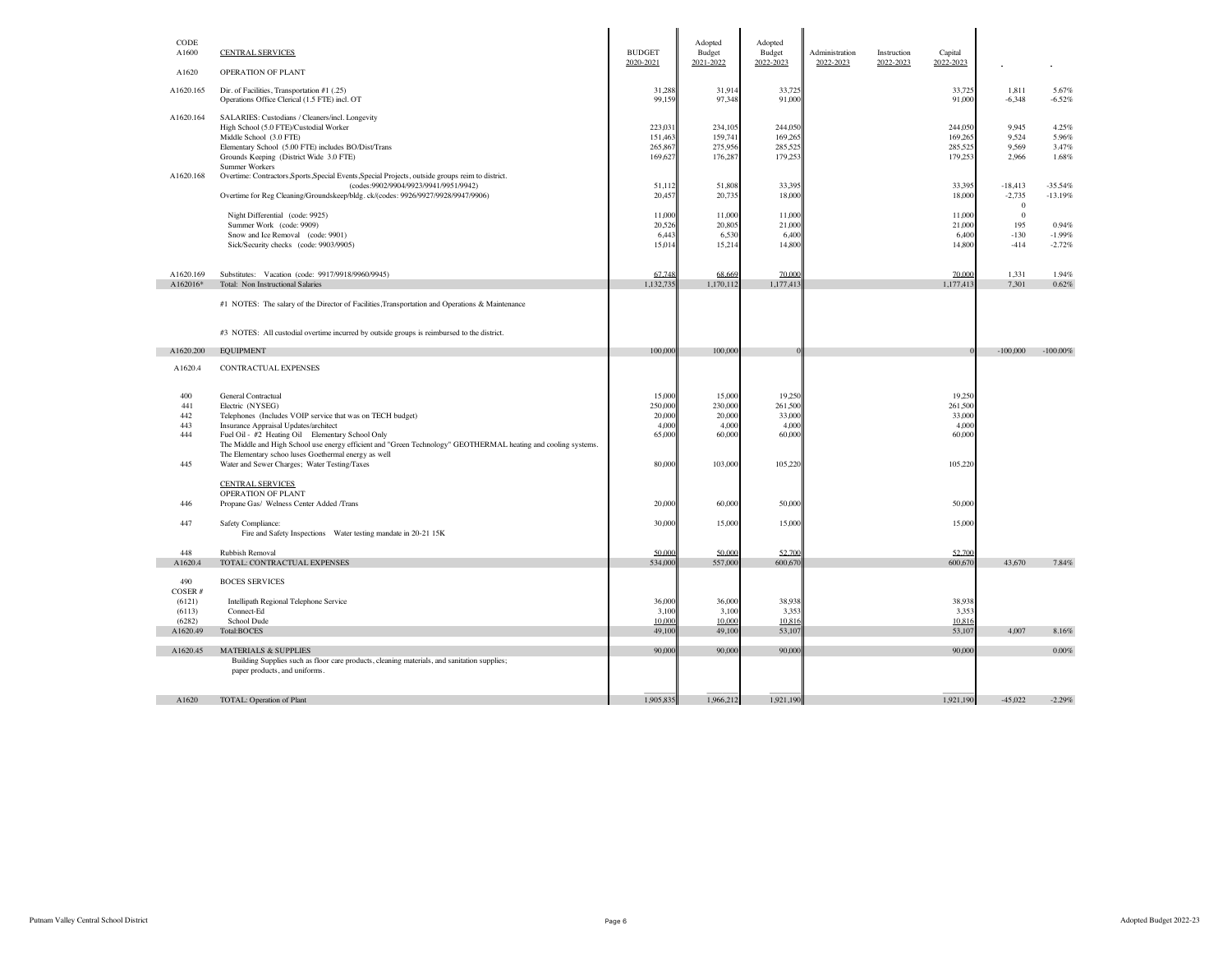| CODE<br>A1621          | CENTRAL SERVICES<br><b>MAINTENANCE OF PLANT</b>                                                                                                                                                                                                  | <b>BUDGET</b><br>2020-2021 | Adopted<br>Budget<br>2021-2022 | Adopted<br>Budget<br>2022-2023 | Administration<br>2022-2023 | Instruction<br>2022-2023 | Capital<br>2022-2023 |                    |          |
|------------------------|--------------------------------------------------------------------------------------------------------------------------------------------------------------------------------------------------------------------------------------------------|----------------------------|--------------------------------|--------------------------------|-----------------------------|--------------------------|----------------------|--------------------|----------|
| A1621.164              | SALARIES: NON-INSTRUCTIONAL (.25)<br>High School / Middle School Campus (1.0 FTE)<br>Elementary School Campus (1.0 FTE)                                                                                                                          | 31.288<br>81,61<br>78,846  | 31.914<br>85,432<br>83,429     | 33.725<br>86,677<br>86,050     | 33.725                      |                          | 86,67<br>86,050      | 1.811              |          |
| A1621.16               | Overtime (inclement weather, outside groups, sick coverage, summer, spec.projects)<br>Total: Non Instructional Salaries                                                                                                                          | 22.261<br>214,006          | 25,000<br>225,775              | 17.105<br>223,557              | 33,725                      |                          | 17.105<br>189,832    | $-2.218$           | $-0.98%$ |
| A1621.4                | <b>General Contractual</b>                                                                                                                                                                                                                       | 40,000                     | 40,000                         | 40,000                         |                             |                          | 40,000               |                    | 0.00%    |
| 419                    | Field Maintenance Equipment Rental                                                                                                                                                                                                               | 2.000                      | 2,000                          | 2.000                          |                             |                          | 2,000                |                    | 0.00%    |
| 436                    | Upkeep of Fire and Security Alarm Systems                                                                                                                                                                                                        | 5,000                      | 2,500                          | 16,500                         |                             |                          | 16,500               | 14,000             | 560.00%  |
| 437                    | Upkeep of Buildings                                                                                                                                                                                                                              | 40,000                     | 40,000                         | 40,000                         |                             |                          | 40,000               |                    | 0.00%    |
| 438                    | Upkeep of Electrical                                                                                                                                                                                                                             | 15,000                     | 15,000                         | 16,700                         |                             |                          | 16,700               | 1,700              | 11.33%   |
| 431                    | Upkeep of Grounds and Fields                                                                                                                                                                                                                     | 25,000                     | 25,000                         | 25,000                         |                             |                          | 25,000               |                    | 0.00%    |
| 432                    | Upkeep of HVAC / Heat (includes plan for heat pump replacements)                                                                                                                                                                                 | 150,000                    | 202,000                        | 215,000                        |                             |                          | 215,000              | 13,000             | 6.44%    |
| 433                    | Upkeep of Plumbing                                                                                                                                                                                                                               | 25,000                     | 15,000                         | 15,000                         |                             |                          | 15,000               |                    | 0.00%    |
| 434                    | Upkeep of Sewer & Septic Systems                                                                                                                                                                                                                 | 6,000                      | 6,000                          | 6,000                          |                             |                          | 6,000                |                    | 0.00%    |
| 430 / 464 / 465        | Upkeep of Equipment: Includes Equipment Maintenance Contracts                                                                                                                                                                                    | 45,000                     | 45,000                         | 45,000                         |                             |                          | 45,000               |                    | 0.00%    |
| 468                    | Special projects (District Wide incl. Athletics) New faciltiies needs ES, Wellness, MS<br>Cafeteria, Performing Arts /Additional work needed to complete MS Bathrooms                                                                            | 50,000                     | 50,000                         | 50,000                         |                             |                          | 50,000               |                    | 0.00%    |
| A1621.4                | TOTAL: CONTRACTUAL EXPENSES                                                                                                                                                                                                                      | 403,000                    | 442.500                        | 471.200                        |                             |                          | 471,200              | 28,700             | 6.49%    |
| A1621.45               | <b>MATERIALS AND SUPPLIES</b><br>Building maintenance supplies such as plumbing<br>supplies, light bulbs, replacement light fixtures,<br>replacement diffusers, air filters, seed, fertilizers,<br>paint, painting materials, and ceiling tiles. | 45,000                     | 45,000                         | 45,000                         |                             |                          | 45,000               |                    | 0.00%    |
| A1621.469<br>A1621.490 | BUILDING LEASE-MODULAR BUILDING-Year 5 of 5 (Administrative Offices)<br>BOCES-\Security Contract (BOCES aid will be received following year)                                                                                                     | 56,100<br>16,80            | 56,100<br>22.041               | 25,000                         |                             |                          | 25,000               | $-56,100$<br>2,959 | 13.42%   |
| $A1621***$             | TOTAL: Maintenance of Plant                                                                                                                                                                                                                      | 734.90                     | 791,416                        | 764,757                        | 33,725                      |                          | 731,032              | $-26.659$          | $-3.37%$ |
| A1699                  | TOTAL: CENTRAL SERVICES #1                                                                                                                                                                                                                       | 2,640,74                   | 2,757,628                      | 2,685,947                      | 33,725                      |                          | 2,652,222            | $-71,681$          | $-2.60%$ |
|                        | #1 NOTES: CENTRAL SERVICES include both Operations and Maintenence functions.                                                                                                                                                                    |                            |                                |                                |                             |                          |                      |                    |          |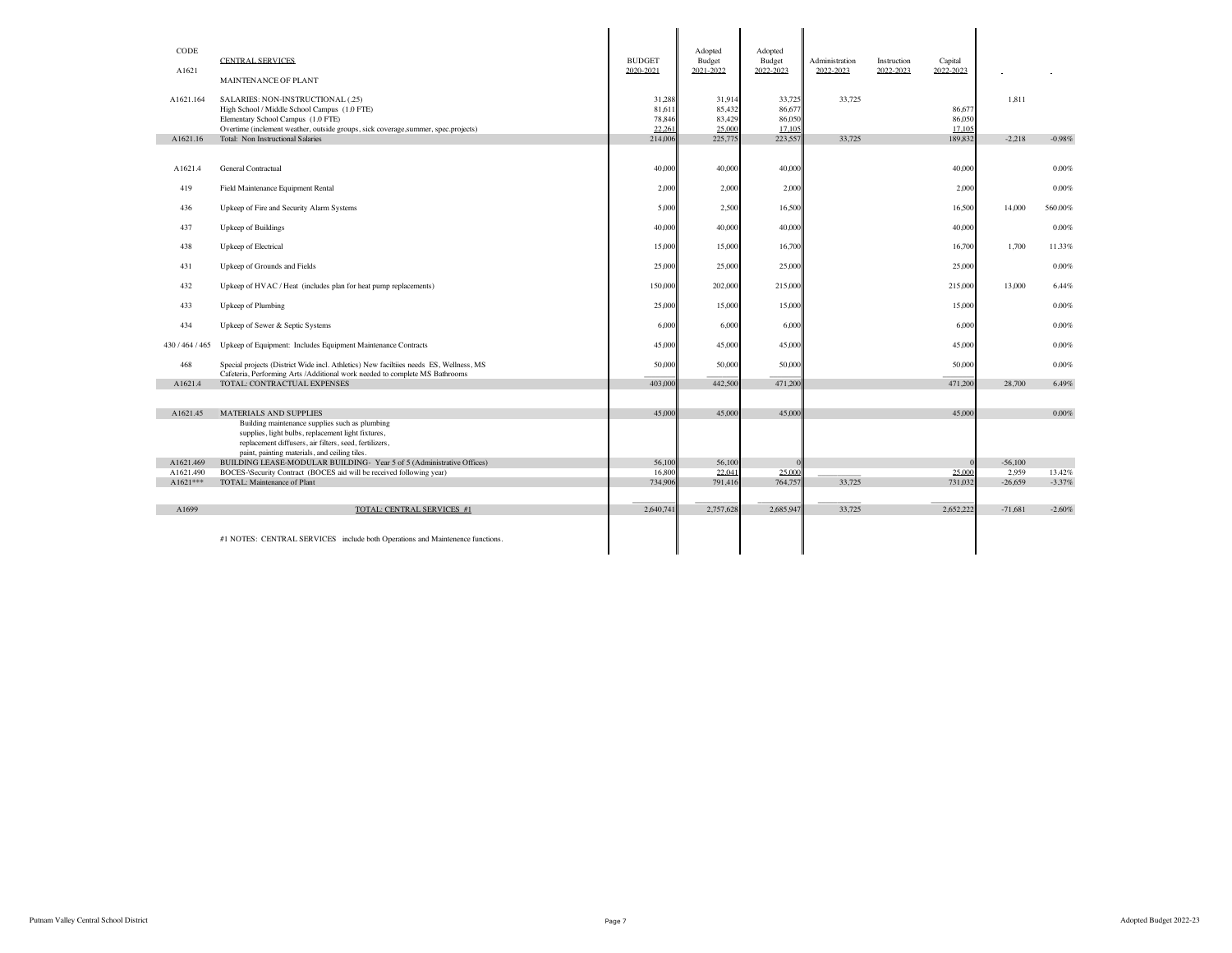| <b>BUDGET</b><br>CODE | <b>SPECIAL ITEMS</b>                                                                                                                                                                                                                                                                                                                                                                                                                                | <b>BUDGET</b><br>2020-2021 | Adopted<br>Budget<br>2021-2022 | Adopted<br>Budget<br>2022-2023 | Administration<br>2022-2023 | Instruction<br>2022-2023 | Capital<br>2022-2023 |        |          |
|-----------------------|-----------------------------------------------------------------------------------------------------------------------------------------------------------------------------------------------------------------------------------------------------------------------------------------------------------------------------------------------------------------------------------------------------------------------------------------------------|----------------------------|--------------------------------|--------------------------------|-----------------------------|--------------------------|----------------------|--------|----------|
|                       | <b>CONTRACTUAL EXPENSES</b>                                                                                                                                                                                                                                                                                                                                                                                                                         |                            |                                |                                |                             |                          |                      |        |          |
| A1910.4               | <b>Unallocated Insurance</b>                                                                                                                                                                                                                                                                                                                                                                                                                        |                            |                                |                                |                             |                          |                      |        |          |
|                       | Property & Liability Insurance                                                                                                                                                                                                                                                                                                                                                                                                                      | 206,333                    | 211,457                        | 225,000                        | 225,000                     |                          |                      | 13.543 | 6.40%    |
|                       |                                                                                                                                                                                                                                                                                                                                                                                                                                                     |                            |                                |                                |                             |                          |                      |        |          |
| A1920.4               | <b>School Association Dues</b>                                                                                                                                                                                                                                                                                                                                                                                                                      | 16,408                     | 19,500                         | 25,000                         | 25,000                      |                          |                      | 5.500  | 28.21%   |
|                       | N.Y.S. School Board Association                                                                                                                                                                                                                                                                                                                                                                                                                     |                            |                                |                                |                             |                          |                      |        |          |
|                       | Putnam Westchester School Boards Association                                                                                                                                                                                                                                                                                                                                                                                                        |                            |                                |                                |                             |                          |                      |        |          |
|                       | National School Boards Association                                                                                                                                                                                                                                                                                                                                                                                                                  |                            |                                |                                |                             |                          |                      |        |          |
|                       |                                                                                                                                                                                                                                                                                                                                                                                                                                                     |                            |                                |                                |                             |                          |                      |        |          |
| A1930.4               | Judgments And Claims; Real Property Tax Refunds                                                                                                                                                                                                                                                                                                                                                                                                     |                            |                                |                                |                             |                          |                      |        |          |
|                       | Payments of small claims made against the district,                                                                                                                                                                                                                                                                                                                                                                                                 | 98,404                     | 100,000                        | 100,000                        |                             |                          | 100,000              |        | 0.00%    |
|                       | such as the Small Claims Assessment Reviews and Tax Certioraris.                                                                                                                                                                                                                                                                                                                                                                                    |                            |                                |                                |                             |                          |                      |        |          |
| A1981.490             | <b>BOCES SERVICES #1</b>                                                                                                                                                                                                                                                                                                                                                                                                                            |                            |                                |                                |                             |                          |                      |        |          |
| 698/699               | Insurance Management /Lead and Asbestos                                                                                                                                                                                                                                                                                                                                                                                                             | 51,250                     | 50,000                         | 50,000                         | 50,000                      |                          |                      |        |          |
| 0010/0021             | Administrative Charge                                                                                                                                                                                                                                                                                                                                                                                                                               | 244,426<br>26.172          | 252,460<br>28.213              | 256,330                        | 256,330                     |                          |                      |        |          |
| A1983.49              | <b>BOCES</b> Capital Budget                                                                                                                                                                                                                                                                                                                                                                                                                         |                            | 330,673                        | 26,407                         | 306,330                     |                          | 26,407<br>26,407     | 2.064  |          |
|                       |                                                                                                                                                                                                                                                                                                                                                                                                                                                     | 321,848                    |                                | 332,737                        |                             |                          |                      |        | 0.62%    |
|                       |                                                                                                                                                                                                                                                                                                                                                                                                                                                     |                            |                                |                                |                             |                          |                      |        |          |
| A1998                 | TOTAL: SPECIAL ITEMS                                                                                                                                                                                                                                                                                                                                                                                                                                | 642,993                    | 661,630                        | 682,737                        | 556,330                     |                          | 126,407              | 21,107 | 3.19%    |
|                       |                                                                                                                                                                                                                                                                                                                                                                                                                                                     |                            |                                |                                |                             |                          |                      |        |          |
|                       |                                                                                                                                                                                                                                                                                                                                                                                                                                                     |                            |                                |                                |                             |                          |                      |        |          |
| A1999                 | TOTAL: GENERAL SUPPORT #2                                                                                                                                                                                                                                                                                                                                                                                                                           | 4.763.832                  | 4.951.759                      | 4.950.796                      | 2,172,167                   |                          | 2,778,629            | $-963$ | $-0.02%$ |
|                       | #1 NOTES: BOCES Risk and Health Insurances Management services coordinate Putnam Valley's participation in self<br>insurance programs in the areas of Health and Medical, Workers' Compensation, and General Liability.<br>BOCES CAPITAL Budget is shared by the Districts in the consortium<br>#2 NOTES: GENERAL SUPPORT is a summary of the Board of Education, Central Administration, Finance,<br>Central Services and Special Items functions. |                            |                                |                                |                             |                          |                      |        |          |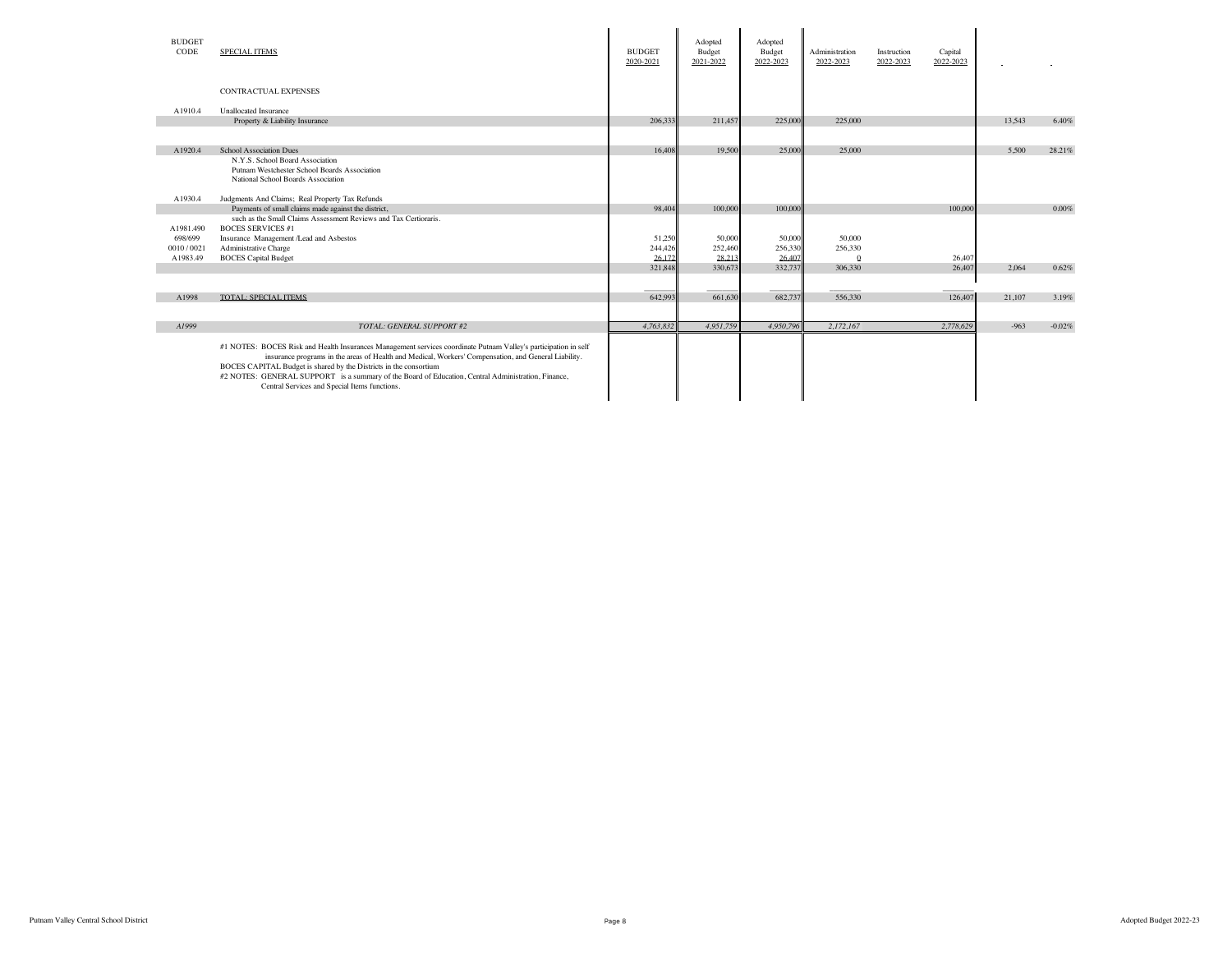|                           | <b>INSTRUCTION</b>                                                                                                                                                                                          |                                        |                                           |                                           |                                           |                          |                      |                                   |                                   |
|---------------------------|-------------------------------------------------------------------------------------------------------------------------------------------------------------------------------------------------------------|----------------------------------------|-------------------------------------------|-------------------------------------------|-------------------------------------------|--------------------------|----------------------|-----------------------------------|-----------------------------------|
| <b>BUDGET</b><br>CODE     | ADMINISTRATION AND IMPROVEMENT                                                                                                                                                                              | <b>BUDGET</b><br>2020-2021             | Adopted<br>Budget<br>2021-2022            | Adopted<br>Budget<br>2022-2023            | Administration<br>2022-2023               | Instruction<br>2022-2023 | Capital<br>2022-2023 |                                   |                                   |
| A2020<br>A2010.15         | <b>SUPERVISION</b><br>unities 2020-21/2021-2022 Director of Curriculum<br>Di<br>SALARIES: Other compensation, Vacation Pay                                                                                  | 172,085                                | 179,027                                   | 173,910                                   | 173,910                                   |                          |                      | $-5,117$                          | $-2.86%$                          |
| A2020.157                 | High School Principal<br>Assistant High School Principal<br>Middle School Principal<br>Middle School Assistant Principal                                                                                    | 183,68<br>145,50<br>163.03<br>139,76   | 185,317<br>148,413<br>166,259<br>142,800  | 192,930<br>152,41<br>176,709<br>146,71    | 192,930<br>152,417<br>176,709<br>146,712  |                          |                      | 7.613<br>4,004<br>10,450<br>3.912 | 4.11%<br>2.70%<br>6.29%<br>2.74%  |
| A2020.157<br>A2020.15     | Elementary School Principal<br>Elementary School Assistant Principal<br>Salaries: Other Compensation<br>TOTAL: INSTRUCTIONAL SALARIES                                                                       | 180,07<br>132,27<br>23.60<br>1,140,034 | 183,613<br>134,921<br>23.908<br>1,164,258 | 189,149<br>142,450<br>33.346<br>1,207,623 | 189,149<br>142,450<br>33.346<br>1,207,623 |                          |                      | 5,536<br>7,529<br>9,438<br>43,365 | 3.02%<br>5.58%<br>39.48%<br>3.72% |
| A2020.160<br>A2020.169    | SALARIES: NON-INSTRUCTIONAL<br>School Office Clerical: HS, MS, ES 9 FTE (HS 3.0/MS 3.0/ES 3.0)<br>Clerical Overtime / Substitutes / Receiving/SA Treasurer (2.0)                                            | 476,66<br>26,95                        | 457,632<br>27,811                         | 467,220<br>26,500                         | 467,220<br>26,500                         |                          |                      |                                   |                                   |
| A2020.16                  | TOTAL: NON INSTRUCTIONAL SALARIES                                                                                                                                                                           | 503,619                                | 485,443                                   | 493,720                                   | 493,720                                   |                          |                      | 8,277                             | 1.71%                             |
| 400<br>413                | CONTRACTUAL EXPENSES<br>District Wide Contractual Expense: School Communications, Postage & Printing,                                                                                                       | 25,000                                 | 25,000                                    | 30,000                                    | 30,000                                    |                          |                      | 5,000                             | 20.00%                            |
| 412<br>410<br>A2020.4     | Teacher Recruitment, Advertising, etc.<br>School Resource Officer: 1.0 FTE; Special Patrol Officer 1.0 FTE, Evening Security at HS<br>High School: General Contractual Expenses Includes Graduation rentals | 160,000<br>2,500                       | 160,000<br>2,500                          | 160,000<br>23,000                         | 160,000<br>23,000                         |                          |                      |                                   | 0.00%                             |
| 401-9280                  | Middle School: General Contractual Expenses<br>Elementary School: General Contractual Expenses<br>IB Training-Administrators and DW                                                                         | 3,00<br>5.00                           | 3,000                                     | 6,000<br>5.000                            | 6,000<br>5.000                            |                          |                      |                                   |                                   |
| A2020.4                   | Total:Contractual                                                                                                                                                                                           | 195,500                                | 190,500                                   | 224,000                                   | 224,000                                   |                          |                      | 33,500                            | 17.59%                            |
| A2020.45                  | <b>MATERIALS &amp; SUPPLIES</b><br>HS graduation supplies, report cards, paper, general office supplies, etc<br>MS paper, general office supplies, etc.                                                     | 20,000<br>10,000                       | 20,000<br>10,000                          | 5,000<br>10,000                           | 5.000<br>10,000                           |                          |                      | $-15.000$                         | $-75.00%$                         |
| A2020.45                  | ES<br>paper, general office supplies, etc.<br>Total: Materials & Supplies                                                                                                                                   | 1,000<br>31,000                        | 1,000<br>31,000                           | 1.000<br>16,000                           | 1,000<br>16,000                           |                          |                      | $-15,000$                         | $-48.39%$                         |
| A2020.49                  | Maintenance Contract for copiers (formerly paid thru CBS)                                                                                                                                                   | 42,000                                 | 42,000                                    | 42,000                                    | 42,000                                    |                          |                      |                                   |                                   |
| A2020***                  | TOTAL: Supervision                                                                                                                                                                                          | 1,912,153                              | 1,913,201                                 | 1,983,343                                 | 1,983,343                                 |                          |                      | 70,142                            | 3.67%                             |
| A2070                     | INSTRUCTIONAL IMPROVEMENT CURRICULUM DEVELOPMENT                                                                                                                                                            |                                        |                                           |                                           |                                           |                          |                      |                                   |                                   |
| A2070.159                 | SALARIES: INSTRUCTIONAL<br>Curriculum Development<br>Teachers Workshops/Conferences/Professional Devolopment                                                                                                | 62,427                                 | 75,000                                    | 85,000                                    |                                           | 85,000                   |                      | 10,000                            | 13.33%                            |
| A2070.4                   | CONTRACTUAL EXPENSES #1                                                                                                                                                                                     | 20,00                                  |                                           |                                           |                                           | $\Omega$                 |                      |                                   | #DIV/0!                           |
| 403<br>415                | Includes:<br><b>Staff Development Courses</b><br>Manhatanville Internships (Used Federal Grant to support this prior to 2017-18)<br>Travel & Conferences                                                    | 20,000                                 | 20,000                                    | 20,000                                    |                                           | 20,000                   |                      |                                   | 0.00%                             |
| 446                       | Consultants<br>A2070.400-3000 Teachinng Assistants Professional Development                                                                                                                                 | 5,000                                  | 5,000                                     | 5,000                                     |                                           | 5,000                    |                      |                                   | 0.00%                             |
| A2070.490<br>5040<br>5120 | <b>BOCES SERVICES #2</b><br>Consultant Services; Staff Development (New Curriculum)<br>Teacher Center                                                                                                       | 50,00<br>5,500                         | 50,000<br>5,500                           | 50,000<br>5,000                           |                                           | 50,000<br>5,000          |                      | $-500$                            | 0.00%<br>$-9.09%$                 |
| A2070.49                  | Total: Professional Devlopment Boces                                                                                                                                                                        | 55,500                                 | 55,500                                    | 55,000                                    |                                           | 55,000                   |                      | $-500$                            | $-0.90%$                          |
| A2070.45                  | <b>MATERIALS &amp; SUPPLIES</b>                                                                                                                                                                             | 2,000                                  | 2,000                                     | 2,500                                     |                                           | 2,500                    |                      | 500                               | 25.00%                            |
| A2070***                  | TOTAL: Curriculum Development<br>#1 NOTES: The curriculum development budget supports all district personnel.<br>#2 NOTES: Services through BOCES are eligible for BOCES Aid the following year             | 164,927                                | 157,500                                   | 167,500                                   |                                           | 167,500                  |                      | 10,000                            | 6.35%                             |
| A2099                     | TOTAL: ADMINISTRATION AND IMPROVEMENT<br>NOTE: ADMINISTRATION AND IMPROVEMENT includes the Curriculum Development and School Supervision functions.                                                         | 2,077,080                              | 2,070,701                                 | 2,150,843                                 | 1.983.343                                 | 167,500                  |                      | 80,142                            | 3.87%                             |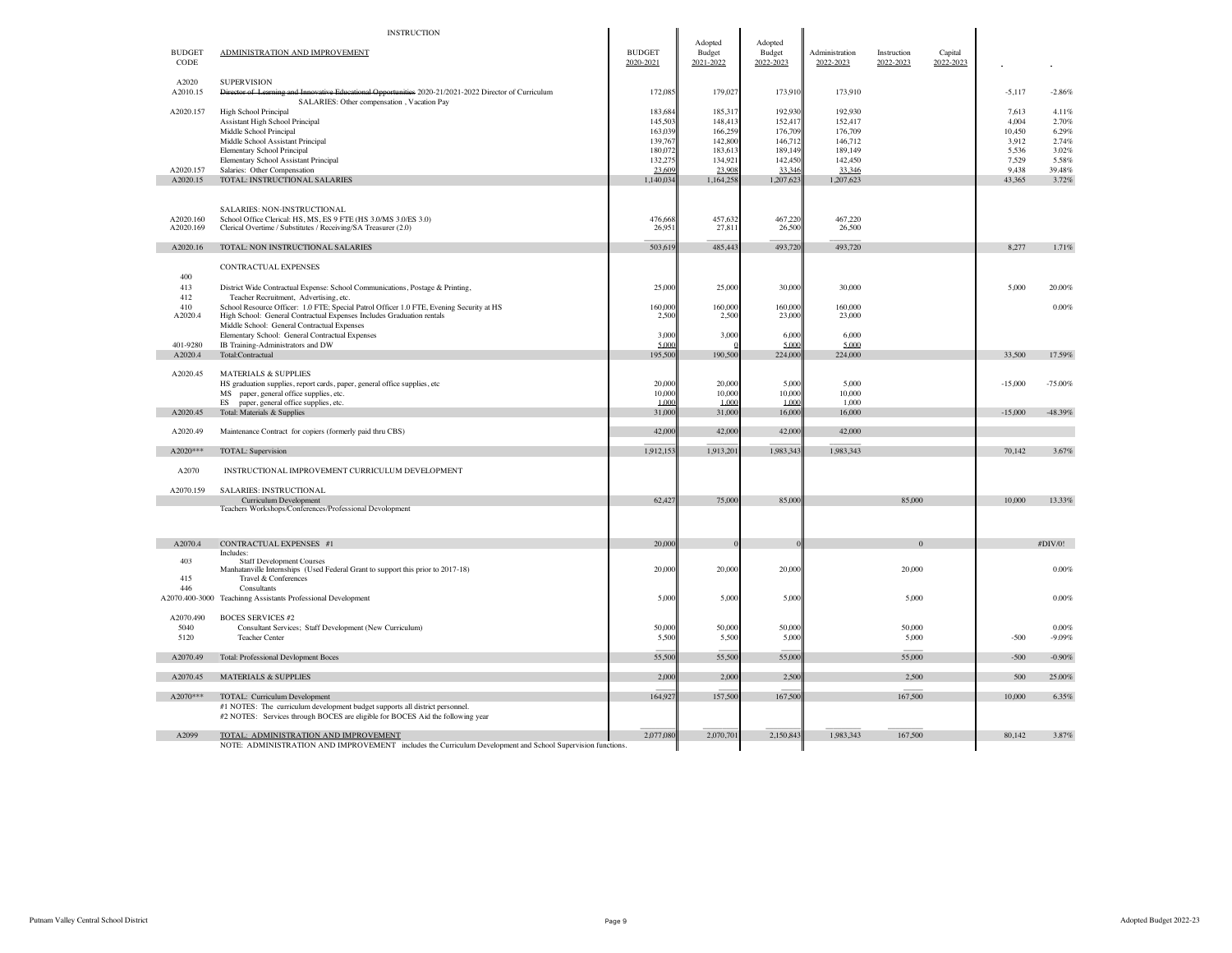| INSTRUCTIONAL SALARIES (includes previous attained graduate credits, in-service credits, National Cert. and longevity)<br>A2110.10<br>172.800<br>172.800<br>Pre-Kindergarten<br>A2110150<br>Full Day Kindergarten Teachers<br>623,858<br>636,968<br>663,564<br>663,564<br>A2110.120-124 Elementary School Teachers: 1 - 4<br>2,500,989<br>2,585,373<br>2,744,131<br>2,744,131<br>3,710,595<br>3,259,542<br>3,259,542<br>A2110.125-128 Middle School Teachers: 5 - 8<br>3,636,051<br>A2110.139<br>High School Teachers: 9 - 12<br>4,787,26<br>4,805,150<br>4,572,001<br>4,572,001<br>Additional District Wide Assigments/leaves of absence stimulus<br>288.36<br>$\overline{0}$<br>FTE's include Proposed Initiatives plus current FTE<br>11,622,70<br>11,951,902<br>11,412,038<br>11,412,038<br>225,000<br>175,000<br>175,000<br>A2110.153 / 154 Substitute Teachers<br>175,000<br>153/154<br>District Wide: Extended Term Leaves and Daily Substitutes<br>95,000<br>110,000<br>110,000<br>110,000<br>Additional Instructional Salary Provisions: Includes; Leadership Positions, (Advisory/Ex-curr. Roles)<br>A2110.15<br>Committee Assignments, Test Proctors, etc., IB Coordination<br>A2110.14<br>Additional Credit Hours & Salary Schedule Upgrades Earned During The Year<br>25,00<br>25,00<br>25,00<br>25,000<br>A2110.15<br>Post-Pandemic-Additional Instructional Support Positions/AIS support //Summer Support Programs<br>A2110.15<br>11,967,70<br>12.261.902<br>11,722,038<br>11,722,038<br><b>Total: Instructional Salaries</b><br>NON-INSTRUCTIONAL SALARIES<br>A2110.165<br>54.144<br>Theater Manager (1 FTE)<br>45.05<br>49.75<br>54.14<br>Teacher Aides (3.4 FTE) (21-22 2.5 FTE) (2022-23 4.0 FTE)<br>A2110.161<br>116,42<br>90,40<br>144,901<br>144,901<br>A2110.161<br>Subs for TA's/Holiday Pay and Conference Days/K Orientation<br>20,000<br>20,000<br>23,789<br>23,789<br>Lunch and Campus Monitors: (PT ES-, MS-, HS- Lunch) (HS 3.0 & MS 1.0 FT Camp Mon.)= (10.7 FTE)<br>286,446<br>326,886<br>280,308<br>280,308<br>A2110.167<br>A2110.169<br>Substitute School Monitors/ Holiday Pay Conference Days/K Orientation<br>23,624<br>25,014<br>18,47<br>18,478<br>Gen Education Teach. Asst. ES/MS/HS (8.6 FTE) Science Aid (ES 2022-23)<br>306.03<br>355,400<br>355,400<br>A2110.170<br>210.486<br>797,58<br>722,546<br>A2110.16<br>Total: Non Instructional Salaries<br>877,020<br>877,020<br><b>TEACHING - REGULAR SCHOOL</b><br>CONTRACTUAL EXPENSES<br>A2110.424<br>Tech Support for Smart Board/Epilog Laser/Powerschool<br>750<br>750<br>780<br>780<br>5,000<br>5,000<br>A2110.400<br>High School/Professional Dev. Travel & Conference<br>5.00<br>5.000<br>A2110.400<br>Middle School/Professional Dev. Travel &Conference<br>10,00<br>10,000<br>10,000<br>10,000<br>A2110.400<br>Elementary School/Profess Dev. Travel & Conference<br>4,00<br>4,000<br>4,000<br>4,000<br>38,000<br>38,000<br>39,520<br>39,520<br>A2110.420<br>School Interconnect (Bestweb)<br>41,650<br>69,150<br>IB Program (Training, Conferences, Workshops and Testing)<br>66,150<br>69.150<br>30,000<br>30,000<br>30.000<br>30.00<br><b>Student Accident Insurance</b><br>A2110.424<br>Student Information Systems: Annual License/Powerschool (swithched to BOCES)<br>25,50<br>26,520<br>26,520<br>A2110.460<br>School District Disaster Recovery<br>6,60<br>6,600<br>8,500<br>8,500<br>Instructional Service Contracts and Repair<br>$\Omega$<br>A2110.4<br>136,00<br>186,000<br>193,470<br>193,470<br><b>Total: Contractual</b><br>TUITIONS:<br>472<br>Homebound / Hospitalized / Tutors<br>60,000<br>30,000<br>30,000<br>30,000<br>473<br>125,000<br>125,000<br>150,000<br>150,000<br><b>Foster Tuitions</b><br>A2110.47<br>185,000<br>155,000<br>180,000<br>180,000<br><b>Total: Tuitions</b><br>A2110.45<br>MATERIALS & SUPPLIES #3<br>01<br>High School<br>70,500<br>67,500<br>90,100<br>90,100<br>83,500<br>66,500<br>02<br>Middle School<br>66.500<br>66,500<br>03<br>58,600<br>58,600<br>60,000<br>60,000<br>Elementary School<br>20<br>7,000<br>7,000<br>7,000<br><b>District Testing Materials</b><br>7,000<br>8,000<br>20<br><b>District Curriculum Supplies</b><br>8,000<br>8,000<br>8,000<br>20<br>7.000<br>32.000<br>32.000<br>32.000<br>Dsitrict Instructional Materials (MS/HS classroom) /Furniture<br>234,600<br>A2110.45<br>239,600<br>263,600<br>263,600<br>Total: Materials & Supplies<br>#3 NOTES: Materials and Supplies are for basic classroom supplies such as paper, markers, pencils, pens, etc. as well as supplies<br>for special areas such as art, music, science, math, and physical education.<br>Adopted<br>Adopted<br><b>BUDGET</b><br><b>TEACHING - REGULAR SCHOOL</b><br><b>BUDGET</b><br>Budget<br>Budget<br>Administration<br>Budget<br>Capital<br>2021-2022<br>2022-2023<br>2022-2023<br>CODE<br>2020-2021<br>2022-2023<br>2022-2023<br>A2110.48<br>TEXTBOOKS #1<br>20,000<br>25,000<br>35,000<br>35,000<br>$\overline{1}$<br>High School (includes texts for all programs)<br>$\overline{2}$<br>Middle School<br>35,000<br>35,000<br>35,000<br>35,000<br>Elementary School<br>35,000<br>40,000<br>45,000<br>45,000<br>3<br>20,000<br><b>IB</b> Texts<br>$\Omega$<br>A2110.482-20<br>Non-Public Schools (DW)<br>8,00<br>8,000<br>8,000<br>8,000 |                         | Capital<br>2022-2023 | Instruction<br>2022-2023 | Administration<br>2022-2023 | Adopted<br>Budget<br>2022-2023 | Adopted<br>Budget<br>2021-2022 | <b>BUDGET</b><br>2020-2021 | TEACHING - REGULAR SCHOOL #1 | <b>BUDGET</b><br><b>CODE</b><br>A2110 |
|-----------------------------------------------------------------------------------------------------------------------------------------------------------------------------------------------------------------------------------------------------------------------------------------------------------------------------------------------------------------------------------------------------------------------------------------------------------------------------------------------------------------------------------------------------------------------------------------------------------------------------------------------------------------------------------------------------------------------------------------------------------------------------------------------------------------------------------------------------------------------------------------------------------------------------------------------------------------------------------------------------------------------------------------------------------------------------------------------------------------------------------------------------------------------------------------------------------------------------------------------------------------------------------------------------------------------------------------------------------------------------------------------------------------------------------------------------------------------------------------------------------------------------------------------------------------------------------------------------------------------------------------------------------------------------------------------------------------------------------------------------------------------------------------------------------------------------------------------------------------------------------------------------------------------------------------------------------------------------------------------------------------------------------------------------------------------------------------------------------------------------------------------------------------------------------------------------------------------------------------------------------------------------------------------------------------------------------------------------------------------------------------------------------------------------------------------------------------------------------------------------------------------------------------------------------------------------------------------------------------------------------------------------------------------------------------------------------------------------------------------------------------------------------------------------------------------------------------------------------------------------------------------------------------------------------------------------------------------------------------------------------------------------------------------------------------------------------------------------------------------------------------------------------------------------------------------------------------------------------------------------------------------------------------------------------------------------------------------------------------------------------------------------------------------------------------------------------------------------------------------------------------------------------------------------------------------------------------------------------------------------------------------------------------------------------------------------------------------------------------------------------------------------------------------------------------------------------------------------------------------------------------------------------------------------------------------------------------------------------------------------------------------------------------------------------------------------------------------------------------------------------------------------------------------------------------------------------------------------------------------------------------------------------------------------------------------------------------------------------------------------------------------------------------------------------------------------------------------------------------------------------------------------------------------------------------------------------------------------------------------------------------------------------------------------------------------------------------------------------------------------------------------------------------------------------------------------------------------------------------------------------------------------------------------------------------------------------------------------------------------------------------------------------------------------------------------------------------------------------------------------------------------------------------------------------------------------------------------------------------------------------------------------------------------------|-------------------------|----------------------|--------------------------|-----------------------------|--------------------------------|--------------------------------|----------------------------|------------------------------|---------------------------------------|
|                                                                                                                                                                                                                                                                                                                                                                                                                                                                                                                                                                                                                                                                                                                                                                                                                                                                                                                                                                                                                                                                                                                                                                                                                                                                                                                                                                                                                                                                                                                                                                                                                                                                                                                                                                                                                                                                                                                                                                                                                                                                                                                                                                                                                                                                                                                                                                                                                                                                                                                                                                                                                                                                                                                                                                                                                                                                                                                                                                                                                                                                                                                                                                                                                                                                                                                                                                                                                                                                                                                                                                                                                                                                                                                                                                                                                                                                                                                                                                                                                                                                                                                                                                                                                                                                                                                                                                                                                                                                                                                                                                                                                                                                                                                                                                                                                                                                                                                                                                                                                                                                                                                                                                                                                                                                                                     | 26,596<br>4.18%         |                      |                          |                             |                                |                                |                            |                              |                                       |
|                                                                                                                                                                                                                                                                                                                                                                                                                                                                                                                                                                                                                                                                                                                                                                                                                                                                                                                                                                                                                                                                                                                                                                                                                                                                                                                                                                                                                                                                                                                                                                                                                                                                                                                                                                                                                                                                                                                                                                                                                                                                                                                                                                                                                                                                                                                                                                                                                                                                                                                                                                                                                                                                                                                                                                                                                                                                                                                                                                                                                                                                                                                                                                                                                                                                                                                                                                                                                                                                                                                                                                                                                                                                                                                                                                                                                                                                                                                                                                                                                                                                                                                                                                                                                                                                                                                                                                                                                                                                                                                                                                                                                                                                                                                                                                                                                                                                                                                                                                                                                                                                                                                                                                                                                                                                                                     | 158,758<br>6.14%        |                      |                          |                             |                                |                                |                            |                              |                                       |
|                                                                                                                                                                                                                                                                                                                                                                                                                                                                                                                                                                                                                                                                                                                                                                                                                                                                                                                                                                                                                                                                                                                                                                                                                                                                                                                                                                                                                                                                                                                                                                                                                                                                                                                                                                                                                                                                                                                                                                                                                                                                                                                                                                                                                                                                                                                                                                                                                                                                                                                                                                                                                                                                                                                                                                                                                                                                                                                                                                                                                                                                                                                                                                                                                                                                                                                                                                                                                                                                                                                                                                                                                                                                                                                                                                                                                                                                                                                                                                                                                                                                                                                                                                                                                                                                                                                                                                                                                                                                                                                                                                                                                                                                                                                                                                                                                                                                                                                                                                                                                                                                                                                                                                                                                                                                                                     | $-376,509$<br>$-10.35%$ |                      |                          |                             |                                |                                |                            |                              |                                       |
|                                                                                                                                                                                                                                                                                                                                                                                                                                                                                                                                                                                                                                                                                                                                                                                                                                                                                                                                                                                                                                                                                                                                                                                                                                                                                                                                                                                                                                                                                                                                                                                                                                                                                                                                                                                                                                                                                                                                                                                                                                                                                                                                                                                                                                                                                                                                                                                                                                                                                                                                                                                                                                                                                                                                                                                                                                                                                                                                                                                                                                                                                                                                                                                                                                                                                                                                                                                                                                                                                                                                                                                                                                                                                                                                                                                                                                                                                                                                                                                                                                                                                                                                                                                                                                                                                                                                                                                                                                                                                                                                                                                                                                                                                                                                                                                                                                                                                                                                                                                                                                                                                                                                                                                                                                                                                                     | $-233,149$<br>$-4.85%$  |                      |                          |                             |                                |                                |                            |                              |                                       |
|                                                                                                                                                                                                                                                                                                                                                                                                                                                                                                                                                                                                                                                                                                                                                                                                                                                                                                                                                                                                                                                                                                                                                                                                                                                                                                                                                                                                                                                                                                                                                                                                                                                                                                                                                                                                                                                                                                                                                                                                                                                                                                                                                                                                                                                                                                                                                                                                                                                                                                                                                                                                                                                                                                                                                                                                                                                                                                                                                                                                                                                                                                                                                                                                                                                                                                                                                                                                                                                                                                                                                                                                                                                                                                                                                                                                                                                                                                                                                                                                                                                                                                                                                                                                                                                                                                                                                                                                                                                                                                                                                                                                                                                                                                                                                                                                                                                                                                                                                                                                                                                                                                                                                                                                                                                                                                     | -539,864<br>$-4.52%$    |                      |                          |                             |                                |                                |                            |                              |                                       |
|                                                                                                                                                                                                                                                                                                                                                                                                                                                                                                                                                                                                                                                                                                                                                                                                                                                                                                                                                                                                                                                                                                                                                                                                                                                                                                                                                                                                                                                                                                                                                                                                                                                                                                                                                                                                                                                                                                                                                                                                                                                                                                                                                                                                                                                                                                                                                                                                                                                                                                                                                                                                                                                                                                                                                                                                                                                                                                                                                                                                                                                                                                                                                                                                                                                                                                                                                                                                                                                                                                                                                                                                                                                                                                                                                                                                                                                                                                                                                                                                                                                                                                                                                                                                                                                                                                                                                                                                                                                                                                                                                                                                                                                                                                                                                                                                                                                                                                                                                                                                                                                                                                                                                                                                                                                                                                     |                         |                      |                          |                             |                                |                                |                            |                              |                                       |
|                                                                                                                                                                                                                                                                                                                                                                                                                                                                                                                                                                                                                                                                                                                                                                                                                                                                                                                                                                                                                                                                                                                                                                                                                                                                                                                                                                                                                                                                                                                                                                                                                                                                                                                                                                                                                                                                                                                                                                                                                                                                                                                                                                                                                                                                                                                                                                                                                                                                                                                                                                                                                                                                                                                                                                                                                                                                                                                                                                                                                                                                                                                                                                                                                                                                                                                                                                                                                                                                                                                                                                                                                                                                                                                                                                                                                                                                                                                                                                                                                                                                                                                                                                                                                                                                                                                                                                                                                                                                                                                                                                                                                                                                                                                                                                                                                                                                                                                                                                                                                                                                                                                                                                                                                                                                                                     |                         |                      |                          |                             |                                |                                |                            |                              |                                       |
|                                                                                                                                                                                                                                                                                                                                                                                                                                                                                                                                                                                                                                                                                                                                                                                                                                                                                                                                                                                                                                                                                                                                                                                                                                                                                                                                                                                                                                                                                                                                                                                                                                                                                                                                                                                                                                                                                                                                                                                                                                                                                                                                                                                                                                                                                                                                                                                                                                                                                                                                                                                                                                                                                                                                                                                                                                                                                                                                                                                                                                                                                                                                                                                                                                                                                                                                                                                                                                                                                                                                                                                                                                                                                                                                                                                                                                                                                                                                                                                                                                                                                                                                                                                                                                                                                                                                                                                                                                                                                                                                                                                                                                                                                                                                                                                                                                                                                                                                                                                                                                                                                                                                                                                                                                                                                                     |                         |                      |                          |                             |                                |                                |                            |                              |                                       |
|                                                                                                                                                                                                                                                                                                                                                                                                                                                                                                                                                                                                                                                                                                                                                                                                                                                                                                                                                                                                                                                                                                                                                                                                                                                                                                                                                                                                                                                                                                                                                                                                                                                                                                                                                                                                                                                                                                                                                                                                                                                                                                                                                                                                                                                                                                                                                                                                                                                                                                                                                                                                                                                                                                                                                                                                                                                                                                                                                                                                                                                                                                                                                                                                                                                                                                                                                                                                                                                                                                                                                                                                                                                                                                                                                                                                                                                                                                                                                                                                                                                                                                                                                                                                                                                                                                                                                                                                                                                                                                                                                                                                                                                                                                                                                                                                                                                                                                                                                                                                                                                                                                                                                                                                                                                                                                     | -539.864<br>$-4.40%$    |                      |                          |                             |                                |                                |                            |                              |                                       |
|                                                                                                                                                                                                                                                                                                                                                                                                                                                                                                                                                                                                                                                                                                                                                                                                                                                                                                                                                                                                                                                                                                                                                                                                                                                                                                                                                                                                                                                                                                                                                                                                                                                                                                                                                                                                                                                                                                                                                                                                                                                                                                                                                                                                                                                                                                                                                                                                                                                                                                                                                                                                                                                                                                                                                                                                                                                                                                                                                                                                                                                                                                                                                                                                                                                                                                                                                                                                                                                                                                                                                                                                                                                                                                                                                                                                                                                                                                                                                                                                                                                                                                                                                                                                                                                                                                                                                                                                                                                                                                                                                                                                                                                                                                                                                                                                                                                                                                                                                                                                                                                                                                                                                                                                                                                                                                     |                         |                      |                          |                             |                                |                                |                            |                              |                                       |
|                                                                                                                                                                                                                                                                                                                                                                                                                                                                                                                                                                                                                                                                                                                                                                                                                                                                                                                                                                                                                                                                                                                                                                                                                                                                                                                                                                                                                                                                                                                                                                                                                                                                                                                                                                                                                                                                                                                                                                                                                                                                                                                                                                                                                                                                                                                                                                                                                                                                                                                                                                                                                                                                                                                                                                                                                                                                                                                                                                                                                                                                                                                                                                                                                                                                                                                                                                                                                                                                                                                                                                                                                                                                                                                                                                                                                                                                                                                                                                                                                                                                                                                                                                                                                                                                                                                                                                                                                                                                                                                                                                                                                                                                                                                                                                                                                                                                                                                                                                                                                                                                                                                                                                                                                                                                                                     |                         |                      |                          |                             |                                |                                |                            |                              |                                       |
|                                                                                                                                                                                                                                                                                                                                                                                                                                                                                                                                                                                                                                                                                                                                                                                                                                                                                                                                                                                                                                                                                                                                                                                                                                                                                                                                                                                                                                                                                                                                                                                                                                                                                                                                                                                                                                                                                                                                                                                                                                                                                                                                                                                                                                                                                                                                                                                                                                                                                                                                                                                                                                                                                                                                                                                                                                                                                                                                                                                                                                                                                                                                                                                                                                                                                                                                                                                                                                                                                                                                                                                                                                                                                                                                                                                                                                                                                                                                                                                                                                                                                                                                                                                                                                                                                                                                                                                                                                                                                                                                                                                                                                                                                                                                                                                                                                                                                                                                                                                                                                                                                                                                                                                                                                                                                                     |                         |                      |                          |                             |                                |                                |                            |                              |                                       |
|                                                                                                                                                                                                                                                                                                                                                                                                                                                                                                                                                                                                                                                                                                                                                                                                                                                                                                                                                                                                                                                                                                                                                                                                                                                                                                                                                                                                                                                                                                                                                                                                                                                                                                                                                                                                                                                                                                                                                                                                                                                                                                                                                                                                                                                                                                                                                                                                                                                                                                                                                                                                                                                                                                                                                                                                                                                                                                                                                                                                                                                                                                                                                                                                                                                                                                                                                                                                                                                                                                                                                                                                                                                                                                                                                                                                                                                                                                                                                                                                                                                                                                                                                                                                                                                                                                                                                                                                                                                                                                                                                                                                                                                                                                                                                                                                                                                                                                                                                                                                                                                                                                                                                                                                                                                                                                     | 154,474<br>$21.38\%$    |                      |                          |                             |                                |                                |                            |                              |                                       |
|                                                                                                                                                                                                                                                                                                                                                                                                                                                                                                                                                                                                                                                                                                                                                                                                                                                                                                                                                                                                                                                                                                                                                                                                                                                                                                                                                                                                                                                                                                                                                                                                                                                                                                                                                                                                                                                                                                                                                                                                                                                                                                                                                                                                                                                                                                                                                                                                                                                                                                                                                                                                                                                                                                                                                                                                                                                                                                                                                                                                                                                                                                                                                                                                                                                                                                                                                                                                                                                                                                                                                                                                                                                                                                                                                                                                                                                                                                                                                                                                                                                                                                                                                                                                                                                                                                                                                                                                                                                                                                                                                                                                                                                                                                                                                                                                                                                                                                                                                                                                                                                                                                                                                                                                                                                                                                     |                         |                      |                          |                             |                                |                                |                            |                              |                                       |
|                                                                                                                                                                                                                                                                                                                                                                                                                                                                                                                                                                                                                                                                                                                                                                                                                                                                                                                                                                                                                                                                                                                                                                                                                                                                                                                                                                                                                                                                                                                                                                                                                                                                                                                                                                                                                                                                                                                                                                                                                                                                                                                                                                                                                                                                                                                                                                                                                                                                                                                                                                                                                                                                                                                                                                                                                                                                                                                                                                                                                                                                                                                                                                                                                                                                                                                                                                                                                                                                                                                                                                                                                                                                                                                                                                                                                                                                                                                                                                                                                                                                                                                                                                                                                                                                                                                                                                                                                                                                                                                                                                                                                                                                                                                                                                                                                                                                                                                                                                                                                                                                                                                                                                                                                                                                                                     |                         |                      |                          |                             |                                |                                |                            |                              |                                       |
|                                                                                                                                                                                                                                                                                                                                                                                                                                                                                                                                                                                                                                                                                                                                                                                                                                                                                                                                                                                                                                                                                                                                                                                                                                                                                                                                                                                                                                                                                                                                                                                                                                                                                                                                                                                                                                                                                                                                                                                                                                                                                                                                                                                                                                                                                                                                                                                                                                                                                                                                                                                                                                                                                                                                                                                                                                                                                                                                                                                                                                                                                                                                                                                                                                                                                                                                                                                                                                                                                                                                                                                                                                                                                                                                                                                                                                                                                                                                                                                                                                                                                                                                                                                                                                                                                                                                                                                                                                                                                                                                                                                                                                                                                                                                                                                                                                                                                                                                                                                                                                                                                                                                                                                                                                                                                                     |                         |                      |                          |                             |                                |                                |                            |                              |                                       |
|                                                                                                                                                                                                                                                                                                                                                                                                                                                                                                                                                                                                                                                                                                                                                                                                                                                                                                                                                                                                                                                                                                                                                                                                                                                                                                                                                                                                                                                                                                                                                                                                                                                                                                                                                                                                                                                                                                                                                                                                                                                                                                                                                                                                                                                                                                                                                                                                                                                                                                                                                                                                                                                                                                                                                                                                                                                                                                                                                                                                                                                                                                                                                                                                                                                                                                                                                                                                                                                                                                                                                                                                                                                                                                                                                                                                                                                                                                                                                                                                                                                                                                                                                                                                                                                                                                                                                                                                                                                                                                                                                                                                                                                                                                                                                                                                                                                                                                                                                                                                                                                                                                                                                                                                                                                                                                     |                         |                      |                          |                             |                                |                                |                            |                              |                                       |
|                                                                                                                                                                                                                                                                                                                                                                                                                                                                                                                                                                                                                                                                                                                                                                                                                                                                                                                                                                                                                                                                                                                                                                                                                                                                                                                                                                                                                                                                                                                                                                                                                                                                                                                                                                                                                                                                                                                                                                                                                                                                                                                                                                                                                                                                                                                                                                                                                                                                                                                                                                                                                                                                                                                                                                                                                                                                                                                                                                                                                                                                                                                                                                                                                                                                                                                                                                                                                                                                                                                                                                                                                                                                                                                                                                                                                                                                                                                                                                                                                                                                                                                                                                                                                                                                                                                                                                                                                                                                                                                                                                                                                                                                                                                                                                                                                                                                                                                                                                                                                                                                                                                                                                                                                                                                                                     |                         |                      |                          |                             |                                |                                |                            |                              |                                       |
|                                                                                                                                                                                                                                                                                                                                                                                                                                                                                                                                                                                                                                                                                                                                                                                                                                                                                                                                                                                                                                                                                                                                                                                                                                                                                                                                                                                                                                                                                                                                                                                                                                                                                                                                                                                                                                                                                                                                                                                                                                                                                                                                                                                                                                                                                                                                                                                                                                                                                                                                                                                                                                                                                                                                                                                                                                                                                                                                                                                                                                                                                                                                                                                                                                                                                                                                                                                                                                                                                                                                                                                                                                                                                                                                                                                                                                                                                                                                                                                                                                                                                                                                                                                                                                                                                                                                                                                                                                                                                                                                                                                                                                                                                                                                                                                                                                                                                                                                                                                                                                                                                                                                                                                                                                                                                                     |                         |                      |                          |                             |                                |                                |                            |                              |                                       |
|                                                                                                                                                                                                                                                                                                                                                                                                                                                                                                                                                                                                                                                                                                                                                                                                                                                                                                                                                                                                                                                                                                                                                                                                                                                                                                                                                                                                                                                                                                                                                                                                                                                                                                                                                                                                                                                                                                                                                                                                                                                                                                                                                                                                                                                                                                                                                                                                                                                                                                                                                                                                                                                                                                                                                                                                                                                                                                                                                                                                                                                                                                                                                                                                                                                                                                                                                                                                                                                                                                                                                                                                                                                                                                                                                                                                                                                                                                                                                                                                                                                                                                                                                                                                                                                                                                                                                                                                                                                                                                                                                                                                                                                                                                                                                                                                                                                                                                                                                                                                                                                                                                                                                                                                                                                                                                     | 4.02%<br>7,470          |                      |                          |                             |                                |                                |                            |                              |                                       |
|                                                                                                                                                                                                                                                                                                                                                                                                                                                                                                                                                                                                                                                                                                                                                                                                                                                                                                                                                                                                                                                                                                                                                                                                                                                                                                                                                                                                                                                                                                                                                                                                                                                                                                                                                                                                                                                                                                                                                                                                                                                                                                                                                                                                                                                                                                                                                                                                                                                                                                                                                                                                                                                                                                                                                                                                                                                                                                                                                                                                                                                                                                                                                                                                                                                                                                                                                                                                                                                                                                                                                                                                                                                                                                                                                                                                                                                                                                                                                                                                                                                                                                                                                                                                                                                                                                                                                                                                                                                                                                                                                                                                                                                                                                                                                                                                                                                                                                                                                                                                                                                                                                                                                                                                                                                                                                     |                         |                      |                          |                             |                                |                                |                            |                              |                                       |
|                                                                                                                                                                                                                                                                                                                                                                                                                                                                                                                                                                                                                                                                                                                                                                                                                                                                                                                                                                                                                                                                                                                                                                                                                                                                                                                                                                                                                                                                                                                                                                                                                                                                                                                                                                                                                                                                                                                                                                                                                                                                                                                                                                                                                                                                                                                                                                                                                                                                                                                                                                                                                                                                                                                                                                                                                                                                                                                                                                                                                                                                                                                                                                                                                                                                                                                                                                                                                                                                                                                                                                                                                                                                                                                                                                                                                                                                                                                                                                                                                                                                                                                                                                                                                                                                                                                                                                                                                                                                                                                                                                                                                                                                                                                                                                                                                                                                                                                                                                                                                                                                                                                                                                                                                                                                                                     |                         |                      |                          |                             |                                |                                |                            |                              |                                       |
|                                                                                                                                                                                                                                                                                                                                                                                                                                                                                                                                                                                                                                                                                                                                                                                                                                                                                                                                                                                                                                                                                                                                                                                                                                                                                                                                                                                                                                                                                                                                                                                                                                                                                                                                                                                                                                                                                                                                                                                                                                                                                                                                                                                                                                                                                                                                                                                                                                                                                                                                                                                                                                                                                                                                                                                                                                                                                                                                                                                                                                                                                                                                                                                                                                                                                                                                                                                                                                                                                                                                                                                                                                                                                                                                                                                                                                                                                                                                                                                                                                                                                                                                                                                                                                                                                                                                                                                                                                                                                                                                                                                                                                                                                                                                                                                                                                                                                                                                                                                                                                                                                                                                                                                                                                                                                                     | 25,000<br>16.13%        |                      |                          |                             |                                |                                |                            |                              |                                       |
|                                                                                                                                                                                                                                                                                                                                                                                                                                                                                                                                                                                                                                                                                                                                                                                                                                                                                                                                                                                                                                                                                                                                                                                                                                                                                                                                                                                                                                                                                                                                                                                                                                                                                                                                                                                                                                                                                                                                                                                                                                                                                                                                                                                                                                                                                                                                                                                                                                                                                                                                                                                                                                                                                                                                                                                                                                                                                                                                                                                                                                                                                                                                                                                                                                                                                                                                                                                                                                                                                                                                                                                                                                                                                                                                                                                                                                                                                                                                                                                                                                                                                                                                                                                                                                                                                                                                                                                                                                                                                                                                                                                                                                                                                                                                                                                                                                                                                                                                                                                                                                                                                                                                                                                                                                                                                                     |                         |                      |                          |                             |                                |                                |                            |                              |                                       |
|                                                                                                                                                                                                                                                                                                                                                                                                                                                                                                                                                                                                                                                                                                                                                                                                                                                                                                                                                                                                                                                                                                                                                                                                                                                                                                                                                                                                                                                                                                                                                                                                                                                                                                                                                                                                                                                                                                                                                                                                                                                                                                                                                                                                                                                                                                                                                                                                                                                                                                                                                                                                                                                                                                                                                                                                                                                                                                                                                                                                                                                                                                                                                                                                                                                                                                                                                                                                                                                                                                                                                                                                                                                                                                                                                                                                                                                                                                                                                                                                                                                                                                                                                                                                                                                                                                                                                                                                                                                                                                                                                                                                                                                                                                                                                                                                                                                                                                                                                                                                                                                                                                                                                                                                                                                                                                     |                         |                      |                          |                             |                                |                                |                            |                              |                                       |
|                                                                                                                                                                                                                                                                                                                                                                                                                                                                                                                                                                                                                                                                                                                                                                                                                                                                                                                                                                                                                                                                                                                                                                                                                                                                                                                                                                                                                                                                                                                                                                                                                                                                                                                                                                                                                                                                                                                                                                                                                                                                                                                                                                                                                                                                                                                                                                                                                                                                                                                                                                                                                                                                                                                                                                                                                                                                                                                                                                                                                                                                                                                                                                                                                                                                                                                                                                                                                                                                                                                                                                                                                                                                                                                                                                                                                                                                                                                                                                                                                                                                                                                                                                                                                                                                                                                                                                                                                                                                                                                                                                                                                                                                                                                                                                                                                                                                                                                                                                                                                                                                                                                                                                                                                                                                                                     |                         |                      |                          |                             |                                |                                |                            |                              |                                       |
|                                                                                                                                                                                                                                                                                                                                                                                                                                                                                                                                                                                                                                                                                                                                                                                                                                                                                                                                                                                                                                                                                                                                                                                                                                                                                                                                                                                                                                                                                                                                                                                                                                                                                                                                                                                                                                                                                                                                                                                                                                                                                                                                                                                                                                                                                                                                                                                                                                                                                                                                                                                                                                                                                                                                                                                                                                                                                                                                                                                                                                                                                                                                                                                                                                                                                                                                                                                                                                                                                                                                                                                                                                                                                                                                                                                                                                                                                                                                                                                                                                                                                                                                                                                                                                                                                                                                                                                                                                                                                                                                                                                                                                                                                                                                                                                                                                                                                                                                                                                                                                                                                                                                                                                                                                                                                                     |                         |                      |                          |                             |                                |                                |                            |                              |                                       |
|                                                                                                                                                                                                                                                                                                                                                                                                                                                                                                                                                                                                                                                                                                                                                                                                                                                                                                                                                                                                                                                                                                                                                                                                                                                                                                                                                                                                                                                                                                                                                                                                                                                                                                                                                                                                                                                                                                                                                                                                                                                                                                                                                                                                                                                                                                                                                                                                                                                                                                                                                                                                                                                                                                                                                                                                                                                                                                                                                                                                                                                                                                                                                                                                                                                                                                                                                                                                                                                                                                                                                                                                                                                                                                                                                                                                                                                                                                                                                                                                                                                                                                                                                                                                                                                                                                                                                                                                                                                                                                                                                                                                                                                                                                                                                                                                                                                                                                                                                                                                                                                                                                                                                                                                                                                                                                     |                         |                      |                          |                             |                                |                                |                            |                              |                                       |
|                                                                                                                                                                                                                                                                                                                                                                                                                                                                                                                                                                                                                                                                                                                                                                                                                                                                                                                                                                                                                                                                                                                                                                                                                                                                                                                                                                                                                                                                                                                                                                                                                                                                                                                                                                                                                                                                                                                                                                                                                                                                                                                                                                                                                                                                                                                                                                                                                                                                                                                                                                                                                                                                                                                                                                                                                                                                                                                                                                                                                                                                                                                                                                                                                                                                                                                                                                                                                                                                                                                                                                                                                                                                                                                                                                                                                                                                                                                                                                                                                                                                                                                                                                                                                                                                                                                                                                                                                                                                                                                                                                                                                                                                                                                                                                                                                                                                                                                                                                                                                                                                                                                                                                                                                                                                                                     | 24,000<br>10.02%        |                      |                          |                             |                                |                                |                            |                              |                                       |
|                                                                                                                                                                                                                                                                                                                                                                                                                                                                                                                                                                                                                                                                                                                                                                                                                                                                                                                                                                                                                                                                                                                                                                                                                                                                                                                                                                                                                                                                                                                                                                                                                                                                                                                                                                                                                                                                                                                                                                                                                                                                                                                                                                                                                                                                                                                                                                                                                                                                                                                                                                                                                                                                                                                                                                                                                                                                                                                                                                                                                                                                                                                                                                                                                                                                                                                                                                                                                                                                                                                                                                                                                                                                                                                                                                                                                                                                                                                                                                                                                                                                                                                                                                                                                                                                                                                                                                                                                                                                                                                                                                                                                                                                                                                                                                                                                                                                                                                                                                                                                                                                                                                                                                                                                                                                                                     |                         |                      |                          |                             |                                |                                |                            |                              |                                       |
|                                                                                                                                                                                                                                                                                                                                                                                                                                                                                                                                                                                                                                                                                                                                                                                                                                                                                                                                                                                                                                                                                                                                                                                                                                                                                                                                                                                                                                                                                                                                                                                                                                                                                                                                                                                                                                                                                                                                                                                                                                                                                                                                                                                                                                                                                                                                                                                                                                                                                                                                                                                                                                                                                                                                                                                                                                                                                                                                                                                                                                                                                                                                                                                                                                                                                                                                                                                                                                                                                                                                                                                                                                                                                                                                                                                                                                                                                                                                                                                                                                                                                                                                                                                                                                                                                                                                                                                                                                                                                                                                                                                                                                                                                                                                                                                                                                                                                                                                                                                                                                                                                                                                                                                                                                                                                                     |                         |                      |                          |                             |                                |                                |                            |                              |                                       |
|                                                                                                                                                                                                                                                                                                                                                                                                                                                                                                                                                                                                                                                                                                                                                                                                                                                                                                                                                                                                                                                                                                                                                                                                                                                                                                                                                                                                                                                                                                                                                                                                                                                                                                                                                                                                                                                                                                                                                                                                                                                                                                                                                                                                                                                                                                                                                                                                                                                                                                                                                                                                                                                                                                                                                                                                                                                                                                                                                                                                                                                                                                                                                                                                                                                                                                                                                                                                                                                                                                                                                                                                                                                                                                                                                                                                                                                                                                                                                                                                                                                                                                                                                                                                                                                                                                                                                                                                                                                                                                                                                                                                                                                                                                                                                                                                                                                                                                                                                                                                                                                                                                                                                                                                                                                                                                     |                         |                      |                          |                             |                                |                                |                            |                              |                                       |
|                                                                                                                                                                                                                                                                                                                                                                                                                                                                                                                                                                                                                                                                                                                                                                                                                                                                                                                                                                                                                                                                                                                                                                                                                                                                                                                                                                                                                                                                                                                                                                                                                                                                                                                                                                                                                                                                                                                                                                                                                                                                                                                                                                                                                                                                                                                                                                                                                                                                                                                                                                                                                                                                                                                                                                                                                                                                                                                                                                                                                                                                                                                                                                                                                                                                                                                                                                                                                                                                                                                                                                                                                                                                                                                                                                                                                                                                                                                                                                                                                                                                                                                                                                                                                                                                                                                                                                                                                                                                                                                                                                                                                                                                                                                                                                                                                                                                                                                                                                                                                                                                                                                                                                                                                                                                                                     |                         |                      |                          |                             |                                |                                |                            |                              |                                       |
|                                                                                                                                                                                                                                                                                                                                                                                                                                                                                                                                                                                                                                                                                                                                                                                                                                                                                                                                                                                                                                                                                                                                                                                                                                                                                                                                                                                                                                                                                                                                                                                                                                                                                                                                                                                                                                                                                                                                                                                                                                                                                                                                                                                                                                                                                                                                                                                                                                                                                                                                                                                                                                                                                                                                                                                                                                                                                                                                                                                                                                                                                                                                                                                                                                                                                                                                                                                                                                                                                                                                                                                                                                                                                                                                                                                                                                                                                                                                                                                                                                                                                                                                                                                                                                                                                                                                                                                                                                                                                                                                                                                                                                                                                                                                                                                                                                                                                                                                                                                                                                                                                                                                                                                                                                                                                                     |                         |                      |                          |                             |                                |                                |                            |                              |                                       |
|                                                                                                                                                                                                                                                                                                                                                                                                                                                                                                                                                                                                                                                                                                                                                                                                                                                                                                                                                                                                                                                                                                                                                                                                                                                                                                                                                                                                                                                                                                                                                                                                                                                                                                                                                                                                                                                                                                                                                                                                                                                                                                                                                                                                                                                                                                                                                                                                                                                                                                                                                                                                                                                                                                                                                                                                                                                                                                                                                                                                                                                                                                                                                                                                                                                                                                                                                                                                                                                                                                                                                                                                                                                                                                                                                                                                                                                                                                                                                                                                                                                                                                                                                                                                                                                                                                                                                                                                                                                                                                                                                                                                                                                                                                                                                                                                                                                                                                                                                                                                                                                                                                                                                                                                                                                                                                     |                         |                      |                          |                             |                                |                                |                            |                              |                                       |
|                                                                                                                                                                                                                                                                                                                                                                                                                                                                                                                                                                                                                                                                                                                                                                                                                                                                                                                                                                                                                                                                                                                                                                                                                                                                                                                                                                                                                                                                                                                                                                                                                                                                                                                                                                                                                                                                                                                                                                                                                                                                                                                                                                                                                                                                                                                                                                                                                                                                                                                                                                                                                                                                                                                                                                                                                                                                                                                                                                                                                                                                                                                                                                                                                                                                                                                                                                                                                                                                                                                                                                                                                                                                                                                                                                                                                                                                                                                                                                                                                                                                                                                                                                                                                                                                                                                                                                                                                                                                                                                                                                                                                                                                                                                                                                                                                                                                                                                                                                                                                                                                                                                                                                                                                                                                                                     |                         |                      |                          |                             |                                |                                |                            |                              |                                       |
| 118,000<br>108,000<br>123,000<br>123,000<br>A2110.48<br><b>Total: Textbooks</b>                                                                                                                                                                                                                                                                                                                                                                                                                                                                                                                                                                                                                                                                                                                                                                                                                                                                                                                                                                                                                                                                                                                                                                                                                                                                                                                                                                                                                                                                                                                                                                                                                                                                                                                                                                                                                                                                                                                                                                                                                                                                                                                                                                                                                                                                                                                                                                                                                                                                                                                                                                                                                                                                                                                                                                                                                                                                                                                                                                                                                                                                                                                                                                                                                                                                                                                                                                                                                                                                                                                                                                                                                                                                                                                                                                                                                                                                                                                                                                                                                                                                                                                                                                                                                                                                                                                                                                                                                                                                                                                                                                                                                                                                                                                                                                                                                                                                                                                                                                                                                                                                                                                                                                                                                     | 15.000<br>13.89%        |                      |                          |                             |                                |                                |                            |                              |                                       |
| #1 NOTES: Textbook expenditures are offset by Textbook Aid at \$43.25 per resident pupil.                                                                                                                                                                                                                                                                                                                                                                                                                                                                                                                                                                                                                                                                                                                                                                                                                                                                                                                                                                                                                                                                                                                                                                                                                                                                                                                                                                                                                                                                                                                                                                                                                                                                                                                                                                                                                                                                                                                                                                                                                                                                                                                                                                                                                                                                                                                                                                                                                                                                                                                                                                                                                                                                                                                                                                                                                                                                                                                                                                                                                                                                                                                                                                                                                                                                                                                                                                                                                                                                                                                                                                                                                                                                                                                                                                                                                                                                                                                                                                                                                                                                                                                                                                                                                                                                                                                                                                                                                                                                                                                                                                                                                                                                                                                                                                                                                                                                                                                                                                                                                                                                                                                                                                                                           |                         |                      |                          |                             |                                |                                |                            |                              |                                       |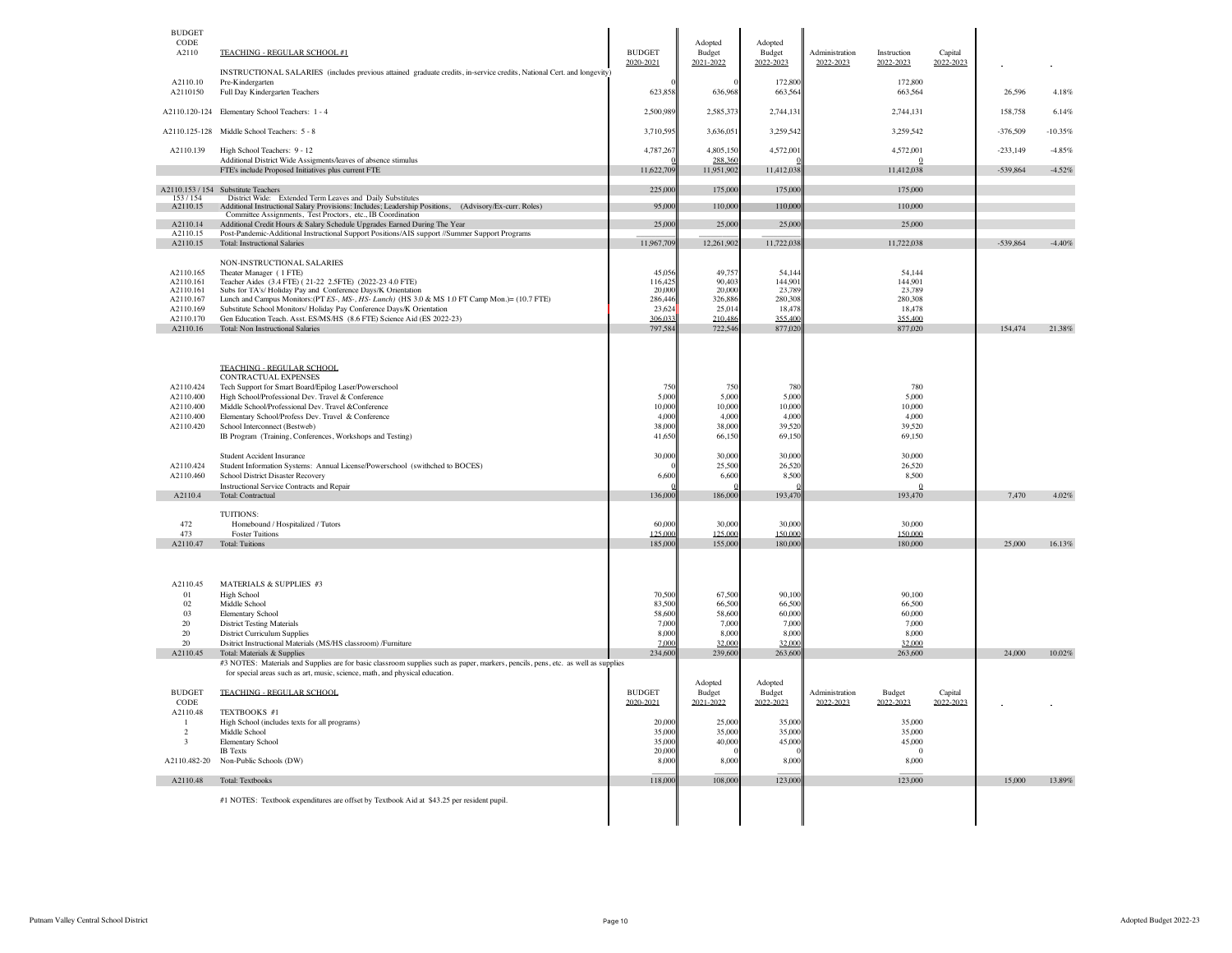|                     | $\ldots$                                                                                                                                        |                  |                   |                   |                    |            |           |
|---------------------|-------------------------------------------------------------------------------------------------------------------------------------------------|------------------|-------------------|-------------------|--------------------|------------|-----------|
| $(Coser \#)$        | <b>BOCES SERVICES #2 General Education</b>                                                                                                      |                  |                   |                   |                    |            |           |
| A2280.490           | High School TECH CENTER Regular Course: (50) 3 year avg.                                                                                        | 537,000          | 545,216           | 609,517           | 609.517            |            |           |
| (430)               | RAHS (gen Ed Students) 1                                                                                                                        | 46,000           | 47,000            | 50,000            | 50,000             |            |           |
| (523)               | College Conference                                                                                                                              | 10,250           | 10.455            | 10,455            | 10.455             |            |           |
| (471)<br>(572)      | E-Learning/Mandarin Chinese -Orange BOCES includes Teaching Asst.<br>O/U BOCES (grad Point for Mandarin)                                        | 44,500<br>18,450 | 95.390<br>5.000   | 95,000<br>2,500   | 95,000<br>2,500    |            |           |
| Removed             | Poll Everywhere                                                                                                                                 | 1,025            |                   |                   | $\Omega$           |            |           |
| (477)               | Arts in Education (in py recorded in A2850)                                                                                                     | 75,850           | 75,850            | 75,850            | 75,850             |            |           |
| <b>NEW</b><br>(504) | TSTT (Today's students Tomorrow Teachers)<br><b>August Regents</b>                                                                              | 7,585            | 7,737             | 45,500<br>8,000   | 45,500<br>8,000    |            |           |
| (5420)              | Science 21 Curriculum Training                                                                                                                  | 17,675           | 18.029            | 15,000            | 15,000             |            |           |
| (522)               | Science 21 Instructional Materials & Kits                                                                                                       | 14,863           | 15,160            | 15,000            | 15,000             |            |           |
| (5060)              | Destination Imagination/Young Authors                                                                                                           | 3,075            | 3,137             | 3,000             | 3,000              |            |           |
| (626)<br>(4065)     | Recruitment and Certification Services<br>Environmental Education; Non-participant maintenance charge                                           | 4,613<br>15,375  | 4.705<br>15,683   | 5,000<br>15,750   | 5.000<br>15,750    |            |           |
|                     |                                                                                                                                                 |                  |                   |                   |                    |            |           |
| (444)               | Schoology                                                                                                                                       |                  | 4.800             | 4.992             | 4.992              |            |           |
|                     |                                                                                                                                                 |                  |                   |                   |                    |            |           |
| (611)<br>(510)      | Finanace Manager Support<br>Server & Hardware Maintenance & Licensing Renewals/Project Mngmt/CISCO/Data security privacy                        | 19,760<br>99,050 | 19,552<br>122,205 | 20.334<br>124,445 | 20,334<br>124,445  |            |           |
|                     |                                                                                                                                                 |                  |                   |                   |                    |            |           |
| <b>NEW</b>          | Passport for Good                                                                                                                               | $\Omega$         | $\Omega$          | 6,800             | 6.800              |            |           |
| (574/575)           | Model Schools                                                                                                                                   | 64,150           | 89,000            | 119,502           | 119,502            |            |           |
| (611)               | (Rennaisance, Achieve 3000, Brain POP,Castle,iReady, IXL,Kami,MAD-Learn, Music First, NewsELA,Teq-Smart,We Video, Wixie)<br><b>Test Scoring</b> | 30,000           | 31.200            | 32,448            | 32,448             |            |           |
| (611)               | Disaster Recovery                                                                                                                               | 10,000           | 10,400            | 10,816            | 10,816             |            |           |
| Removed             | Laminating, Graphics, Copying Services (new contracts)                                                                                          | 2,000            |                   |                   | $\bf{0}$           |            |           |
|                     |                                                                                                                                                 |                  |                   |                   |                    |            |           |
| (611)               | Data Warehousing                                                                                                                                | 13,400           | 9.000             | 9.203             | 9.203              |            |           |
| Removed<br>Removed  | Impero                                                                                                                                          | 16,500<br>52,000 | 17,160            | 17,846            | 17,846<br>$\Omega$ |            |           |
|                     | Powerschool includes special reports Moved to (A2110.424/A2630.490)                                                                             | 7,500            |                   |                   | $\Omega$           |            |           |
| (510)               | Adobe Renewal                                                                                                                                   | 5,000            | 5,200             | 5,200             | 5,200              |            |           |
| (611)               | Telecommunications (20-21 VOIP PA for ES)                                                                                                       |                  |                   |                   |                    |            |           |
| (611)               | State Reporting, State Data Validation, State Data Collection, SIS Support                                                                      | 15,500           | 16.120            | 16,500            | 16.500             |            |           |
| A2110.49            | <b>Total: Boces Services</b>                                                                                                                    | 1,131,121        | 1,167,999         | 1,318,658         | 1,318,658          | 150,659    | 12.90%    |
| A2330.4             | Dutchess Community College/ Billed for Exact Amount                                                                                             | 130,000          |                   |                   | $\overline{0}$     |            |           |
| $A2110***$          | TOTAL: TEACHING REGULAR SCHOOL                                                                                                                  | 14,700,014       | 14,841,047        | 14,677,786        | 14,677,786         | $-163.261$ | $-1.10\%$ |
|                     | #2 NOTES: Services through BOCES are eligible for BOCES Aid                                                                                     |                  |                   |                   |                    |            |           |
|                     | Higher health Premium costs have driven up the cost for BOCES                                                                                   |                  |                   |                   |                    |            |           |
|                     |                                                                                                                                                 |                  |                   |                   |                    |            |           |
|                     |                                                                                                                                                 |                  |                   |                   |                    |            |           |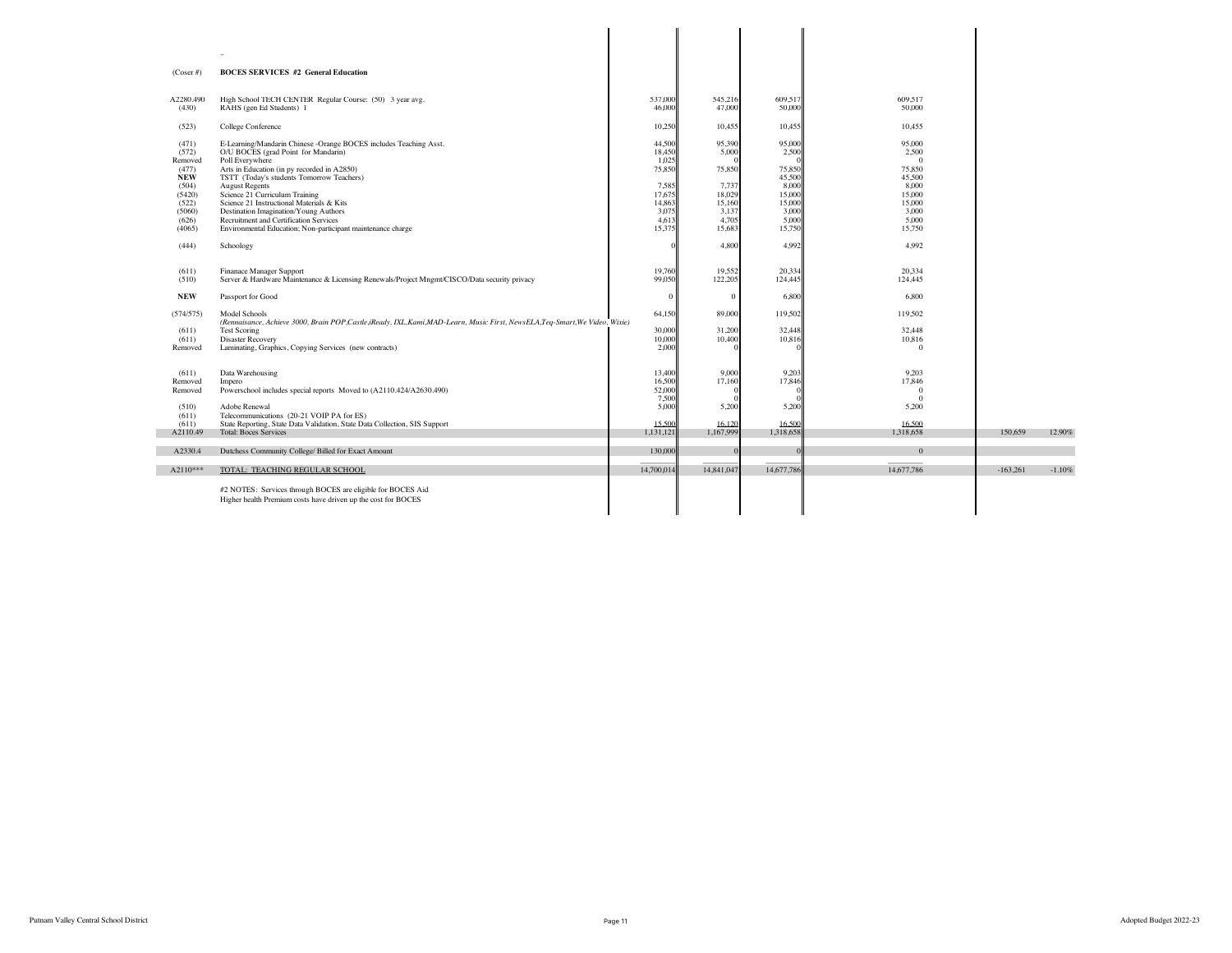| <b>BUDGET</b><br>CODE          | SPECIAL APPORTIONMENT PROGRAMS                                                                                                                                                                                                 | <b>BUDGET</b>       | Adopted<br>Budget   | Adopted<br>Budget   | Administration | Instruction         | Capital   |            |           |
|--------------------------------|--------------------------------------------------------------------------------------------------------------------------------------------------------------------------------------------------------------------------------|---------------------|---------------------|---------------------|----------------|---------------------|-----------|------------|-----------|
| A2250                          | PUPILS WITH HANDICAPPING CONDITIONS                                                                                                                                                                                            | 2020-2021           | 2021-2022           | 2022-2023           | 2022-2023      | 2022-2023           | 2022-2023 |            |           |
| A2250.12-14<br>A2250.15        | SALARIES: INSTRUCTIONAL: Teacher Salaries (27.FTE)<br>Preps, CSE Work, Proctors, Orientation, Subs, SE Testing                                                                                                                 | 2,670,073<br>51,789 | 2,697,193<br>50,000 | 2,800,201<br>68,000 |                | 2,800,201<br>68,000 |           |            |           |
|                                | A2250.120-142 TOTAL: INSTRUCTIONAL SALARIES                                                                                                                                                                                    | 2,721,862           | 2,747,193           | 2,868,20            |                | 2,868,201           |           | 121,008    | 4.40%     |
|                                | SALARIES: NON-INSTRUCTIONAL<br>A2250.16&.17 Teacher Aides Includes: New Horizons/Substitute Teacher Aides/Teaching Assts.X<br>$(25.6$ FTE 2021-22)<br>(22.4 FTE 2022-23)<br>Credit for TA's in IDEA Grant allocation (611,619) | 1,031,927           | 1,022,475           | 855.32              |                | 855.323             |           | $-167,152$ | $-16.35%$ |
| A2250.16                       | TOTAL: NON-INSTRUCTIONAL SALARIES                                                                                                                                                                                              | 1,031,927           | 1,022,47            | 855,32              |                | 855,323             |           | $-167,152$ | $-16.35%$ |
|                                | #1NOTES: The Director of Special Education position has been abolished and combined with the position of Assistant<br>Superintendent for Pupil Personnel Services and Human Resources.<br>CONTRACTUAL EXPENSES:                |                     |                     |                     |                |                     |           |            |           |
| A2250.4                        | Other Contractual SY and ESY (9562) (0000)                                                                                                                                                                                     | 50,000              | 52,000              | 53,040              |                | 53,040              |           |            |           |
| A2250.446                      | Consultant Therapists for Evaluations, Physical Therapy, (Salaried Employees)                                                                                                                                                  | 450,000             | 450,000             | 120,000             |                | 120,000             |           |            |           |
| A2250.4                        | TOTAL: CONTRACTUAL                                                                                                                                                                                                             | 500,000             | 502,000             | 173,040             |                | 173,040             |           | $-328,960$ | $-65.53%$ |
| A2250.471                      | TUITION:                                                                                                                                                                                                                       |                     |                     |                     |                |                     |           |            |           |
| &                              | Public / Private Special Schools: Tuition & Maintenance                                                                                                                                                                        | 1,133,000           | 1,175,000           | 1,251,000           |                | 1,251,000           |           |            |           |
| A2250.476                      | Tuition: Spcl Ed Homebound / Hospitalized / Tutoring                                                                                                                                                                           | 60,000              | 60,000              | 61,200              |                | 61,200              |           |            |           |
| A2250.47                       | TOTAL: TUITION                                                                                                                                                                                                                 | 1,193,000           | 1,235,000           | 1,312,200           |                | 1,312,200           |           | 77,200     | 6.25%     |
|                                |                                                                                                                                                                                                                                |                     |                     |                     |                |                     |           |            |           |
| A2250.45                       | <b>MATERIALS &amp; SUPPLIES</b>                                                                                                                                                                                                | 28,000              | 28,000              | 29,060              |                | 29,060              |           | 1.060      | 3.79%     |
| Program Codes<br>COSERS        | <b>BOCES SERVICES</b><br>SPECIAL EDUCATION                                                                                                                                                                                     |                     |                     |                     |                |                     |           |            |           |
| 204                            | Communications, Language, Academic, Social Skills 1 + 1 aide (1)                                                                                                                                                               | 134,032             | 68,269              | 138,446             |                | 138,446             |           |            |           |
| 211<br>212/240                 | Local School Building Programs 1<br>Learning Center 3                                                                                                                                                                          | 125,946<br>314,230  | 55,625<br>205,149   | 37,364<br>220,658   |                | 37,364<br>220,658   |           |            |           |
| 203/530./231                   | AIIM/SWB                                                                                                                                                                                                                       | 195,450             | 93,322              | 95,094              |                | 95,094              |           |            |           |
| 243<br>402                     | Learning Center-Walden<br><b>ITSP/Back on Track</b>                                                                                                                                                                            | 115,020             | 218,088<br>60,000   | 74,316<br>63,000    |                | 74,316<br>63,000    |           |            |           |
| 430                            | Regional Alternative High School For Disabled/GED 3                                                                                                                                                                            | 90,896              | 90,896              |                     |                | $\Omega$            |           |            |           |
| 215<br>223                     | Multiple Disabilities                                                                                                                                                                                                          | 108,288             | 108,954<br>55.625   | 55,746              |                | 55,746              |           |            |           |
| 200/301-307                    | Oasis<br>Shared Teacher Services (Hearing)                                                                                                                                                                                     | 84,77               | 105,468             | 56,74<br>78,87      |                | 56,742<br>78,876    |           |            |           |
| 810                            | <b>ESY</b>                                                                                                                                                                                                                     |                     |                     | 86,42               |                | 86,424              |           |            |           |
| 312/313/530/555<br>242/710/712 | Phyl Ther/Occ Ther/Reading/Consultant Services/Speech (PNW,SWB)/Intervention, ESY<br>Rockland BOCES                                                                                                                            | 92.933<br>140,000   | 155,760<br>366,305  | 81,248<br>172,62    |                | 81,248<br>172,621   |           |            |           |
| 400                            | 1:1 Aides                                                                                                                                                                                                                      | 258,100             | 163,750             | 334.05              |                | 334,050             |           |            |           |
| 218<br>222                     | Somers MS/Somer HS                                                                                                                                                                                                             |                     |                     | 113,776             |                | 113,776             |           | 113,776    |           |
| 6113                           | Lincoln Titus<br>IEP Direct/RTIM DIRECT (IT Budget)                                                                                                                                                                            | 24,000              | 25,000              | 113,794<br>20.550   |                | 113,794<br>20.550   |           | 113,794    |           |
| A2250.49                       | <b>Total: Boces Services</b>                                                                                                                                                                                                   | 1,683,666           | 1,772,211           | 1,742,70            |                | 1,742,705           |           | $-29,506$  | $-1.66%$  |
| A2250***                       | TOTAL: Pupils With Handicapping Conditions                                                                                                                                                                                     | 7,158,455           | 7,306,879           | 6,980,529           | $\mathbf{0}$   | 6,980,529           |           | $-326,350$ | $-4.47%$  |
| A2259.15                       | ENL /LOTE Teachers (1.0 additional 2022-23 4.0 moved from Gen Ed Building Salaries \$350K)                                                                                                                                     |                     |                     | 412,186             |                | 412,186             |           |            |           |
|                                | TOTAL:                                                                                                                                                                                                                         |                     |                     |                     |                |                     |           |            |           |
| A2299                          | SPECIAL APPORTIONMENT PROGRAMS                                                                                                                                                                                                 | 7,158,455           | 7,306,879           | 7,392,715           | $\mathbf{0}$   | 7,392,715           |           | 85,836     | 1.17%     |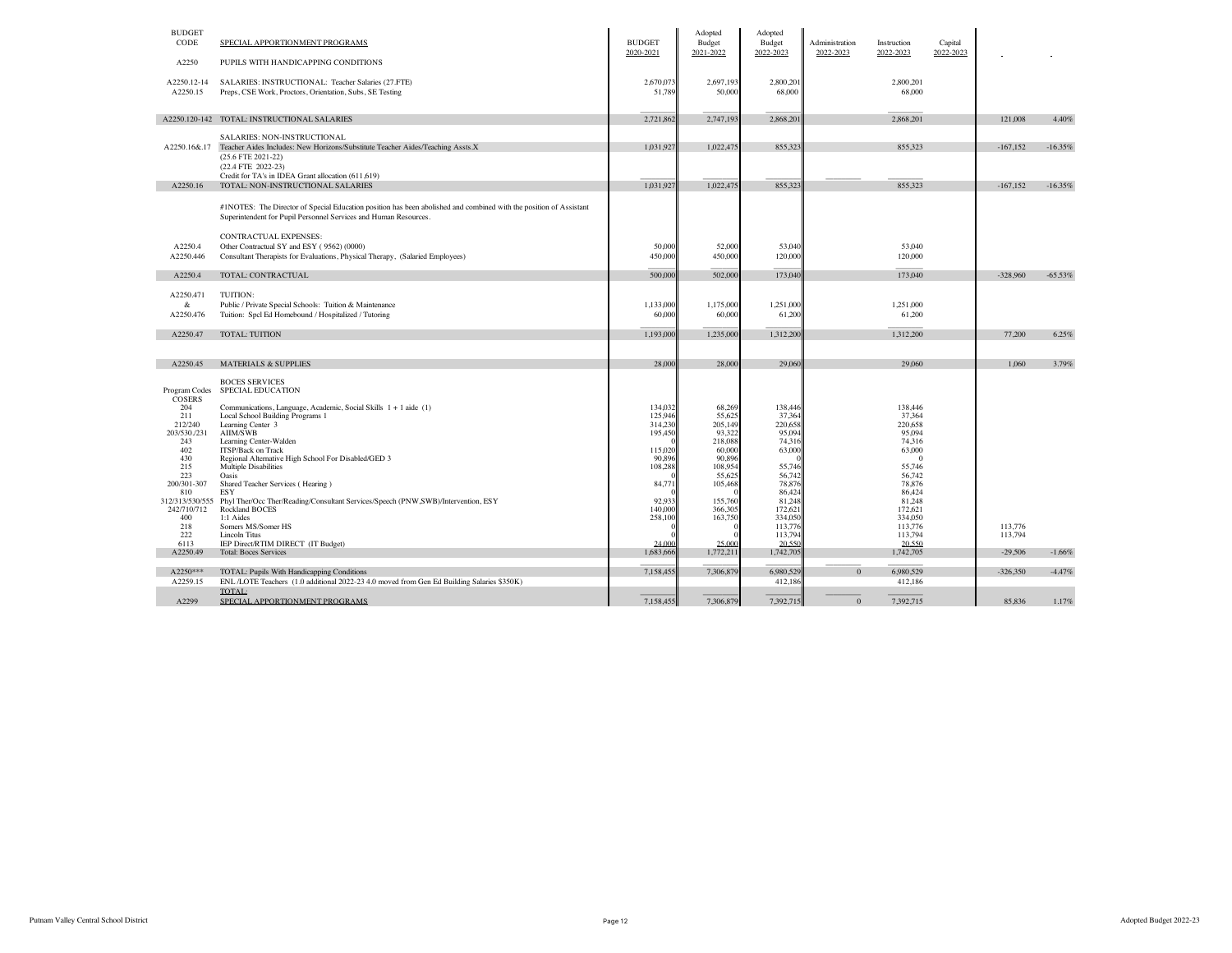| <b>BUDGET</b><br>CODE   | <b>INSTRUCTIONAL MEDIA</b>                                                                                                                          | <b>BUDGET</b><br>2020-2021 | Adopted<br>Budget<br>2021-2022 | Adopted<br>Budget<br>2022-2023 | Administration<br>Instruction<br>2022-2023<br>2022-2023 | Capital<br>2022-2023 |            |            |
|-------------------------|-----------------------------------------------------------------------------------------------------------------------------------------------------|----------------------------|--------------------------------|--------------------------------|---------------------------------------------------------|----------------------|------------|------------|
|                         | A2610 & A2620 SCHOOL LIBRARIES                                                                                                                      |                            |                                |                                |                                                         |                      |            |            |
| A2610.15<br>A2610/A2620 | SALARIES: INSTRUCTIONAL<br>High School/Middle School Librarian<br>2021-22 (2 FTE) (1 FTE from Stimulus Funds)                                       | 122,556                    | 187,864                        | 125,287                        | 125,287                                                 |                      | $-62,577$  | $-33.31%$  |
|                         |                                                                                                                                                     |                            |                                |                                |                                                         |                      |            |            |
| A2610.161               | SALARIES: NON-INSTRUCTIONAL<br>ES Library Teacher Aide (1FTE)                                                                                       | 46,90                      | 48,07                          |                                |                                                         | $\Omega$             | $-48,078$  | $-100.00%$ |
|                         | <b>BOCES SERVICES</b>                                                                                                                               |                            |                                |                                |                                                         |                      |            |            |
| 516                     | Professional Library, Library Automation, Library Database                                                                                          | 36,000                     | 36,720                         | 50,000                         | 50,000                                                  |                      | 13,280     | 36.17%     |
| A2610.490               | TOTAL: BOCES SERVICES                                                                                                                               | 36,00                      | 36,720                         | 50,000                         | 50,000                                                  |                      | 13,280     | 36.17%     |
| A2610.45                | MATERIALS & SUPPLIES #1                                                                                                                             |                            |                                |                                |                                                         |                      |            |            |
| -1<br>$\overline{2}$    | High School<br>Middle School                                                                                                                        | 5,000<br>3,000             | 4.500<br>3,000                 | 4.500<br>3,000                 |                                                         | 4.500<br>3,000       |            |            |
| 3                       | <b>Elementary School</b>                                                                                                                            | 1,00                       | 1,000                          | 1,000                          |                                                         | 1,000                |            |            |
| A2610.458               | Library Books (ES,MS) (MS 10,000 2022-23) (ES 500) (DW 2,000)                                                                                       | 10.80                      | 10.800                         | 12.500                         | 12.500                                                  |                      |            |            |
|                         | TOTAL: MATERIALS AND SUPPLIES                                                                                                                       | 19,80                      | 19,300                         | 21,000                         | 21,000                                                  |                      | 1,700      | 8.81%      |
|                         | A2610 & A2620 TOTAL: School Libraries & Educational Television                                                                                      | 225,257                    | 291,962                        | 196,287                        | 196,287                                                 |                      | $-95,675$  | $-32.77%$  |
|                         | #1 NOTES: Materials and Supplies include library books, periodical subscriptions, Other media                                                       |                            |                                |                                |                                                         |                      |            |            |
|                         |                                                                                                                                                     |                            |                                |                                |                                                         |                      |            |            |
| A2630                   | <b>COMPUTER EDUCATION</b><br>SALARIES: INSTRUCTIONAL                                                                                                |                            |                                |                                |                                                         |                      |            |            |
|                         | High School (1.0 FTE) Middle School (1.0 FTE)                                                                                                       | 290,914                    | 254,490                        | 240,709                        | 240,709                                                 |                      |            |            |
| A2630.151               | TOTAL: INSTRUCTIONAL SALARIES                                                                                                                       | 290,91                     | 254,490                        | 240,709                        | 240,709                                                 |                      | $-13,781$  | $-5.42%$   |
|                         |                                                                                                                                                     |                            |                                |                                |                                                         |                      |            |            |
| A2630.16                | SALARIES: NON-INSTRUCTIONAL:<br>(ML&DG)                                                                                                             | 426,10                     | 446,34                         | 452,178                        | 452,178                                                 |                      | 5,837      | 1.31%      |
|                         | Computer /Media/ Technology Specialists:<br>CIO, HS(2.0 FTE), MS(1.0 FTE), ES(1.0 FTE) DW(.6 FTE), Summer Work,                                     |                            |                                |                                |                                                         |                      |            |            |
| A2630.4                 | CONTRACTUAL EXPENSES                                                                                                                                |                            |                                |                                |                                                         |                      |            |            |
|                         | High School                                                                                                                                         |                            |                                |                                |                                                         |                      |            |            |
|                         | <b>Elementary School</b><br>District wide                                                                                                           |                            |                                |                                |                                                         |                      |            |            |
|                         | Total :Contractual                                                                                                                                  |                            |                                |                                |                                                         |                      |            |            |
|                         |                                                                                                                                                     |                            |                                |                                |                                                         |                      |            |            |
| 225<br>460              | Hardware& Software:State Aided                                                                                                                      |                            |                                |                                |                                                         |                      |            |            |
| -1                      | High School                                                                                                                                         | 19,166                     | 25,000                         | 25,000                         | 25,000                                                  |                      |            |            |
| $\overline{c}$<br>3     | Middle School                                                                                                                                       | 19,166                     | 25,000                         | 25,000                         | 25,000                                                  |                      |            |            |
|                         | Elementary School:<br><b>Special Education</b>                                                                                                      | 19,166                     | 25,000                         | 25,000                         | 25,000                                                  |                      |            |            |
|                         | District-wide                                                                                                                                       |                            |                                |                                |                                                         | $\mathbf{0}$         |            |            |
| A2630.4                 | TOTAL: SOFTWARE                                                                                                                                     | 57,49                      | 75,000                         | 75,000                         | 75,000                                                  |                      | $\Omega$   | 0.00%      |
|                         | <b>BOCES SERVICES #3</b>                                                                                                                            |                            |                                |                                |                                                         |                      |            |            |
| 510.9                   | Hardware purchase (Infrastructure)                                                                                                                  |                            |                                |                                |                                                         |                      |            |            |
| 5102/6112               | Computer Technology Internet/Network/Erate/Mangd. IT LHRIC                                                                                          | 317,950                    | 402,978                        | 404,43                         | 404,433                                                 |                      |            |            |
| 5109                    | Computer Equipment Installment Purchase Agreement (Debt service)                                                                                    |                            |                                |                                |                                                         |                      |            |            |
| A2630.490               | <b>Total: BOCES Services</b>                                                                                                                        | 317,95                     | 402,978                        | 404,433                        | 404,433                                                 |                      | 1,455      | 0.36%      |
|                         | #3 NOTES: BOCES expenses are offset by State Aid the following year                                                                                 |                            |                                |                                |                                                         |                      |            |            |
| Hardware                | Hardware, Software and Supplies are Budgeted byTech Dept to be purchased from BOCES when possible to get the aid<br><b>MATERIALS &amp; SUPPLIES</b> |                            |                                |                                |                                                         |                      |            |            |
| $\mathbf{1}$            | High School                                                                                                                                         | 16,600                     | 18,500                         | 18,500                         | 18,500                                                  |                      |            |            |
| 2                       | Middle School                                                                                                                                       | 16,600                     | 18,500                         | 18,500                         | 18,500                                                  |                      |            |            |
| $\mathbf{3}$            | Elementary School                                                                                                                                   | 16,600                     | 18,500                         | 18,500                         | 18,500                                                  |                      |            | $0.00\%$   |
|                         | Special Education<br>District Wide- Chromebooks 25K and Other (included with IPA)                                                                   |                            |                                |                                |                                                         | $\mathbf{0}$         |            |            |
| A2630.45                | TOTAL: MATERIALS AND SUPPLIES                                                                                                                       | 49,800                     | 55,500                         | 55,500                         | 55,500                                                  |                      | $\Omega$   | 0.00%      |
| A2630***                | TOTAL: Computer Education                                                                                                                           | 1,142,268                  | 1,234,309                      | 1,227,820                      | 1,227,820                                               |                      | $-6,489$   | $-0.53%$   |
|                         |                                                                                                                                                     |                            |                                |                                |                                                         |                      |            |            |
| A2699                   | TOTAL: INSTRUCTIONAL MEDIA                                                                                                                          | 1.367.52                   | 1,526,27                       | 1,424,107                      | 1.424.107                                               |                      | $-102.164$ | $-6.69%$   |
|                         | #3 NOTES: Instructional Technology Services through BOCES are eligible for BOCES Aid                                                                |                            |                                |                                |                                                         |                      |            |            |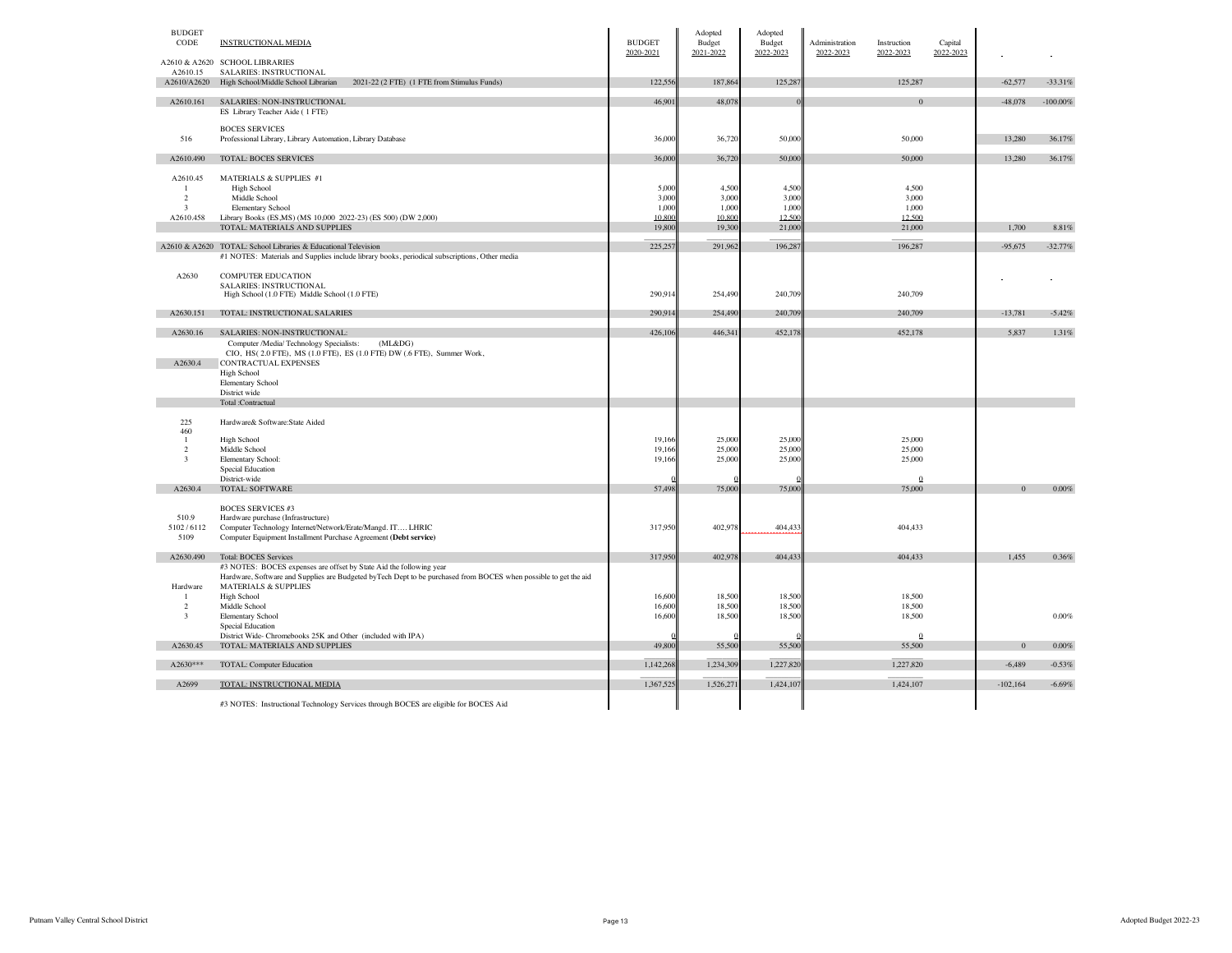| <b>BUDGET</b><br>CODE | <b>PUPIL SERVICES</b>                                                                                                                                                 | <b>BUDGET</b><br>2020-2021 | Adopted<br>Budget<br>2021-2022 | Adopted<br>Budget<br>2022-2023 | Administration<br>2022-2023 | Instruction<br>2022-2023 | Capital<br>2022-2023 |             |           |
|-----------------------|-----------------------------------------------------------------------------------------------------------------------------------------------------------------------|----------------------------|--------------------------------|--------------------------------|-----------------------------|--------------------------|----------------------|-------------|-----------|
| A2810                 | <b>GUIDANCE</b>                                                                                                                                                       |                            |                                |                                |                             |                          |                      |             |           |
| A2810.152             | SALARIES: INSTRUCTIONAL                                                                                                                                               | 608,10                     | 582,05                         | 559,61                         |                             | 559,618                  |                      | $-22,433$   | $-3.85%$  |
|                       | Guidance Counselors (5 FTE)                                                                                                                                           |                            |                                |                                |                             |                          |                      |             |           |
| A2810.160             | SALARIES: NON-INSTRUCTIONAL                                                                                                                                           | 42,87                      | 44,067                         | 77,242                         |                             | 77,242                   |                      | 33,175      | 75.28%    |
|                       | High School Clerical (1 FTE)<br>Includes summer work                                                                                                                  |                            |                                |                                |                             |                          |                      |             |           |
| A2810.4               | PAS instructor<br>CONTRACTUAL EXPENSES                                                                                                                                | 25,000                     | 25,000                         | 25,000                         |                             | 25,000                   |                      |             | 0.00%     |
|                       |                                                                                                                                                                       |                            |                                |                                |                             |                          |                      |             |           |
| A2810.490             | <b>BOCES SERVICES</b>                                                                                                                                                 |                            |                                |                                |                             |                          |                      |             |           |
| 333                   | Diagnostic & Prescriptive Services                                                                                                                                    | 42,000                     | 42,000                         | 42,000                         |                             | 42,000                   |                      |             |           |
|                       | Naviance                                                                                                                                                              | 15,500                     | 15,810                         | 14,000                         |                             | 14,000                   |                      |             |           |
| A2810.45              | <b>MATERIALS &amp; SUPPLIES</b>                                                                                                                                       |                            |                                |                                |                             |                          |                      |             |           |
|                       | High School<br>Middle School                                                                                                                                          | 2,500<br>1.00(             | 2,000<br>1,000                 | 2,00<br>1.00                   |                             | 2,000<br>1,000           |                      |             |           |
| A2810***              | TOTAL: Guidance                                                                                                                                                       | 736,97                     | 711,928                        | 720,860                        |                             | 720,860                  |                      | 8,932       | 1.25%     |
|                       |                                                                                                                                                                       |                            |                                |                                |                             |                          |                      |             |           |
| A2815                 | <b>HEALTH SERVICES</b>                                                                                                                                                |                            |                                |                                |                             |                          |                      |             |           |
|                       |                                                                                                                                                                       |                            |                                |                                |                             |                          |                      |             |           |
| A2815.16              | SALARIES: NON-INSTRUCTIONAL<br>Nurses (3 FTE) (1.0 FTE DW RN Federal Stimulus)                                                                                        | 192,440                    | 201,302                        | 210,39                         |                             | 210,392                  |                      | 9,090       | 4.52%     |
| A2815.160             | Clerical Support/Additional time for Special Testing/Subs & Floater/Summer Work                                                                                       | 16,78                      | 17,32                          | 16,45                          |                             | 16,458                   |                      |             |           |
|                       |                                                                                                                                                                       |                            |                                |                                |                             |                          |                      |             |           |
|                       |                                                                                                                                                                       |                            |                                |                                |                             |                          |                      |             |           |
|                       |                                                                                                                                                                       |                            |                                |                                |                             |                          |                      |             |           |
| A2815.16              | Total: Non Instructional Salaries                                                                                                                                     | 209,22                     | 218,624                        | 226,85                         |                             | 226,850                  |                      | 8,226       | 3.76%     |
|                       |                                                                                                                                                                       |                            |                                |                                |                             |                          |                      |             |           |
|                       | CONTRACTUAL EXPENSES                                                                                                                                                  |                            | 99,000                         |                                |                             | 99,000                   |                      |             |           |
| A2815.448             | Payments to Other Districts for Health Service Provided to Resident Pupils<br>School Physicians                                                                       | 99,00<br>19,00             | 19,000                         | 99.00<br>19,00                 |                             | 19,000                   |                      |             |           |
| A2815.464             | <b>Equipment Repair</b>                                                                                                                                               | 2.000                      | 2,000                          | 2,000                          |                             | 2,000                    |                      |             |           |
| A2815.4               | TOTAL:CONTRACTUAL                                                                                                                                                     | 120,000                    | 120,000                        | 120,000                        |                             | 120,000                  |                      |             | 0.00%     |
|                       | MATERIALS & SUPPLIES: First Aid Supplies                                                                                                                              |                            |                                |                                |                             |                          |                      |             |           |
|                       | District Wide (costs assoc. with COVID testing)                                                                                                                       |                            | 25,000                         |                                |                             | $\mathbf{0}$             |                      |             |           |
|                       | <b>High School</b>                                                                                                                                                    | 500                        | 500                            | 500                            |                             | 500                      |                      |             |           |
|                       | Middle School                                                                                                                                                         | 1,500                      | 1,500                          | 1,500                          |                             | 1,500                    |                      |             |           |
|                       | Elementary School                                                                                                                                                     | 1.000                      | 1,000                          | 1.500                          |                             | 1.500                    |                      |             |           |
| A2815.45              | TOTAL: MATERIALS AND SUPPLIES                                                                                                                                         | 3,000                      | 28,000                         | 3,500                          |                             | 3,500                    |                      | $-24,500$   | $-87.50%$ |
| A2815***              | TOTAL: Health Services                                                                                                                                                | 332,227                    | 366,624                        | 350,350                        |                             | 350,350                  |                      | $-16,274$   | $-4.44%$  |
|                       |                                                                                                                                                                       |                            |                                |                                |                             |                          |                      |             |           |
|                       | <b>PUPIL SERVICES</b>                                                                                                                                                 |                            |                                |                                |                             |                          |                      |             |           |
| A2820                 | PSYCHOLOGICAL SERVICES                                                                                                                                                |                            |                                |                                |                             |                          |                      |             |           |
|                       | SALARIES: INSTRUCTIONAL                                                                                                                                               |                            |                                |                                |                             |                          |                      |             |           |
| A2820.151             | School Psychologists and summer work (5.0 FTE) Reduced by IDEA grant allocation (611,619)                                                                             | 541,710                    | 555.208                        | 414.09                         |                             | 414,098                  |                      | $-141, 110$ | $-25.42%$ |
| A2820***              | TOTAL: Psychological Services                                                                                                                                         | 541,71                     | 555,208                        | 414,09                         |                             | 414,098                  |                      | $-141, 110$ | $-25.42%$ |
|                       |                                                                                                                                                                       |                            |                                |                                |                             |                          |                      |             |           |
| A2830                 | PUPIL PERSONNEL SERVICES                                                                                                                                              |                            |                                |                                |                             |                          |                      |             |           |
|                       | SALARIES: INSTRUCTIONAL:<br>Director of PPS & Special Education #1 (.50) /CPSE Chair (1.0 FTE)                                                                        | 214,15                     | 217,002                        | 222,70                         |                             | 222,703                  |                      |             |           |
|                       | Social Worker (1.6 FTE) / Speech (3.4 FTE)/ OT & PT Therapists on Staff 2022-23                                                                                       | 472,150                    | 549,901                        | 783,53                         |                             | 783,537                  |                      |             |           |
|                       | Summer CSE Meetings and Evaluations                                                                                                                                   | 3.41                       | 3.410                          | 3.34                           |                             | 3.345                    |                      |             |           |
| A2830.157             | TOTAL: INSTRUCTIONAL SALARIES                                                                                                                                         | 689,71                     | 770,313                        | 1,009,585                      |                             | 1,009,585                |                      | 239,272     | 31.06%    |
|                       |                                                                                                                                                                       |                            |                                |                                |                             |                          |                      |             |           |
| A2830.160             | SALARIES: NON-INSTRUCTIONAL                                                                                                                                           | 114,58                     | 97,245                         | 86,28                          |                             | 86,287                   |                      | $-10,958$   | $-11.27%$ |
|                       | #1 NOTES: The duties of the Director of Pupil Personnel are assigned to the Assistant Superintendnent for Curriculum and Pupil Personnel Services and Human Resources |                            |                                |                                |                             |                          |                      |             |           |
|                       |                                                                                                                                                                       |                            |                                |                                |                             |                          |                      |             |           |
| A2830.4               | CONTRACTUAL EXPENSES                                                                                                                                                  | 10,00                      | 13,000                         | 13,260                         |                             | 13,260                   |                      |             |           |
| A2830.472             | Home and Hospital Instruction                                                                                                                                         | 37,500                     | 36,000                         | 36,720                         |                             | 36,720                   |                      | 720         | 2.00%     |
|                       |                                                                                                                                                                       |                            |                                |                                |                             |                          |                      |             |           |
| A2830.490             | <b>BOCES SERVICES</b>                                                                                                                                                 | 60,000                     | 60,000                         | 60,000                         |                             | 60,000                   |                      | $\Omega$    | $0.00\%$  |
| 402                   | Therapists-ITSP/Back on Track                                                                                                                                         |                            |                                |                                |                             |                          |                      |             |           |
| A2830.45              | MATERIALS & SUPPLIES #2                                                                                                                                               | 16,00                      | 20,000                         | 20,40                          |                             | 20,400                   |                      | 400         | 2.00%     |
|                       | #2 NOTES: Materials and Supplies include general office supplies, computer paper, supplies for counselors, subscriptions,                                             |                            |                                |                                |                             |                          |                      |             |           |
|                       | computer software, etc.                                                                                                                                               |                            |                                |                                |                             |                          |                      |             |           |
| A2830***              | TOTAL: Pupil Personnel Services                                                                                                                                       | 927,79                     | 996,558                        | 1,226,252                      | $\mathbf{0}$                | 1,226,252                |                      | 229,694     | 23.05%    |
|                       |                                                                                                                                                                       |                            |                                |                                |                             |                          |                      |             |           |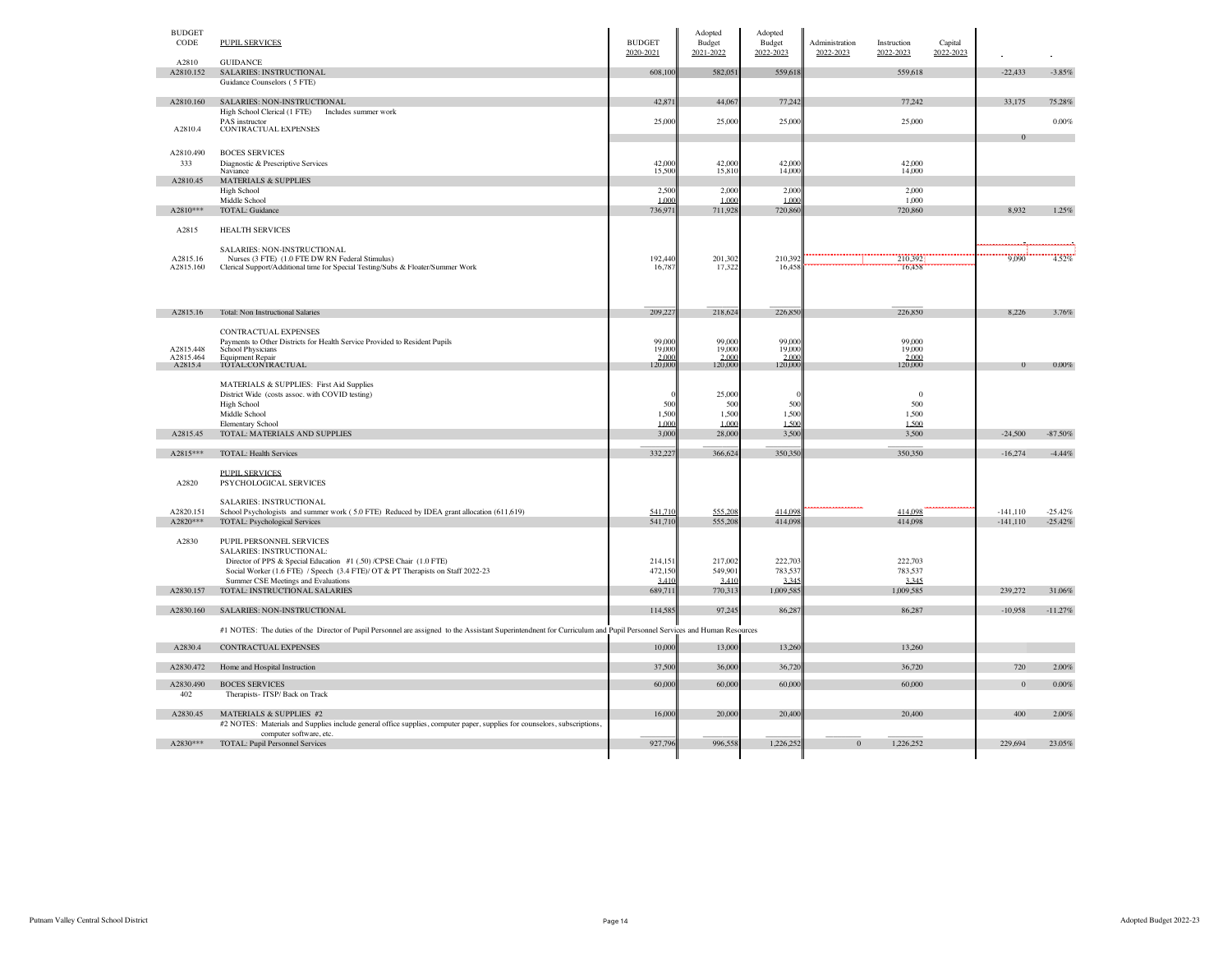| <b>BUDGET</b><br>CODE<br>A2850 | <b>PUPIL SERVICES:</b><br><b>PUPIL ACTIVITIES</b><br>Co-curricular Activities                                                                                                                    | <b>BUDGET</b><br>2020-2021 | Adopted<br>Budget<br>2021-2022 | Adopted<br>Budget<br>2022-2023 | Administration<br>2022-2023 | Instruction<br>2022-2023 | Capital<br>2022-2023 |                 |                   |
|--------------------------------|--------------------------------------------------------------------------------------------------------------------------------------------------------------------------------------------------|----------------------------|--------------------------------|--------------------------------|-----------------------------|--------------------------|----------------------|-----------------|-------------------|
|                                | SALARIES: INSTRUCTIONAL                                                                                                                                                                          |                            |                                |                                |                             |                          |                      |                 |                   |
| $\mathbf{1}$<br>$\overline{2}$ | High School Club Advisors & Perf. Art Center Productions/chaperones<br>Middle School Club Advisors /chaperones                                                                                   | 135,880<br>60,311          | 134.945<br>64,953              | 128,656<br>65,664              |                             | 128,656<br>65,664        |                      | $-6.289$<br>711 | $-4.66%$<br>1.09% |
| $\overline{3}$                 | ES Clubs/chaperones                                                                                                                                                                              | 38.195                     | 49.869                         | 38,070                         |                             | 38.070                   |                      | $-11,799$       | $-23.66%$         |
| A2850.15                       | TOTAL: INSTRUCTIONAL SALARIES                                                                                                                                                                    | 234,386                    | 249,767                        | 232,390                        |                             | 232,390                  |                      | $-17,377$       | $-6.96%$          |
| A2850.16                       | Chaperones-Non Teaching/PAC Performances                                                                                                                                                         | 37,109                     | 38,291                         | 36,381                         |                             | 36,381                   |                      | $-1,910$        | $-4.99%$          |
| A2850.4                        | HS Performing Arts: NYSSMA Fees/Musical Instrument Rentals & Repair                                                                                                                              | 10,000                     | 10,000                         | 10,000                         |                             | 10,000                   |                      |                 |                   |
|                                | MS Co-Curr trans costs/curriculum related trips/music rentals scripts instrument repair,NYSSMA                                                                                                   | 11,000                     | 8,000                          | 8,000                          |                             | 8,000                    |                      | $-3,000$        | $-27.27%$         |
|                                | <b>MATERIALS &amp; SUPPLIES</b>                                                                                                                                                                  |                            |                                |                                |                             |                          |                      |                 |                   |
| -1                             | High School Clubs                                                                                                                                                                                | 2,500                      | 2,500                          | 5,000                          |                             | 5,000                    |                      |                 |                   |
| $\overline{2}$                 | Middle School Clubs                                                                                                                                                                              | 1,000                      |                                | 1,000                          |                             | 1,000                    |                      |                 |                   |
| 3                              | Eememtary School Clubs                                                                                                                                                                           | 100                        |                                |                                |                             | $\mathbf{0}$             |                      |                 |                   |
| 20                             | <b>District Support</b>                                                                                                                                                                          | 10,000<br>30,000           | 10,000<br>30,000               | 10,000<br>30,000               |                             | 10,000<br>30,000         |                      |                 |                   |
| 2850.452<br>A2850.45           | PAC replacement costs (Operations & Maintenance)<br>TOTAL: MATERIALS AND SUPPLIES                                                                                                                | 43,600                     | 42,500                         | 46,000                         |                             | 46,000                   |                      | 3,500           | 8.24%             |
|                                |                                                                                                                                                                                                  |                            |                                |                                |                             |                          |                      |                 |                   |
| A2850***                       | TOTAL: Co-Curricular Activities                                                                                                                                                                  | 336,09:                    | 348,558                        | 332,771                        |                             | 332,771                  |                      | $-15,787$       | $-4.53%$          |
|                                |                                                                                                                                                                                                  |                            |                                |                                |                             |                          |                      |                 |                   |
| A2855                          | Interscholastic Athletics                                                                                                                                                                        |                            |                                |                                |                             |                          |                      |                 |                   |
| A2855.158                      | <b>SALARIES:</b>                                                                                                                                                                                 |                            |                                |                                |                             |                          |                      |                 |                   |
|                                | Athletics Director: (1.0 FTE)                                                                                                                                                                    | 158,169                    | 159.344                        | 152,456                        |                             | 152.456                  |                      |                 |                   |
|                                | Coaches Salaries includes (Athletic Trainer)                                                                                                                                                     | 344,479                    | 313,420                        | 355,903                        |                             | 355,903                  |                      |                 |                   |
| A2855.16                       | Clock, Scorekeepers, Fitness Supervisor, Chaperones, District Drivers                                                                                                                            | 49,656                     | 26,945                         | 43,000                         |                             | 43,000                   |                      |                 |                   |
| A2855.16                       | Clerical Support (1.0 FTE)/ Trainer (1.0FTE)<br><b>TOTAL: SALARIES</b>                                                                                                                           | 111.930<br>664,234         | 117.268<br>616,977             | 130.814<br>682,173             |                             | 130.814<br>682.173       |                      | 65,196          | 10.57%            |
|                                |                                                                                                                                                                                                  |                            |                                |                                |                             |                          |                      |                 |                   |
| A2855200                       | EQUIPMENT / DURABLE SUPPLIES                                                                                                                                                                     |                            | 15,000                         |                                |                             | $\Omega$                 |                      | $-15,000$       |                   |
|                                | <b>CONTRACTUAL EXPENSES</b>                                                                                                                                                                      |                            |                                |                                |                             |                          |                      |                 |                   |
| A2855.409                      | Inter-Scholastic Athletics Transportation                                                                                                                                                        | 70,000                     | 70,000                         | 70,000                         |                             | 70,000                   |                      |                 |                   |
| A2855.400                      | General Contractual-other officials                                                                                                                                                              | 70.000                     | 70,000                         | 70.000                         |                             | 70,000                   |                      |                 |                   |
| A2855.4                        | Total:Contractual                                                                                                                                                                                | 140,000                    | 140,000                        | 140,000                        |                             | 140,000                  |                      | $\Omega$        | 0.00%             |
| A2855.490                      | BOCES SERVICES: Officials, HUDL, Family ID, Concussion, Live streaming (2 Cameras)                                                                                                               | 88,000                     | 100,000                        | 103,000                        |                             | 103,000                  |                      | 3,000           | 3.00%             |
|                                |                                                                                                                                                                                                  |                            |                                |                                |                             |                          |                      |                 |                   |
| A2855.45                       | <b>MATERIALS &amp; SUPPLIES:</b><br>Athletics Supplies - All Sports and Intramurals                                                                                                              | 60,000                     | 45,000                         | 70,000                         |                             | 70,000                   |                      |                 |                   |
|                                |                                                                                                                                                                                                  |                            |                                |                                |                             |                          |                      |                 |                   |
|                                |                                                                                                                                                                                                  |                            |                                |                                |                             |                          |                      |                 |                   |
| A2855***                       | TOTAL: Interscholastic Athletics                                                                                                                                                                 | 952,234                    | 916,977                        | 995,173                        |                             | 995,173                  |                      | 78,196          | 8.53%             |
| A2899                          | <b>TOTAL: PUPIL SERVICES</b>                                                                                                                                                                     | 3,827,033                  | 3,895,853                      | 4,039,504                      |                             | 4,039,504                |                      | 143,651         | 3.69%             |
|                                |                                                                                                                                                                                                  |                            |                                |                                |                             |                          |                      |                 |                   |
| A2999                          | TOTAL: INSTRUCTION #1                                                                                                                                                                            | 29,130,107                 | 29,640,751                     | 29,684,955                     | 1,983,343                   | 27,701,612               |                      | 44.204          | 0.15%             |
|                                |                                                                                                                                                                                                  |                            |                                |                                |                             |                          |                      |                 |                   |
|                                | #1 NOTES: TOTAL INSTRUCTION summarizes the following functions; Administration and Improvement, Teaching Regular School,<br>Special Education Programs, Instructional Media, and Pupil Services. |                            |                                |                                |                             |                          |                      |                 |                   |
|                                |                                                                                                                                                                                                  |                            |                                |                                |                             |                          |                      |                 |                   |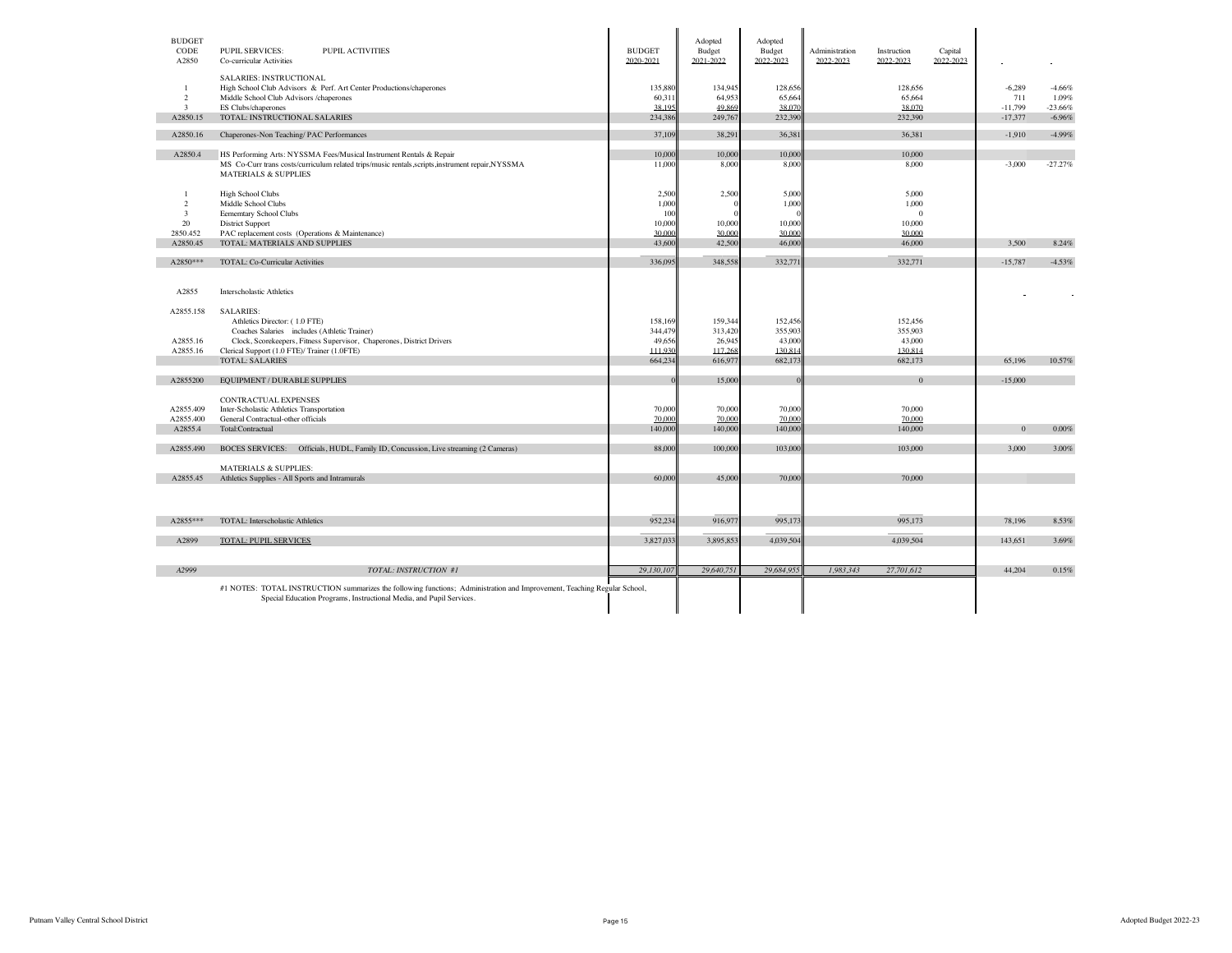| A5510                  | PUPIL TRANSPORTATION                                                                                                                                                                                                                                                      |                            |                                |                                |                             |                          |                      |            |           |
|------------------------|---------------------------------------------------------------------------------------------------------------------------------------------------------------------------------------------------------------------------------------------------------------------------|----------------------------|--------------------------------|--------------------------------|-----------------------------|--------------------------|----------------------|------------|-----------|
| <b>BUDGET</b><br>CODE  |                                                                                                                                                                                                                                                                           | <b>BUDGET</b><br>2020-2021 | Adopted<br>Budget<br>2021-2022 | Adopted<br>Budget<br>2022-2023 | Administration<br>2022-2023 | Instruction<br>2022-2023 | Capital<br>2022-2023 |            |           |
| A5510.16               | SALARIES: NON-INSTRUCTIONAL: Includes<br>Drector of Transportation (.5)                                                                                                                                                                                                   | 62,57                      | 63,828                         | 71,14                          | 71,145                      |                          |                      |            |           |
| A5510.167              | Head Bus Driver (1.0)                                                                                                                                                                                                                                                     | 82.20                      | 85.638                         | 86.67                          |                             | 86,678                   |                      |            |           |
| A5510.167<br>A5510.168 | Clerical; Drivers; Mechanic; Monitors<br>Overtime                                                                                                                                                                                                                         | 611,22<br>73,64            | 570,916<br>95,676              | 455,09<br>75,000               |                             | 455,097<br>75,000        |                      |            |           |
| A5510.169              | Substitutes Incl. PT help for Trans Office/ Summer hours                                                                                                                                                                                                                  | 65,262                     | 57,661                         | 37,78                          |                             | 37,785                   |                      |            |           |
| A5510.16               | Overtime and Substitutes are used to cover absences, extended illness,<br>cover bus runs necessitated by inclement weather, bus delays,                                                                                                                                   | 894,92                     | 873,719                        | 725,70                         | 71,145                      | 654,560                  |                      | $-148,014$ | $-16.94%$ |
|                        | early dismissals, and other transportation needs as they arise.                                                                                                                                                                                                           |                            |                                |                                |                             |                          |                      |            |           |
|                        | #1 NOTES: The responsibilities of the Director of Facilities and Transportation are distributed between Operations & Maintenance, Transportation.                                                                                                                         |                            |                                |                                |                             |                          |                      |            |           |
| A5510.590              | EQUIPMENT / DURABLE SUPPLIES<br>Replacement of radios and bus camera systems                                                                                                                                                                                              |                            |                                | 12,000                         |                             |                          | 12,000               | 12,000     |           |
|                        | CONTRACTUAL EXPENSES                                                                                                                                                                                                                                                      |                            |                                |                                |                             |                          |                      |            |           |
| A5510421               | Other Contractual Expenses: Tolls, Fingerprinting, Mileage, Consultants<br>Vehicle Insurance                                                                                                                                                                              | 30,000<br>18,100           | 20,000<br>18,453               | 25,000<br>19.35                |                             | 25,000<br>19,350         |                      | 897        | 4.86%     |
| A5510449               | Mandated Driver Medical Examinations and Drug Testing                                                                                                                                                                                                                     | 3.000                      | 3,000                          | 3,000                          |                             | 3.000                    |                      |            |           |
| A5510464<br>A5510466   | <b>Bus Repairs</b><br>Bus Safety Education and State Mandated Certifications                                                                                                                                                                                              | 1,00<br>1.000              | 1,000<br>1.00C                 | 1,000<br>1.000                 |                             | 1,000<br>1,000           |                      |            |           |
| A5510.4                | Total: Contractual                                                                                                                                                                                                                                                        | 53,100                     | 43,453                         | 49,350                         |                             | 49,350                   | 12,000               | 5,897      | 13.57%    |
|                        | <b>MATERIALS &amp; SUPPLIES</b>                                                                                                                                                                                                                                           |                            |                                |                                |                             |                          |                      |            |           |
| A5510.45               | General Office<br>Vehicle Materials, Supplies, Handtools, Tires, Parts, Oil, Bus Parts                                                                                                                                                                                    | 1,500<br>43,75             | 1,500<br>58,000                | 1,500<br>55,000                |                             | 1,500<br>55,000          |                      |            |           |
| A5510.451              | Gasoline and Diesel                                                                                                                                                                                                                                                       | 175,00                     | 175,000                        | 175,000                        |                             | 175,000                  |                      |            |           |
| A5510.45               | TOTAL: MATERIALS AND SUPPLIES                                                                                                                                                                                                                                             | 220,250                    | 234,500                        | 231,500                        |                             | 231,500                  |                      | $-3,000$   | $-1.28%$  |
| A5540.4                | Special Private School                                                                                                                                                                                                                                                    |                            |                                |                                |                             |                          |                      |            |           |
|                        | Mandated transportation for pupils attending summer/Other schools or Reimbursed to Parents                                                                                                                                                                                | 21,000                     | 21,000                         | 25,000                         |                             | 25,000                   |                      | 4.000      | 19.05%    |
| A5540.4 / 401          | CONTRACT TRANSPORTATION SERVICES #2<br>Home-to-School:<br>20 Buses: 66 passenger<br>10 Vans: 20 passenger 5 Monitors                                                                                                                                                      | 1,900,00                   | 2,053,640                      | 2,254,000                      |                             | 2,254,000                |                      | 200,360    | 9.76%     |
|                        | Orange County Transit<br>#2 NOTES:<br>The Transportation Contract is the result of a negotiated 5 year extension for services<br>22-23 increased use of conracted busses (Plus 4 vans and 2 monitors)<br>Transportation for the Extended School Year Program (Contractor) |                            |                                | 60,000                         |                             | 60,000                   |                      |            |           |
| A5599                  | TOTAL: PUPIL TRANSPORTATION                                                                                                                                                                                                                                               | 3.089.271                  | 3.226.312                      | 3.357.55                       | 71.145                      | 3.274.410                | 12,000               | 131.243    | 4.07%     |
| <b>BUDGET</b><br>CODE  | <b>UNDISTRIBUTED</b>                                                                                                                                                                                                                                                      | <b>BUDGET</b>              | Adopted<br>Budget              | Adopted<br>Budget              | Administration              | Instruction              | Capital              |            |           |
|                        | <b>EMPLOYEE BENEFITS ##</b>                                                                                                                                                                                                                                               | 2020-2021                  | 2021-2022                      | 2022-2023                      | 2022-2023                   | 2022-2023                | 2022-2023            |            |           |
| A9010.800              | NYS EMPLOYEES' RETIREMENT                                                                                                                                                                                                                                                 | 1,040,056                  | 1,202,101                      | 734,760                        | 90,375                      | 595,156                  | 49,229               | $-467,341$ | $-38.88%$ |
| A9020.800              | NYS TEACHERS' RETIREMENT                                                                                                                                                                                                                                                  | 2,017,816                  | 2,012,071                      | 2,434,244                      | 299,412                     | 1,971,738                | 163,094              | 422,173    | 20.98%    |
| A9030.800              | SOCIAL SECURITY AND MEDICARE                                                                                                                                                                                                                                              | 2,140,773                  | 2,059,926                      | 2,031,701                      | 249,899                     | 1,645,678                | 136,124              | $-28,225$  | $-1.37%$  |
| A9040.800              | WORKERS' COMPENSATION                                                                                                                                                                                                                                                     | 172,000                    | 145,000                        | 149,000                        | 18,327                      | 120,690                  | 9,983                | 4,000      | 2.76%     |
| A9045.800              | LIFE INSURANCE                                                                                                                                                                                                                                                            | 12,518                     | 10,000                         | 10,000                         | 1,230                       | 8,100                    | 670                  | $\bf 0$    | $0.00\%$  |
| A9050.800              | UNEMPLOYMENT INSURANCE                                                                                                                                                                                                                                                    | 25,000                     | 75,000                         | 60,000                         | 7.380                       | 48,600                   | 4,020                | $-15,000$  | $-20.00%$ |
| A9060.800              | HOSPITAL AND MEDICAL INSURANCE (Credit for Section 125 included.)                                                                                                                                                                                                         | 5,924,640                  | 6,091,280                      | 6,507,737                      | 800,452                     | 5,271,267                | 436,018              | 416,457    | 6.84%     |
| A9070.800              | UNION WELFARE BENEFITS (Welfare Trust Fund)                                                                                                                                                                                                                               | 513,900                    | 510,000                        | 522,000                        | 64,206                      | 422,820                  | 34,974               | 12,000     | 2.35%     |
| A9098                  | TOTAL: Employee Benefits                                                                                                                                                                                                                                                  | 11,846,703                 | 12,105,378                     | 12,449,442                     | 1,531,281                   | 10,084,049               | 834,112              | 344,064    | $2.84\%$  |
|                        | ## NOTES<br>New York State sets the retirement contribution rates. Local school districts have no control over retirement contribution rate                                                                                                                               |                            |                                |                                |                             |                          |                      |            |           |
|                        | State Retirement contributions are made by the district for member employees at various contribution levels for salaries earned between April 1,<br>2021 and March 31, 2022. The rate is projected to be 11.6% of payroll on average.                                     |                            |                                |                                |                             |                          |                      |            |           |
|                        | Teacher Retirement contributions estimated at 10.29% of payroll are made by the district for member employees based on salaries earned between                                                                                                                            |                            |                                |                                |                             |                          |                      |            |           |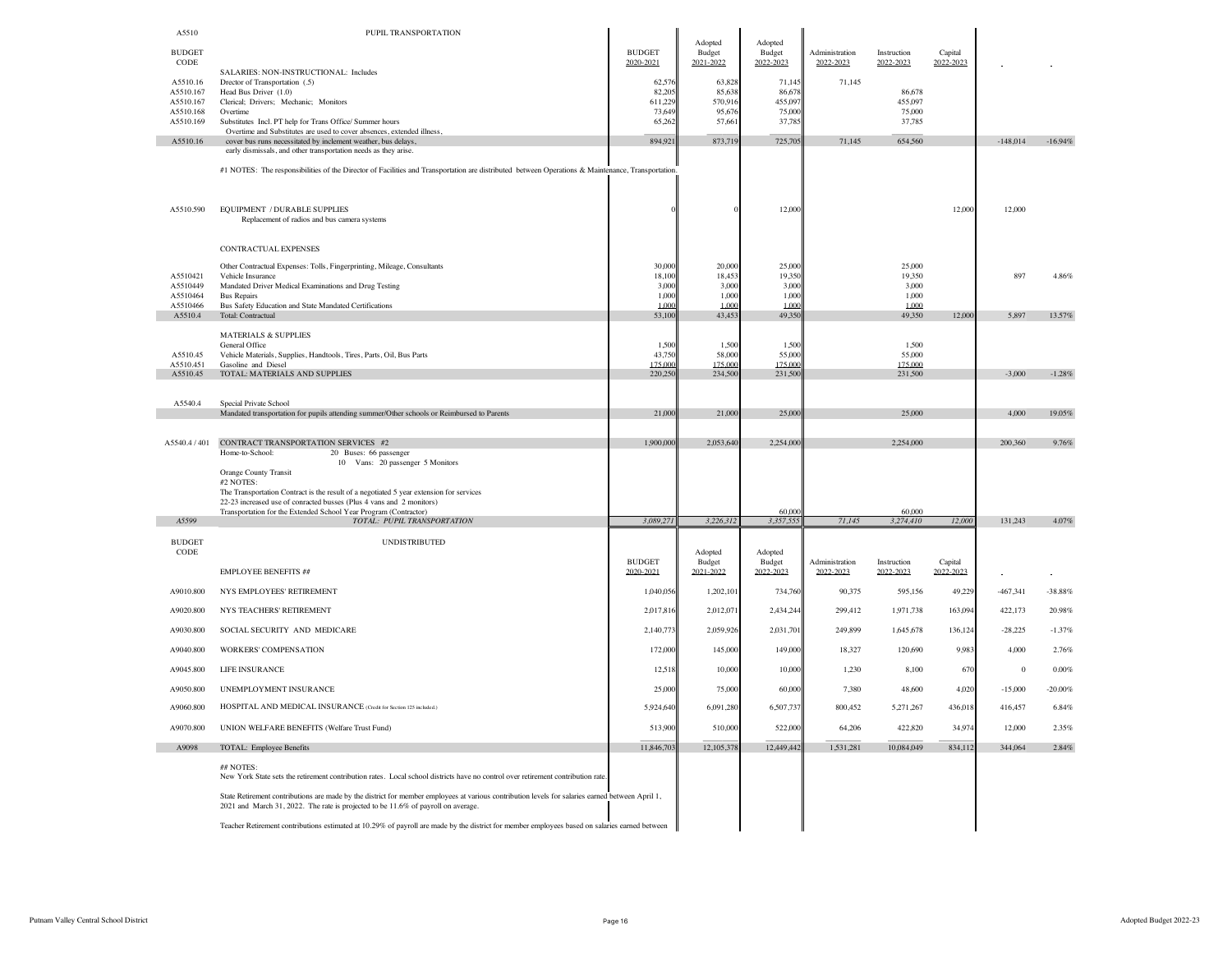|                        | July 1, 2021 and June 30, 2022.<br>The employer FICA rate remains at 6.2%                                                                                                                                                                |                   |                    |                    |           |            |                    |                      |                   |
|------------------------|------------------------------------------------------------------------------------------------------------------------------------------------------------------------------------------------------------------------------------------|-------------------|--------------------|--------------------|-----------|------------|--------------------|----------------------|-------------------|
|                        | The employer Medicare portion 1.45%                                                                                                                                                                                                      |                   |                    |                    |           |            |                    |                      |                   |
|                        | The Putnam Valley School District is self insured through the Westchester Putnam School Cooperative Workers<br>Compensation Plan. This is the premium determined by an independent actuarial firm based on salaries and loss experience. |                   |                    |                    |           |            |                    |                      |                   |
|                        | Eligible employees are provided with term life insurance at \$7,500; Indiv Contracts and PVAA are insured at varied<br>amounts.                                                                                                          |                   |                    |                    |           |            |                    |                      |                   |
|                        |                                                                                                                                                                                                                                          |                   |                    |                    |           |            |                    |                      |                   |
|                        | Eligible employees and retirees receive individual or family hospital and medical insurance. Premiums will increase 8.0%.<br>Employee contributions toward health premium costs                                                          |                   |                    |                    |           |            |                    |                      |                   |
|                        | Health insurance coverage for retirees.<br>This also includes medicare premium reimbursements.                                                                                                                                           |                   |                    |                    |           |            |                    |                      |                   |
|                        | Welfare Trust Fund benefit (Dental and Vision Plan) contributions of \$1,800 are made on behalf of each eligible employee                                                                                                                |                   |                    |                    |           |            |                    |                      |                   |
| A9951.0                | <b>INTERFUND TRANSFERS</b>                                                                                                                                                                                                               | 95,000            | 95.000             | 90,000             |           | 90,000     |                    | $-5.000$             | $-5.26%$          |
| A9950.902              | Special Aid Fund: District Share of Extended School Year Programs<br>Transfer to Capital for HS Roof \$1M                                                                                                                                |                   |                    | 1,000,000          |           |            | 1,000,000          |                      |                   |
| A9950.902<br>A9950.902 | MS Bathrooms \$175K                                                                                                                                                                                                                      |                   |                    | 175,000<br>200,000 |           |            | 175,000<br>200,000 |                      |                   |
| A9950.902              | Modular remodel \$200K                                                                                                                                                                                                                   |                   |                    | 100,000            |           |            | 100,000            |                      |                   |
| A9950.902              | Water Filtration ES \$100K                                                                                                                                                                                                               |                   |                    | 150,000            |           |            | 150,000            |                      |                   |
| A9950.902              | Outdoor Learning Spaces \$150K                                                                                                                                                                                                           |                   |                    | 25,000             |           |            | 25,000             |                      |                   |
| A9950.902              | Storage Loft \$25K                                                                                                                                                                                                                       |                   |                    | 50,000             |           |            | 50,000             |                      |                   |
| A9950.902              | Transfer to Capital Fund (Replacements for Classroom furniture/equipment DW)                                                                                                                                                             |                   |                    | 368.000            |           |            | 368,000            | 368,000              |                   |
|                        | TO TS forte Admid Markthar Building Purchase (Lease ending after 5 years)                                                                                                                                                                | 95,000            | 95,000             | 2.158,000          |           | 90,000     | 2,068,000          | 2.063,000            | 2171.58%          |
|                        |                                                                                                                                                                                                                                          |                   |                    |                    |           |            |                    |                      |                   |
|                        | <b>DEBT SERVICE</b>                                                                                                                                                                                                                      |                   |                    |                    |           |            |                    |                      |                   |
| A9711.6                | <b>Bond Principal</b>                                                                                                                                                                                                                    | 1,555,000         | 695,000            | 685,000            |           |            | 685,000            | $-10,000$            | $-1.44%$          |
| A9711.7<br>A9731.6     | <b>Bond Interest</b><br>BAN Principal-2018 Capital Project                                                                                                                                                                               | 278,450           | 229,000<br>875,000 | 194,250<br>880,000 |           |            | 194,250<br>880,000 | $-34,750$            | $-15.17%$         |
| A9731.7                | <b>BAN</b> Interest 2018 Capital Project                                                                                                                                                                                                 |                   | 177,313            | 266,200            |           |            | 266,200            |                      |                   |
| A9789.6                | <b>EPC</b> Principal                                                                                                                                                                                                                     | 394,793           | 406,636            | 418,83             |           |            | 418,835            | 12,199               | 3.00%             |
| A9789.7                | <b>EPC</b> Interest                                                                                                                                                                                                                      | 207,721           | 194,421            | 180,721            |           |            | 180,721            | $-13,700$            | $-7.05%$          |
|                        | Financing of equipment/Leases/ Installment Purchase Agreements                                                                                                                                                                           |                   |                    |                    |           |            |                    |                      |                   |
| 9785.7<br>9785.49      | Backhoe-Snow removal and excavation (5 year finance)                                                                                                                                                                                     | 26,000            | 26,000<br>75,000   | 21.77              |           |            | 21,776<br>71,000   | $-4,224$<br>$-4.000$ | $-16.25%$         |
| 9785.49                | Xerox Copiers (5 years) 29% non aidable<br>Laptop/Computer replacement Program K-12 (5 years -Annual refinance) 29% non-aidable                                                                                                          | 75,000<br>376,000 | 376,000            | 71,000<br>376,000  |           |            | 376,000            | $\mathbf{0}$         | $-5.33%$<br>0.00% |
| 9732.6                 | BAN Principal (Buses) (5 year-Annual Refinance)                                                                                                                                                                                          | 64,931            | 110,710            | 120,000            |           |            | 120,000            | 9.290                | 8.39%             |
| 9732.7                 | BAN Interest (Buses) (5 Year-Annual refinance)                                                                                                                                                                                           | 5.055             | 12.169             | 9,000              |           |            | 9.000              | $-3,169$             | $-26.04%$         |
| A9898                  | Debt Service Total                                                                                                                                                                                                                       | 2,982,950         | 3,177,249          | 3,222,78           |           |            | 3,222,782          | 45,533               | 1.43%             |
| A9959                  | TOTAL: UNDISTRIBUTED                                                                                                                                                                                                                     | 14,924,65.        | 15,377,627         | 17,830,224         | 1,531,281 | 10,174,049 | 6,124,894          | 2,452,597            | 15.95%            |
|                        |                                                                                                                                                                                                                                          |                   |                    |                    |           |            |                    |                      |                   |
| A9999                  | TOTAL: GENERAL FUND                                                                                                                                                                                                                      | 51,907,863        | 53.196.449         | 55,823,530         | 5.757.936 | 41.150.071 | 8.915.523          | 2.627.081            | 4.94%             |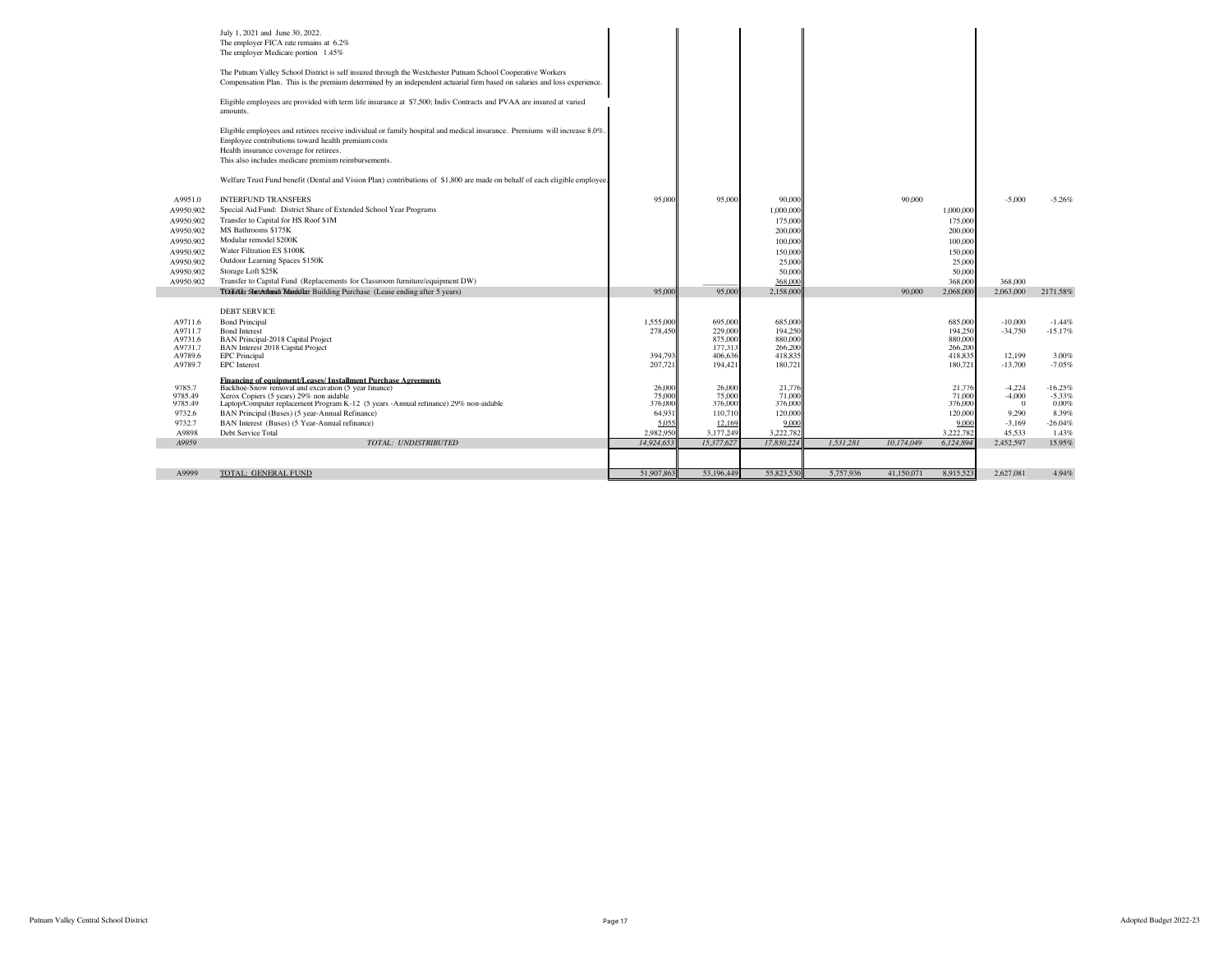# **PUTNAM VALLEY CSD - NEW YORK STATE REPORT CARD [2020 - 21]**

The New York State Report Card is an important part of the Board of Regents' effort to create educational equity and raise learning standards for all students. Knowledge gained from the report card on a school's or district's strengths and weaknesses can be used to improve instruction and services to students. The report card provides information to the public on school/district staff, students, and measures of school and district performance as required by the Every Student Succeeds Act (ESSA). Fundamentally, ESSA is about creating a set of interlocking strategies to promote educational equity by providing support to districts and schools as they work to ensure that every student succeeds. New York State is committed to ensuring that all students succeed and thrive in school no matter who they are, where they live, where they go to school, or where they come from.

Due to COVID-19 and changes to New York State testing, accountability, and federal reporting requirements, 2021-22 district and school accountability statuses are the same as those assigned for the 2020-21 school year. For informational purposes, accountability graduation rates and chronic absenteeism data are reported. August 2020, January 2021, and some June [2021 Regents examinations were canceled. For more information, please see the NYSED](http://www.nysed.gov/memo/accountability/united-states-department-education-usde-waiver-every-student-succeeds-act-essa) Waiver Memorandum and [NYS Board of Regents Announcement.](http://www.nysed.gov/news/2021/board-regents-acts-emergency-regulation-revisions-2021-diploma-requirements)

# **2021-22 ACCOUNTABILITY STATUS**

Due to COVID-19 and changes to New York State accountability and federal reporting requirements, 2021-22 district and school accountability statuses are the same as those assigned for the 2020-21 school year.

# **GOOD STANDING**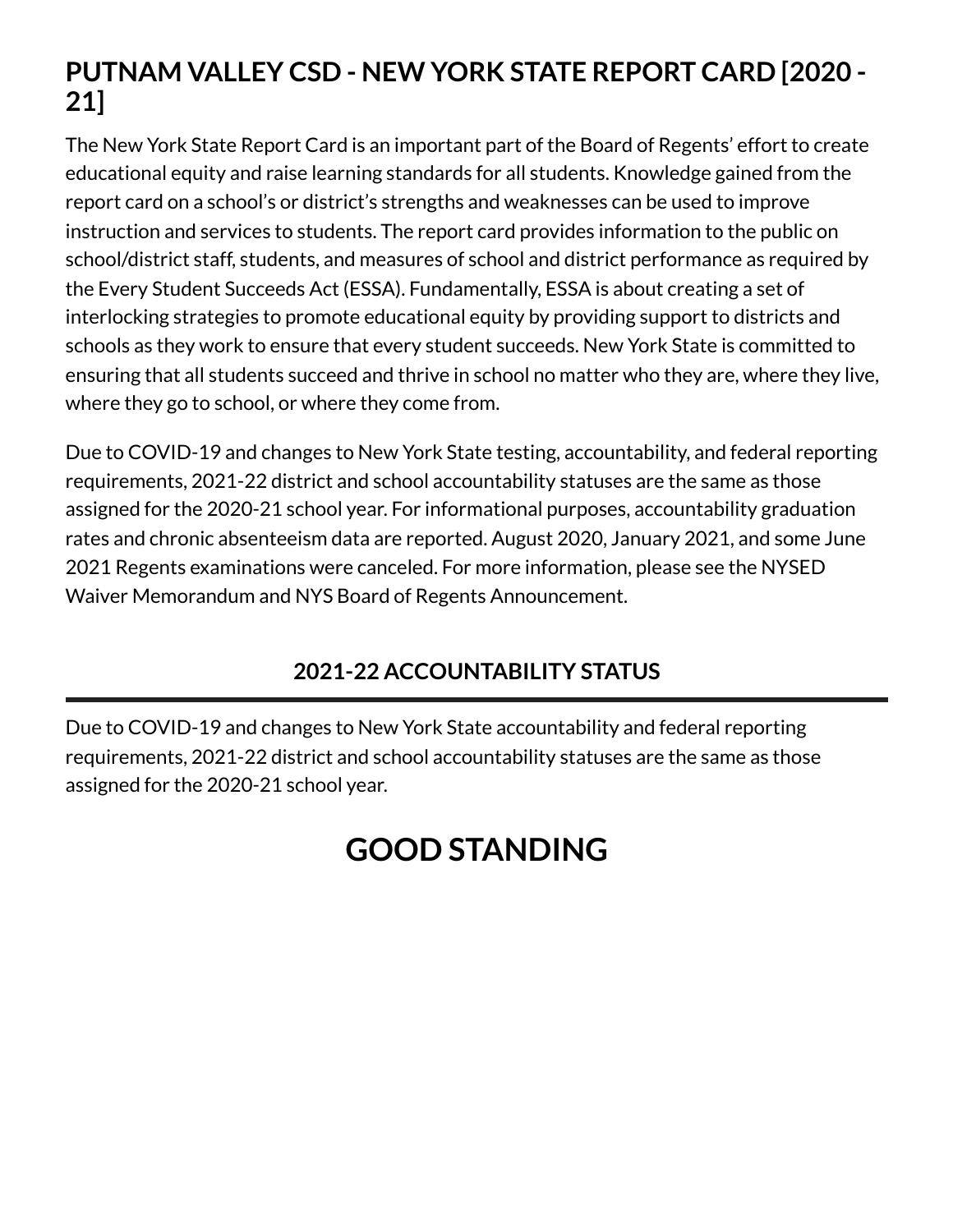# **SECTION 1003 SCHOOL IMPROVEMENT FUNDS (2020-21)**

The link below provides a list of all Local Education Agencies and public schools that received section 1003 school improvement funds, including the amount of funds each school received and the types of strategies implemented in each school with such funds.

[Section 1003 School Improvement Funds Data](https://data.nysed.gov/files/essa/20-21/1003.xlsx) (58.87 kilobytes)

For information on the use of Title I School Improvement funds, see:

- [2020-21 Title I SIG 1003 Basic Planning](http://www.p12.nysed.gov/funding/currentapps.html#siga2020-21)
- [2020-21 Title I School Improvement Grant 1003 Targeted Support Grant](http://www.p12.nysed.gov/funding/currentapps.html#sig-targeted-2020-21)
- [2020-21 Title I School Improvement Grant 1003 ENHANCED Comprehensive](http://www.p12.nysed.gov/funding/currentapps.html#sig-csi-2020) Support and Improvement (CSI) Support Grant
- [2020-23 NYSIP-PLC Phase III](http://www.p12.nysed.gov/funding/currentapps.html#nysip-plc-phase-3)
- [SIG Cohort 6 and 7 Schools Funded with SIGA in 2020-21](http://www.p12.nysed.gov/oisr/)

### **ELEMENTARY/MIDDLE STATUSES BY SUBGROUP**

Due to COVID-19 and changes to New York State accountability and federal reporting requirements, 2021-22 district and school accountability statuses are the same as those assigned for the 2020-21 school year.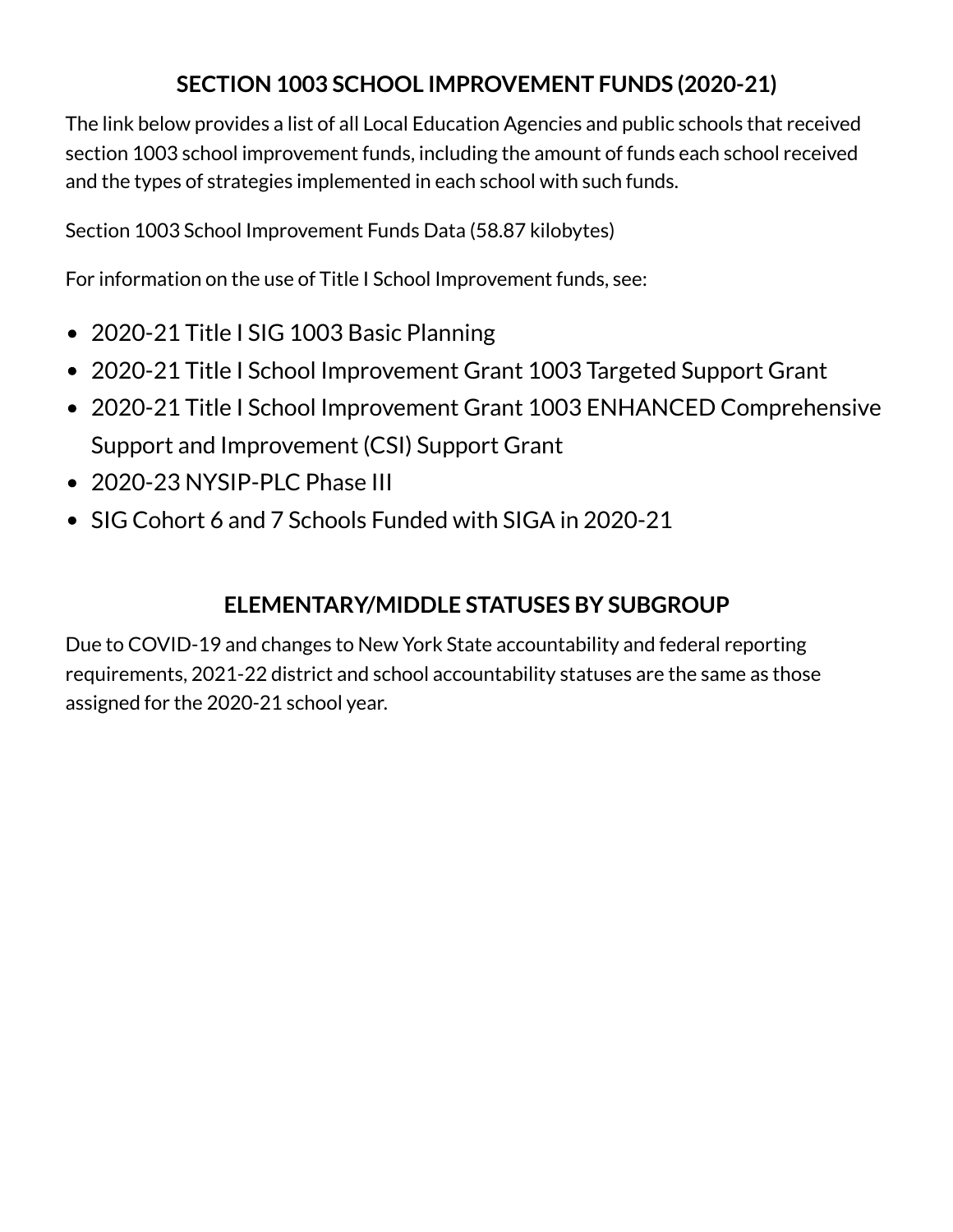| Subgroup                                        | <b>Status</b>        |
|-------------------------------------------------|----------------------|
| <b>All Students</b>                             | <b>Good Standing</b> |
| Asian or Native Hawaiian/Other Pacific Islander | <b>Good Standing</b> |
| <b>Black or African American</b>                | <b>Good Standing</b> |
| Hispanic or Latino                              | <b>Good Standing</b> |
| <b>Multiracial</b>                              | <b>Good Standing</b> |
| White                                           | <b>Good Standing</b> |
| English Language Learners                       | <b>Good Standing</b> |
| <b>Students with Disabilities</b>               | <b>Good Standing</b> |
| <b>Economically Disadvantaged</b>               | <b>Good Standing</b> |

# **ELEMENTARY/MIDDLE CHRONIC ABSENTEEISM**

Accountability chronic absenteeism data are provided for informational purposes only in 2020- 21 and are not used to make district or school accountability status determinations for the 2021-22 school year.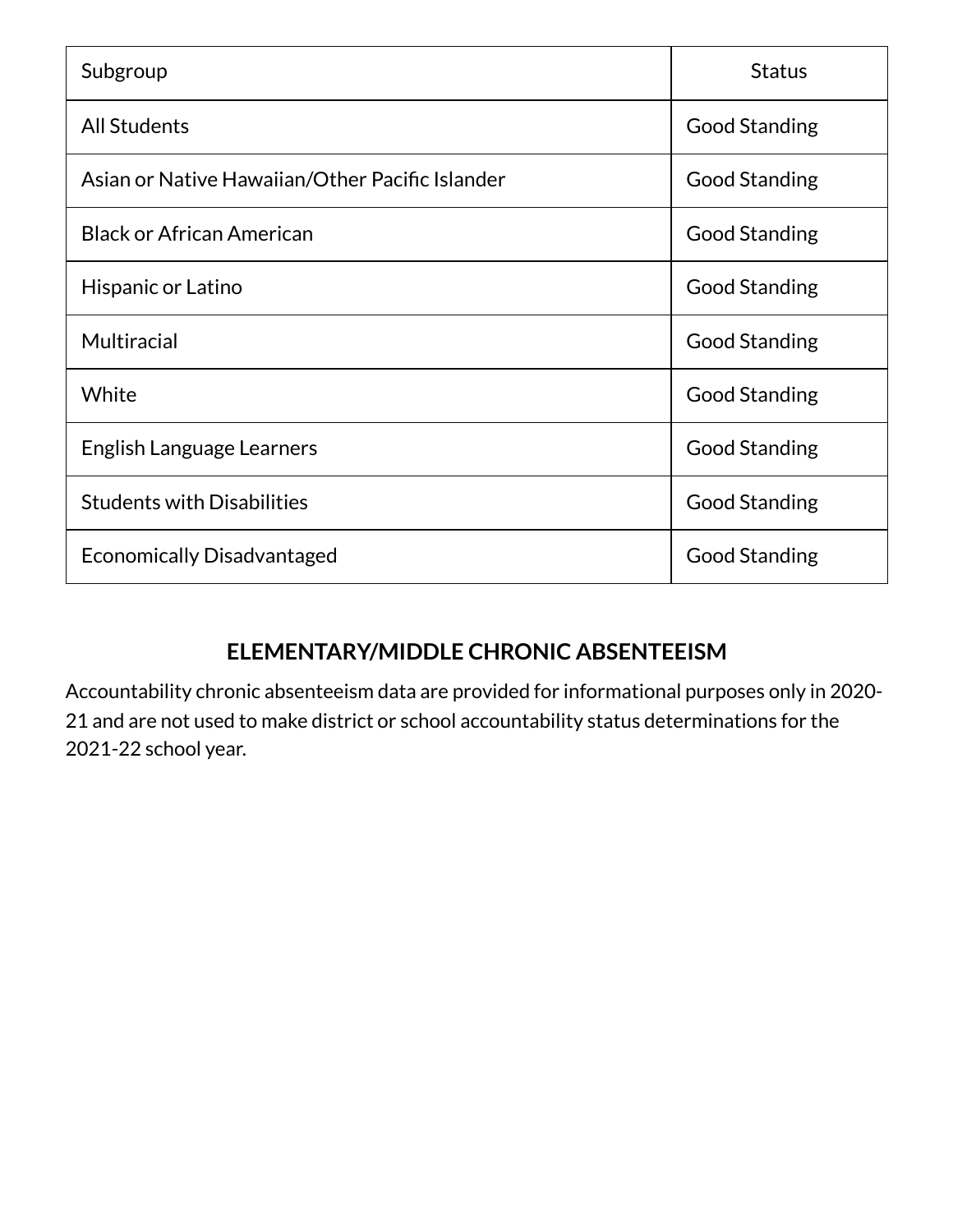| Subgroup                                                     | <b>Students</b><br>Enrolled | <b>Students</b><br>Chronically<br>Absent | Chronic<br>Absenteeism<br>Rate |
|--------------------------------------------------------------|-----------------------------|------------------------------------------|--------------------------------|
| <b>All Students</b>                                          | 943                         | 44                                       | 4.7%                           |
| American Indian or Alaska<br><b>Native</b>                   | $\mathbf{1}$                |                                          |                                |
| <b>Asian or Native</b><br>Hawaiian/Other Pacific<br>Islander | 15                          |                                          |                                |
| <b>Black or African American</b>                             | 29                          |                                          |                                |
| Hispanic or Latino                                           | 246                         | 13                                       | 5.3%                           |
| Multiracial                                                  | 45                          | 5                                        | 11.1%                          |
| White                                                        | 607                         | 25                                       | 4.1%                           |
| <b>English Language Learners</b>                             | 64                          | 5                                        | 7.8%                           |
| <b>Students with Disabilities</b>                            | 146                         | 10                                       | 6.8%                           |
| <b>Economically Disadvantaged</b>                            | 192                         | 14                                       | 7.3%                           |

### **SECONDARY STATUSES BY SUBGROUP**

Due to COVID-19 and changes to New York State accountability and federal reporting requirements, 2021-22 district and school accountability statuses are the same as those assigned for the 2020-21 school year.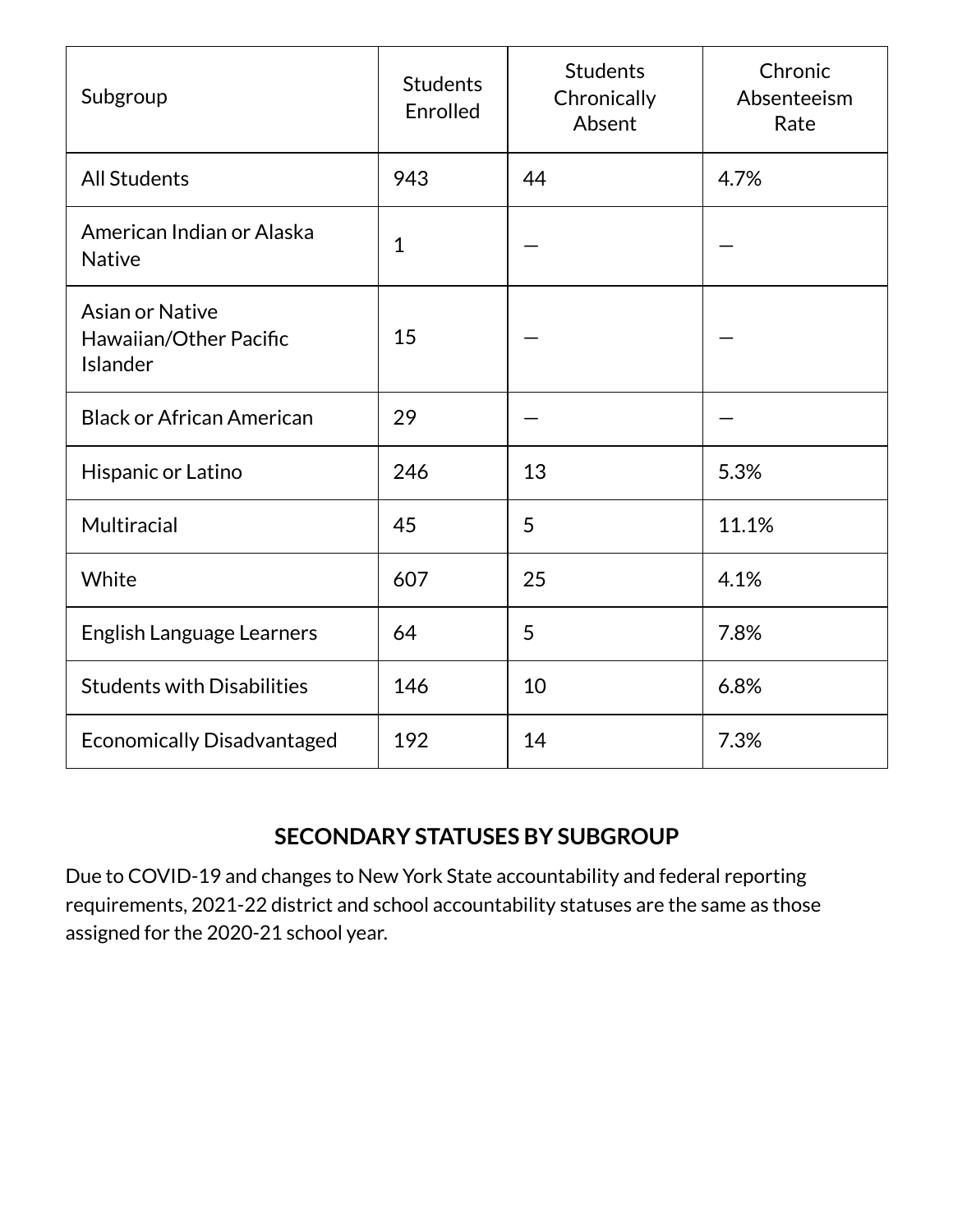| Subgroup                          | <b>Status</b>        |
|-----------------------------------|----------------------|
| <b>All Students</b>               | <b>Good Standing</b> |
| <b>Black or African American</b>  | <b>Good Standing</b> |
| Hispanic or Latino                | <b>Good Standing</b> |
| White                             | <b>Good Standing</b> |
| <b>Students with Disabilities</b> | <b>Good Standing</b> |
| <b>Economically Disadvantaged</b> | <b>Good Standing</b> |

## **SECONDARY GRADUATION RATE**

Accountability graduation rate data are provided for informational purposes only in 2020-21 and are not used to make district or school accountability status determinations for the 2021- 22 school year.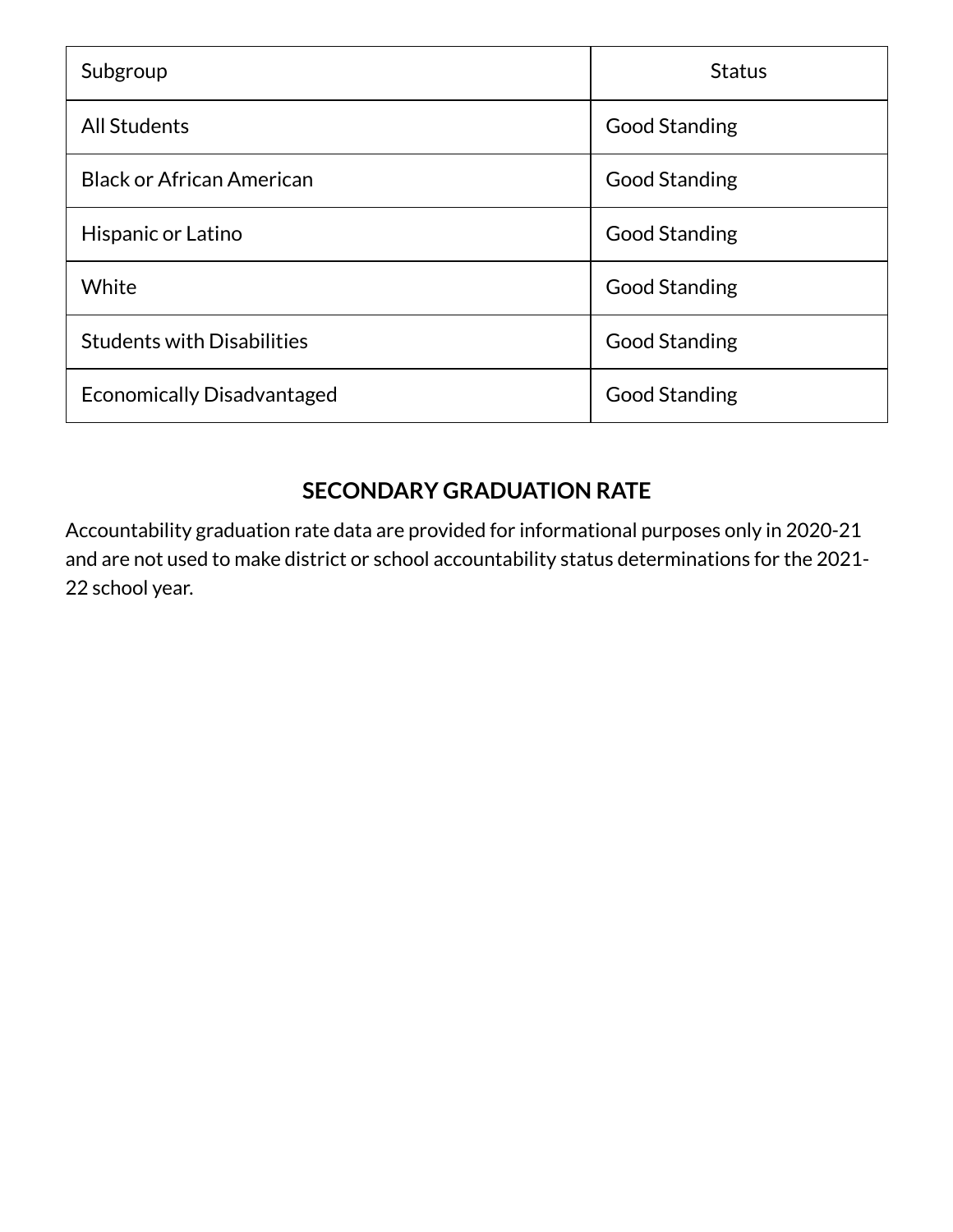| Subgroup                                           | Cohort | Number In<br>Cohort | Number<br>Graduated | Grad<br>Rate |
|----------------------------------------------------|--------|---------------------|---------------------|--------------|
|                                                    | 4-Year | 145                 | 141                 | 97.2%        |
| <b>All Students</b>                                | 5-Year | 150                 | 143                 | 95.3%        |
|                                                    | 6-Year | 145                 | 137                 | 94.5%        |
|                                                    | 4-Year | $\mathbf 0$         |                     |              |
| American Indian or Alaska Native                   | 5-Year | $\overline{2}$      |                     |              |
|                                                    | 6-Year | $\mathbf 0$         |                     |              |
|                                                    | 4-Year | 6                   |                     |              |
| Asian or Native Hawaiian/Other<br>Pacific Islander | 5-Year | 5                   |                     |              |
|                                                    | 6-Year | 9                   |                     |              |
|                                                    | 4-Year | 7                   |                     |              |
| <b>Black or African American</b>                   | 5-Year | 10                  |                     |              |
|                                                    | 6-Year | 11                  |                     |              |
|                                                    | 4-Year | $42*$               | 42                  | 100%         |
| Hispanic or Latino                                 | 5-Year | $48*$               | 47                  | 97.9%        |
|                                                    | 6-Year | 49*                 | 48                  | 98%          |
|                                                    | 4-Year | 4                   |                     |              |
| Multiracial                                        | 5-Year | $\overline{2}$      |                     |              |
|                                                    | 6-Year | $\mathbf 0$         |                     |              |
| White                                              | 4-Year | 114                 | 110                 | 96.5%        |
|                                                    |        |                     |                     |              |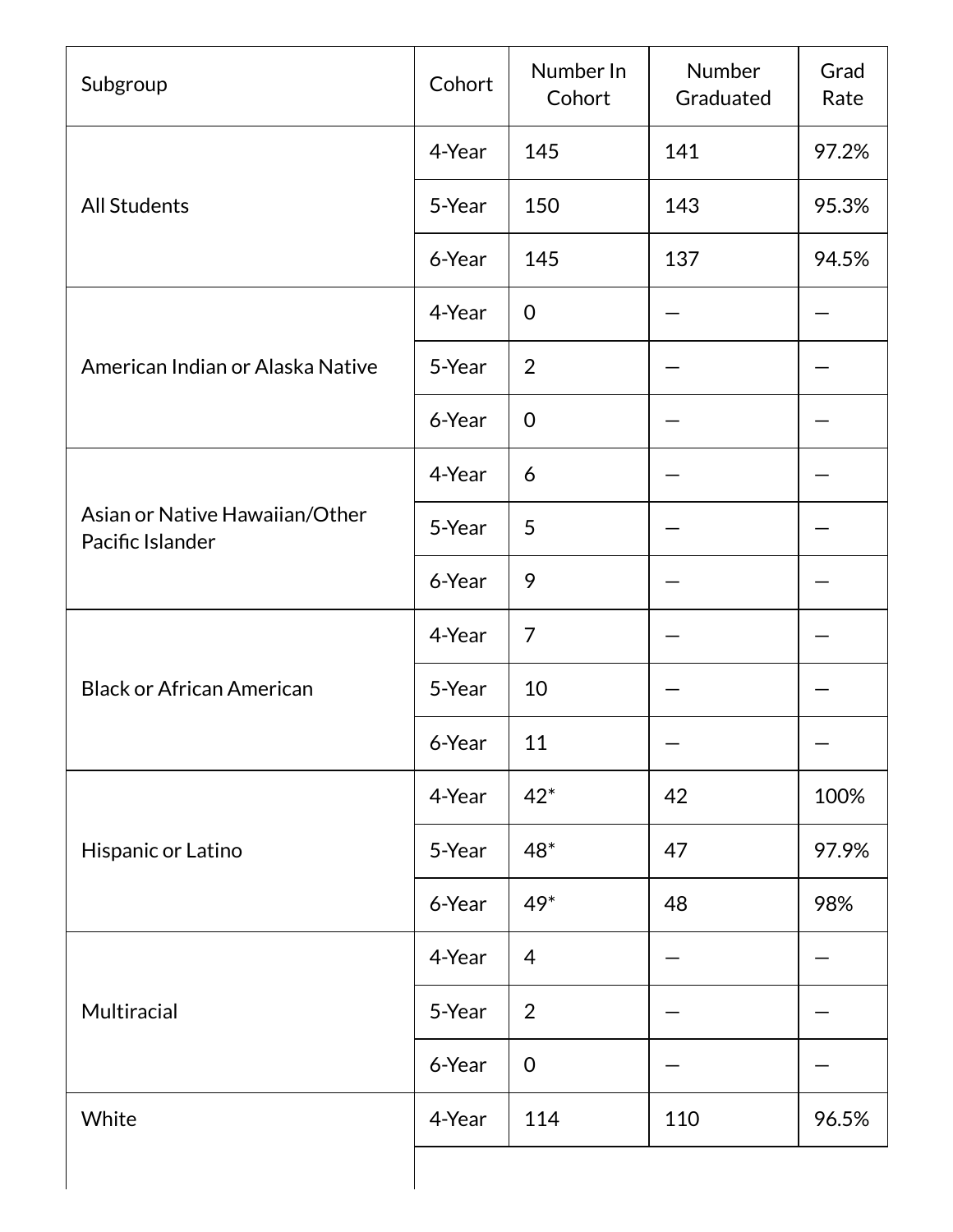| Subgroup                          | Cohort | Number In<br>Cohort | Number<br>Graduated | Grad<br>Rate |
|-----------------------------------|--------|---------------------|---------------------|--------------|
|                                   | 5-Year | 120                 | 114                 | 95%          |
|                                   | 6-Year | 108                 | 103                 | 95.4%        |
|                                   | 4-Year | 3                   |                     |              |
| English Language Learners         | 5-Year | 3                   |                     |              |
|                                   | 6-Year | $\overline{2}$      |                     |              |
|                                   | 4-Year | $36*$               | 31                  | 86.1%        |
| <b>Students with Disabilities</b> | 5-Year | $42*$               | 34                  | 81%          |
|                                   | 6-Year | $37*$               | 29                  | 78.4%        |
|                                   | 4-Year | 30                  | 29                  | 96.7%        |
| <b>Economically Disadvantaged</b> | 5-Year | 37                  | 35                  | 94.6%        |
|                                   | 6-Year | 31                  | 29                  | 93.5%        |

\*Not enough students were in this subgroup in the current reporting year, so data for the current and the previous reporting year were combined.

# **SECONDARY CHRONIC ABSENTEEISM**

Accountability chronic absenteeism data are provided for informational purposes only in 2020- 21 and are not used to make district or school accountability status determinations for the 2021-22 school year.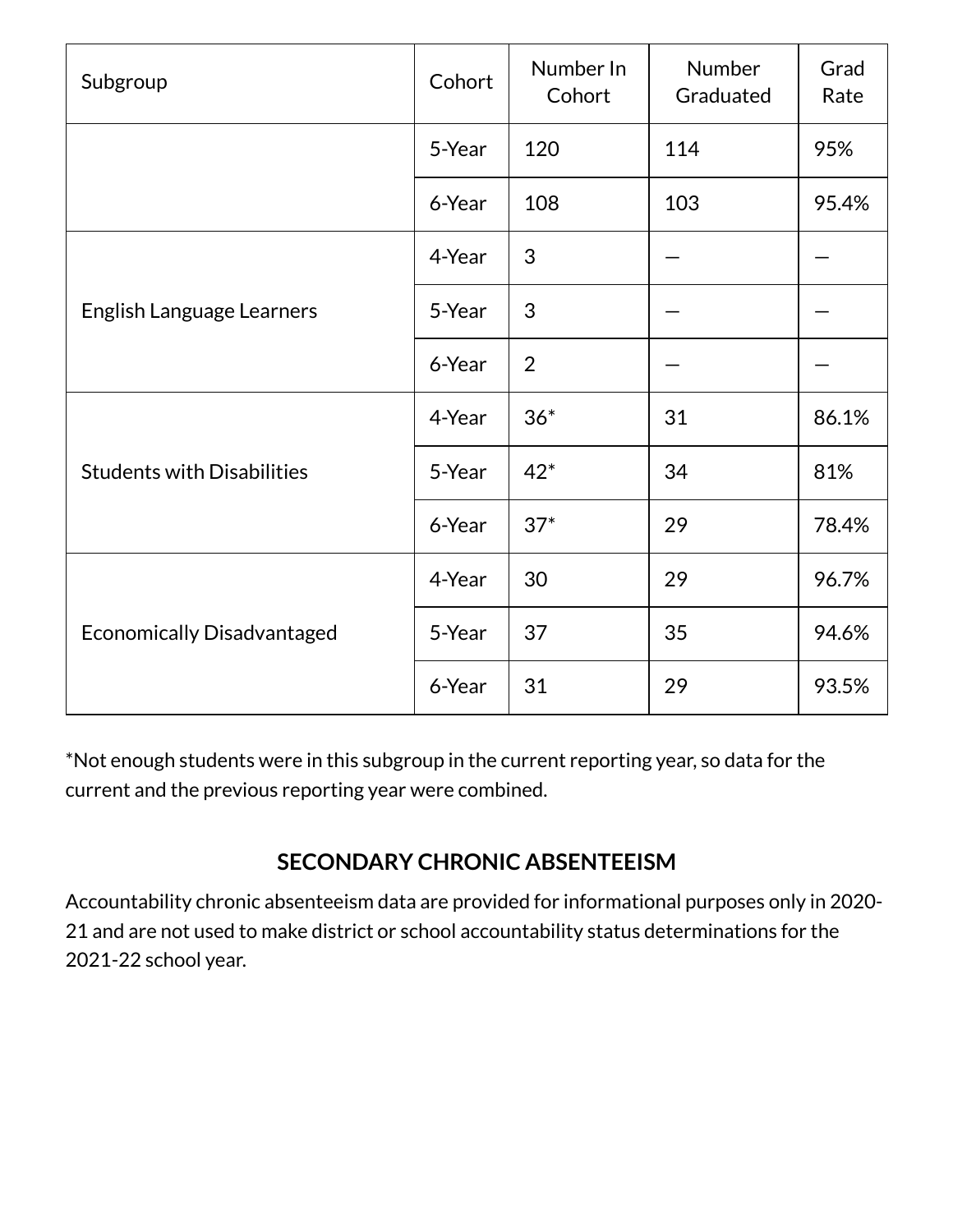| Subgroup                                                            | <b>Students</b><br>Enrolled | <b>Students</b><br>Chronically<br>Absent | Chronic<br>Absenteeism<br>Rate |
|---------------------------------------------------------------------|-----------------------------|------------------------------------------|--------------------------------|
| <b>All Students</b>                                                 | 553                         | 27                                       | 4.9%                           |
| <b>Asian or Native</b><br>Hawaiian/Other Pacific<br><b>Islander</b> | 13                          |                                          |                                |
| <b>Black or African American</b>                                    | 18                          |                                          |                                |
| Hispanic or Latino                                                  | 142                         | 6                                        | 4.2%                           |
| Multiracial                                                         | 9                           |                                          |                                |
| White                                                               | 371                         | 20                                       | 5.4%                           |
| <b>English Language Learners</b>                                    | 13                          |                                          |                                |
| <b>Students with Disabilities</b>                                   | 80                          | 8                                        | 10%                            |
| <b>Economically Disadvantaged</b>                                   | 134                         | 10                                       | 7.5%                           |

© COPYRIGHT NEW YORK STATE EDUCATION DEPARTMENT, ALL RIGHTS RESERVED. THIS DOCUMENT WAS CREATED ON: MAY 6, 2022, 3:04 PM EST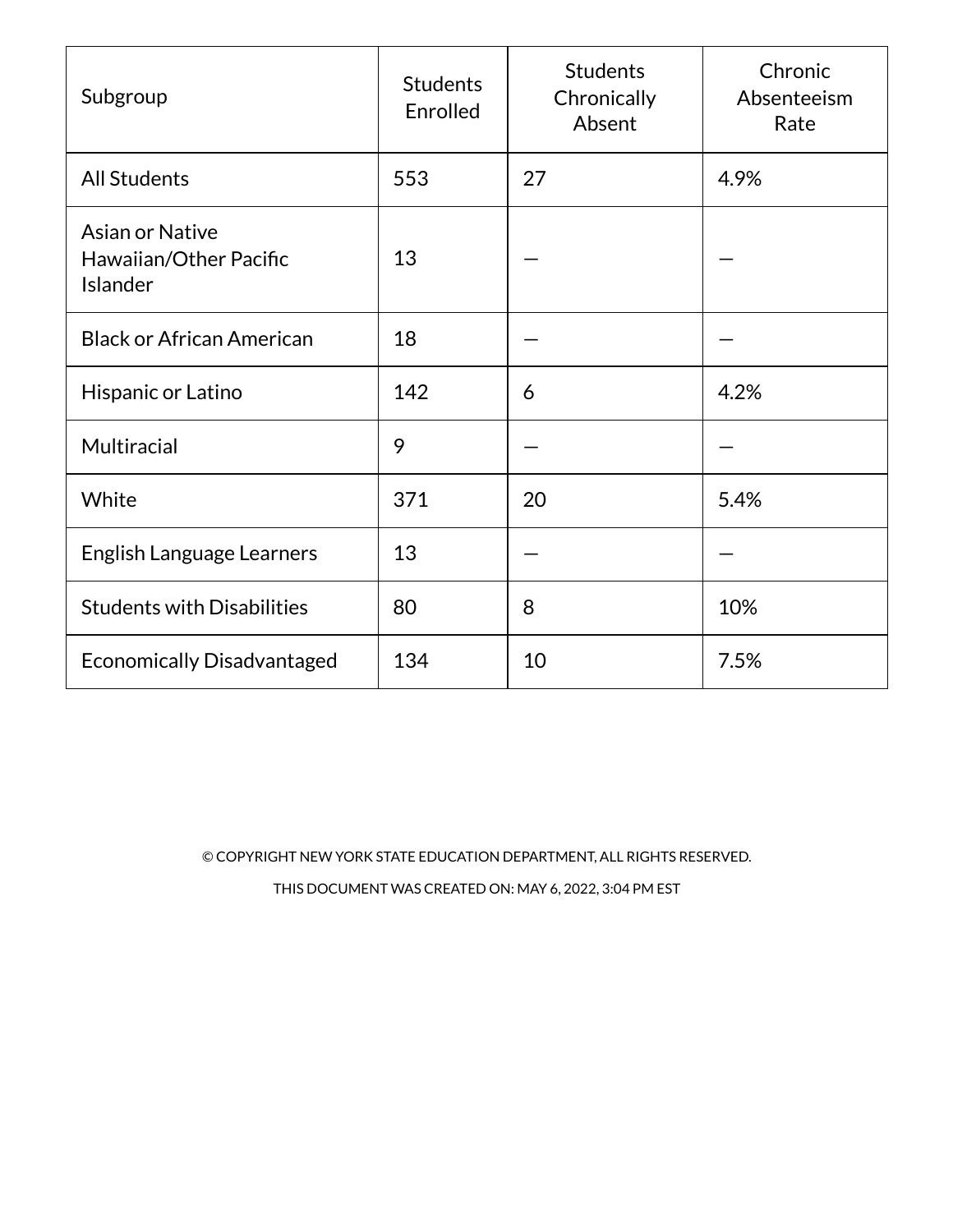# **PUTNAM VALLEY CSD**

2020-21 School Year Financial Transparency Report

The tables below display per pupil expenditures for charter schools, traditional public schools, as well as district averages that may be higher or lower than an individual school.

All amounts shown on this report (except exclusions) are per pupil of the entire school or district, unless otherwise noted.

| [Business Rules](https://data.nysed.gov/businessrules.php?type=expenditures)

# **Economic and Student Characteristics**



# **Student Demographics**

| <b>Enrollment</b>                 | <b>PUTNAM VALLEY CSD</b> |  |
|-----------------------------------|--------------------------|--|
| <b>All Students</b>               | 1,616                    |  |
| <b>Economically Disadvantaged</b> | 20%                      |  |
| <b>Students with Disabilities</b> | 15%                      |  |
| <b>English Language Learners</b>  | 3%                       |  |
| Race/Ethnicity<br>$\mathbf{E}$    |                          |  |

**Staffing Profile PUTNAM VALLEY CSD**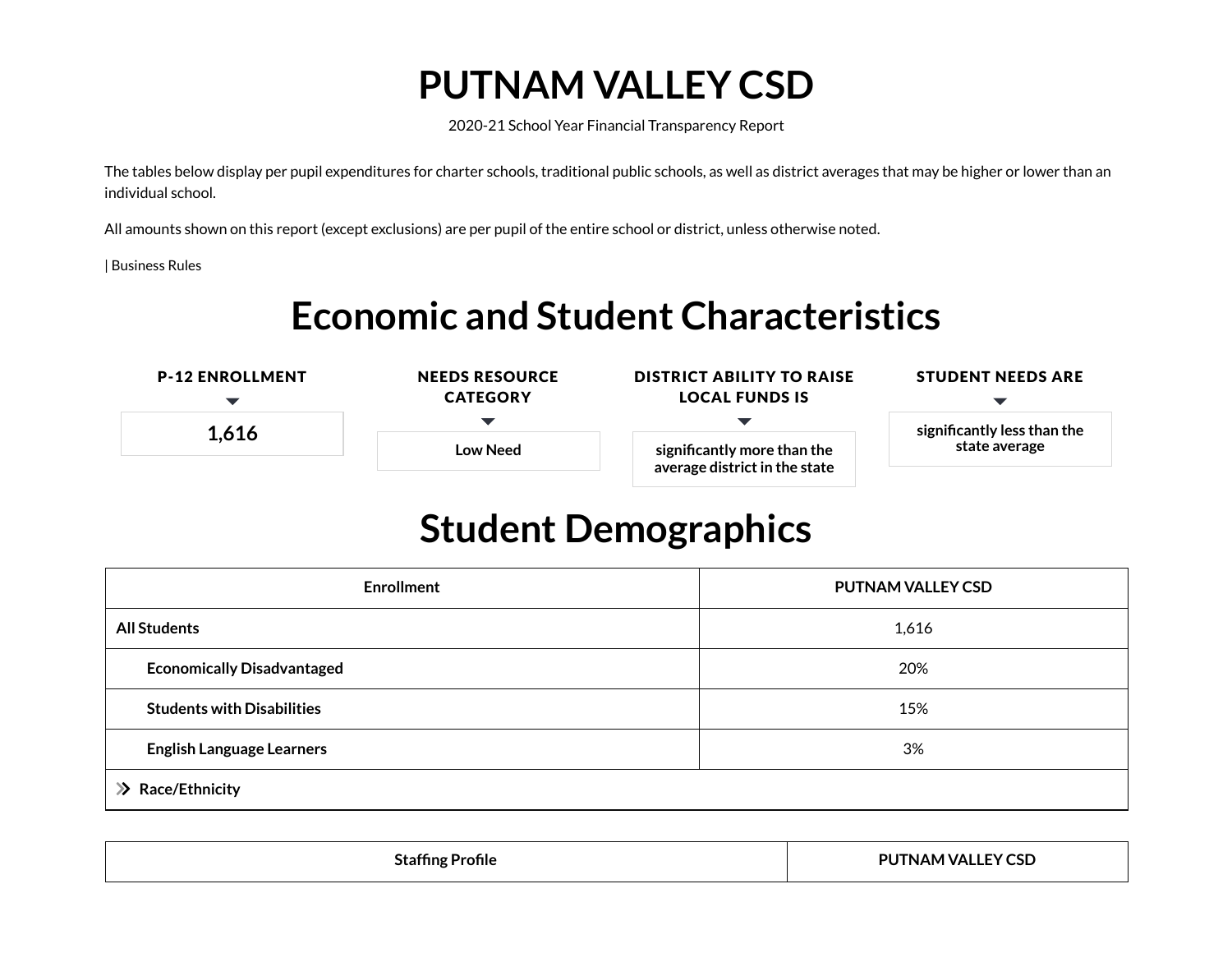| <b>Staffing Profile</b>                          | <b>PUTNAM VALLEY CSD</b> |
|--------------------------------------------------|--------------------------|
| <b>Student-to-Teacher Ratio</b>                  | 13                       |
| Teachers with Fewer than 4 years of Experience % | 1%                       |
| Teachers with 4-20 Years of Experience %         | 64%                      |
| Teachers with 21+ Years of Experience %          | 35%                      |

# **Comparison: How do per pupil expenditures compare?**

| <b>THIS SCHOOL</b> | <b>DISTRICT OR DISTRICT OF</b><br><b>LOCATION</b> | <b>COUNTY AVERAGE</b> | <b>STATEWIDE AVERAGE</b> |  |
|--------------------|---------------------------------------------------|-----------------------|--------------------------|--|
| N/A                |                                                   |                       | \$23,470.91              |  |
|                    | \$25,916.20                                       | \$28,164.20           |                          |  |
|                    |                                                   |                       |                          |  |

### **Report View One: How Much is Being Spent on Instruction and Administration?**

For traditional school districts, school level data (entries A through D) represent the average per pupil school level expenditures for all schools in the district. For charter schools, these entries reflect school level expenditures for the particular charter school only. Entries E through H reflect central expenditures.

Total spending (entry I) represents all non-excluded per pupil expenditures. For traditional school districts, this represents the average per pupil expenditures of all schools in the district. For charter schools, this represents per pupil school level expenditures.

| <b>Report View One Per Pupil Expenditure Categories</b>      | <b>PUTNAM VALLEY CSD</b> |
|--------------------------------------------------------------|--------------------------|
| A. Instruction $(A1 + A2 + A3 + A4)$<br>$\sum$               | \$13,738.78              |
| B. Administration $(B1 + B2 + B3)$<br>$\gg$                  | \$1,558.22               |
| $\gg$ C. All Other Spending (C1 + C2 + C3)                   | \$2,864.10               |
| D. Total School Level $(A + B + C)$                          | \$18,161.10              |
| E. Central Instruction $(E1 + E2 + E3 + E4)$<br>$\mathbf{p}$ | \$1,271.17               |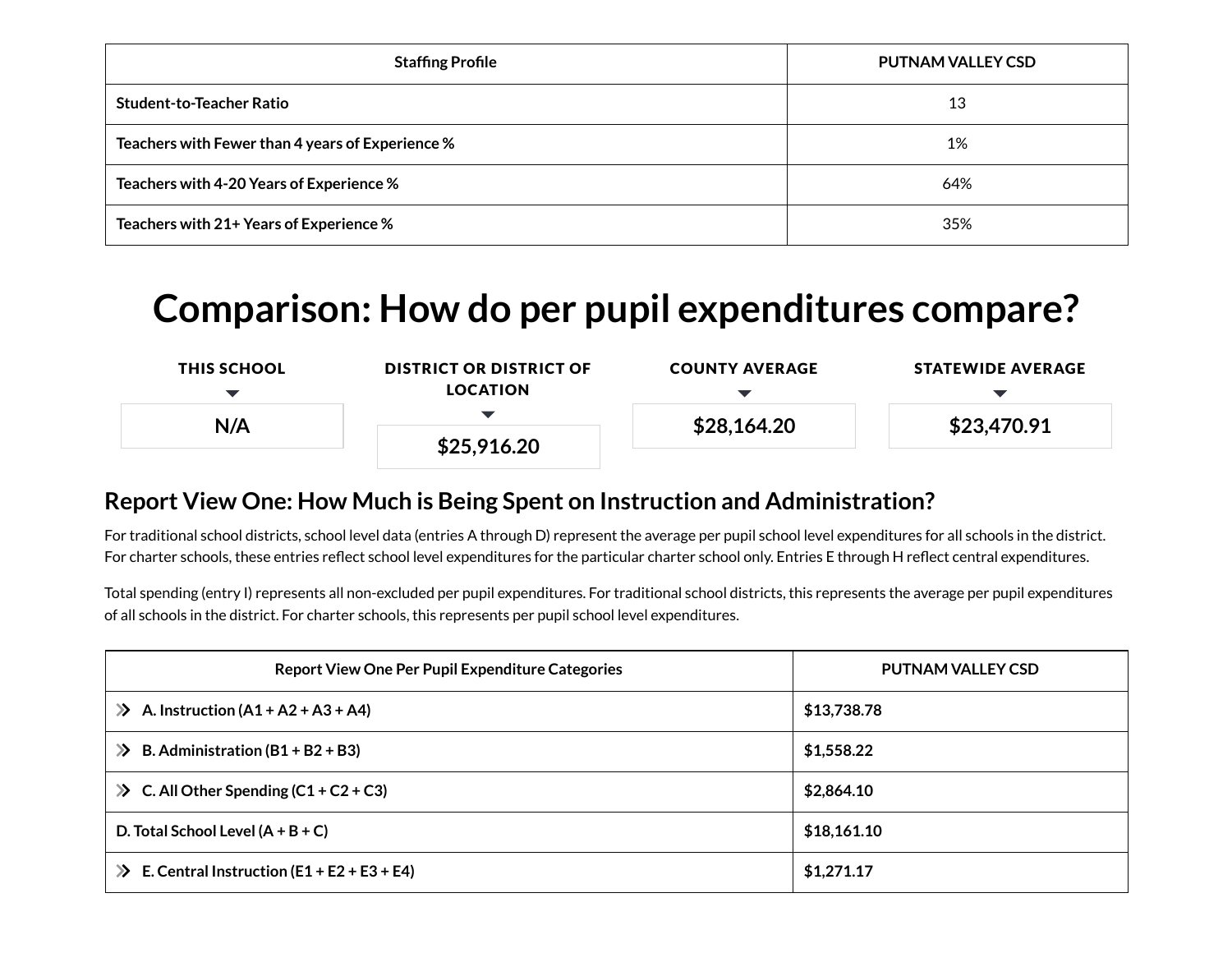| <b>Report View One Per Pupil Expenditure Categories</b>  | PUTNAM VALLEY CSD |
|----------------------------------------------------------|-------------------|
| $\gg$ F. Central Administration (F1 + F2 + F3)           | \$2,619.09        |
| G. All Other Central Spending $(G1 + G2 + G3)$<br>$\sum$ | \$3,864.84        |
| <b>H. Total Central Costs</b>                            | \$7,755.10        |
| I. Total Spending $(D + H)$                              | \$25,916.20       |

### **Report View Two: How are the Local/State and Federal Funds Spent?**

Report View Two presents the same expenditures reported in View One, but disaggregates that spending by local/state/federal/other revenue source.

For traditional school districts, school level data (entries J and K) represent the average per pupil school level expenditures for all schools in the district. For charter schools, these entries reflect school level expenditures for the charter school. Entries L and M reflect central expenditures.

Total spending (entry N) represents all non-excluded per pupil expenditures. For traditional school districts, this represents the average per pupil expenditures of all schools in the district. For charter schools, this represents per pupil school level expenditures.

| <b>Report View Two Per Pupil Expenditure Categories</b> | <b>PUTNAM VALLEY CSD</b> |
|---------------------------------------------------------|--------------------------|
| J. Total School Level Local/State Spending              | \$17,686.58              |
| >> K. Total School Level Federal Spending               | \$474.53                 |
| L. Total Central Level Local/State Spending             | \$7,751.66               |
| M. Total Central Level Federal Spending                 | \$3.44                   |
| N. Total Spending $(J + K + L + M)$                     | \$25,916.20              |

### **Detailed Spending: How Much is Spent Per Pupil in Selected Program Areas?**

Program Area Details in entries O through Z represent subsets of spending in Report View One and Report View Two. Five program areas are broken out. To calculate per pupil expenditures P-12 enrollment is used for pupil services, community schools programs, and BOCES services. Enrollments for the program areas are used for special education, ELL services, and prekindergarten.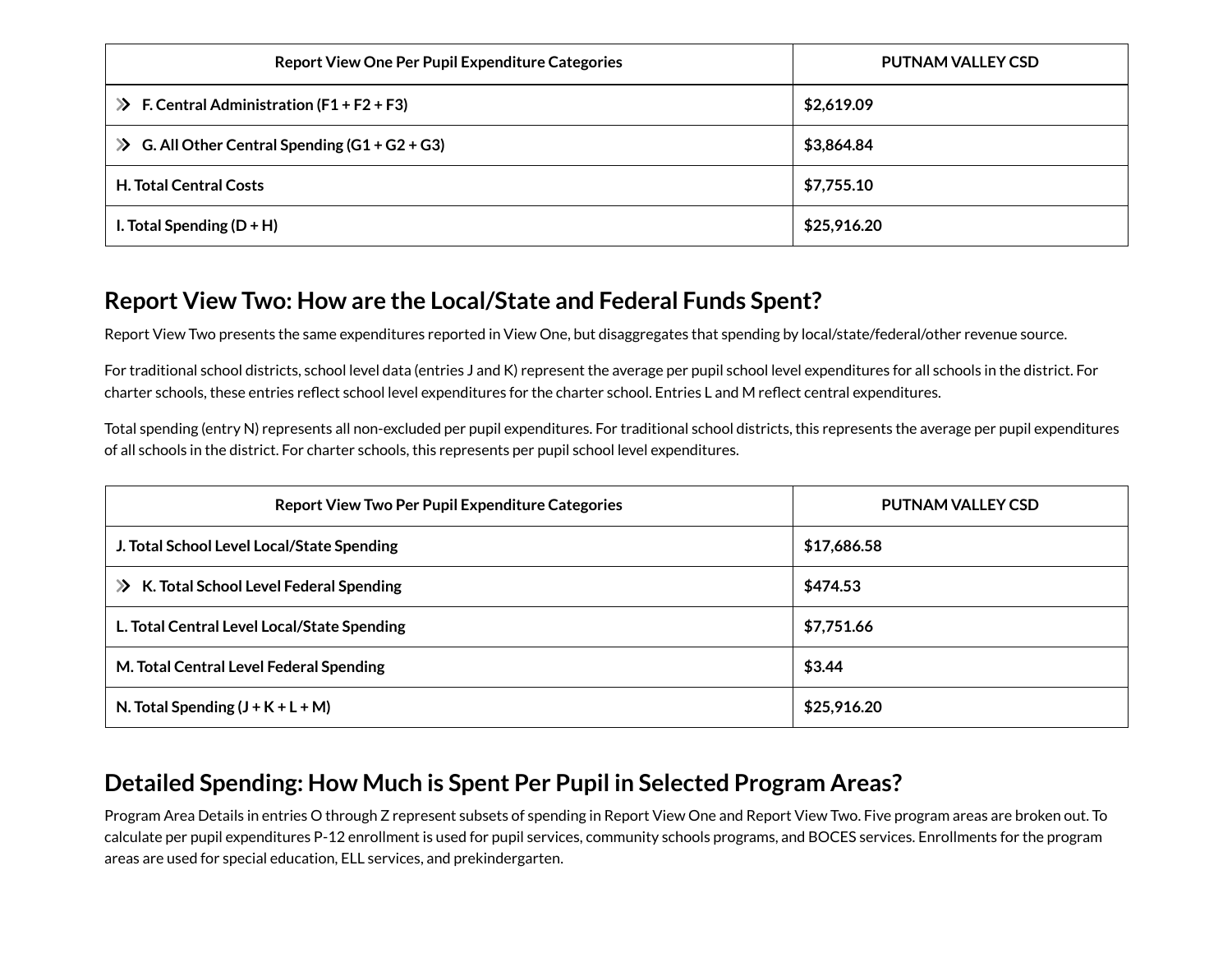Entries O through T represent school level expenditures. For charter schools, data represents per pupil expenditures in each of category in the selected school. For traditional school districts, data under the district column represent the district average of all schools in each of these categories.

Entries U through Z represent central expenditures.

| Program Detail Areas                                                                                    |
|---------------------------------------------------------------------------------------------------------|
| Program areas are included within the above School Level Expenditures (Row D) and Central Costs (Row H) |

### **Exclusions: What Other Spending is not Included in the Per Pupil Amounts Shown Above?**

The final section represents total expenditures, with the following exclusions that were not included in the per pupil expenditure calculations above: transportation, tuition, debt service, and other.

"Other Exclusions" include expenditures such as tuition for students attending BOCES full-time, services provided to nonpublic or charter schools, prekindergarten payments to community-based organizations, and community services.

| <b>Excluded Expenditures</b>       | <b>PUTNAM VALLEY CSD</b> |
|------------------------------------|--------------------------|
| 1. Transportation                  | \$3,138,225.75           |
| 2. Charter School Tuition          | \$0.00                   |
| 3. Other Tuition                   | \$1,047,101.77           |
| 4. Debt Service                    | \$2,540,364.99           |
| 5. Other                           | \$12,293,543.53          |
| <b>Percent Excluded from Total</b> | 31%                      |
| <b>Total Expenditures</b>          | \$60,899,821.99          |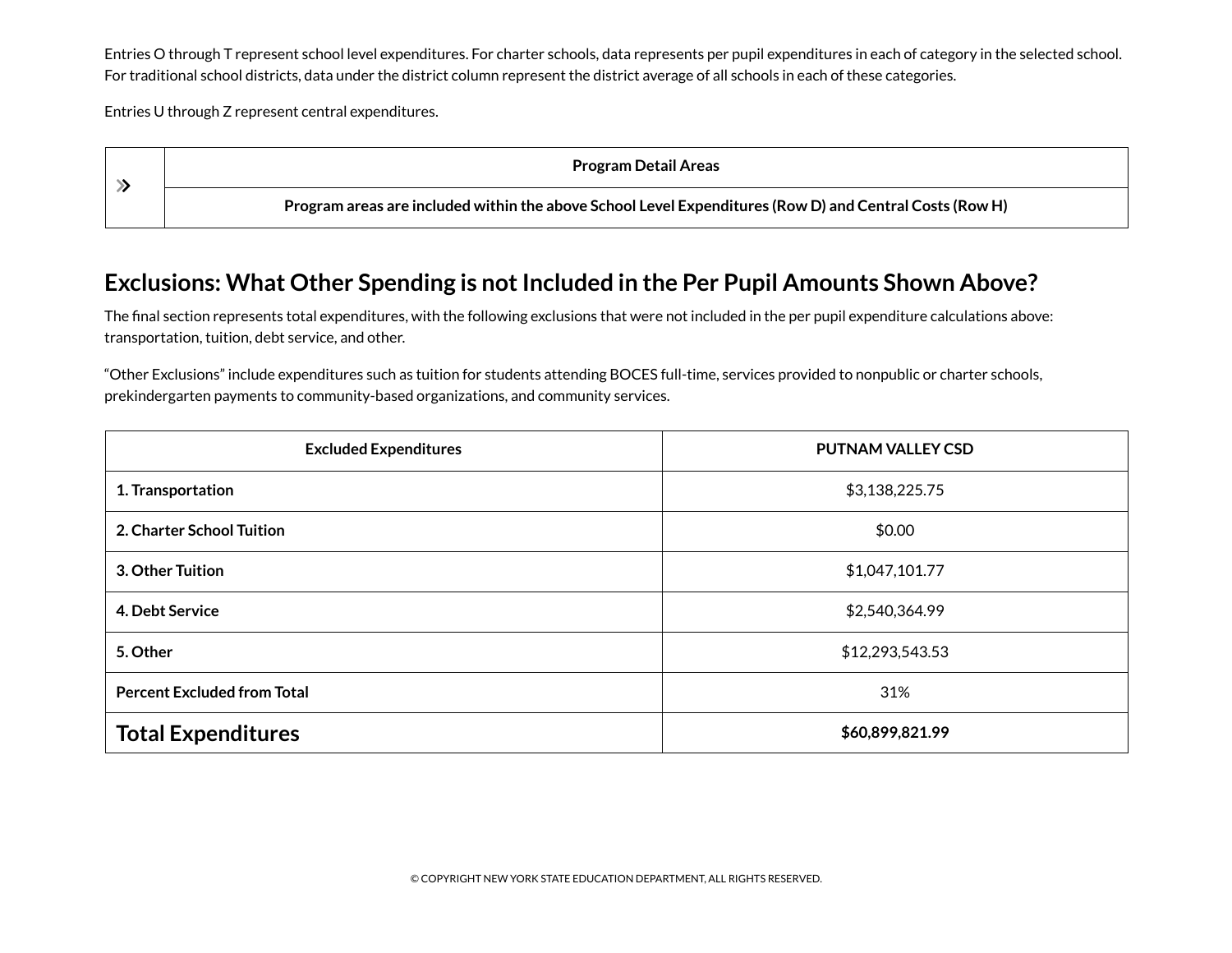**\*\*\*\*Please use Chrome or Firefox browsers when entering the Business Portal to complete the PTRC. Internet Explorer is NOT recommended.\*\*\*\*\***

**Note: Some data elements of the Property Tax Report Card have been revised or renamed to more closely follow the Property Tax Cap calculations districts complete on the Office of the State Comptroller website. Please see the Help text above for definitions. Additional guidance on the Property Tax Levy Limit is available on the Office of Educational Management Services website:** <http://www.p12.nysed.gov/mgtserv/propertytax/taxcap/>**.**

**Please also submit an electronic version (PDF or Word) of your school district's 2022-23 Budget Notice to: emscmgts@nysed.gov. This will enable us to help correct any formula or data entry discrepancy quickly.**

**Notice: The Enacted Budget allows school districts to establish a reserve fund for NYS Teachers' Retirement System Contributions, effective immediately. This reserve, if applicable, should be reported in the Schedule of Reserves under 'Other Reserve' and with a description that says: "To fund employer retirement contributions to the New York State Teachers' Retirement System (TRS.)"**

#### **Form Due - April 25, 2022**

| Form Preparer Name:          | <b>JILL FIGARELLA</b> |
|------------------------------|-----------------------|
| Preparer's Telephone Number: | 845-528-7976          |

| <b>Shaded Fields Will Calculate</b>                                                                                                                              | <b>Budgeted</b><br>2021-22<br>(A) | <b>Proposed Budget</b><br>2022-23<br>(B) | <b>Percent</b><br>Change<br>(C) |      |
|------------------------------------------------------------------------------------------------------------------------------------------------------------------|-----------------------------------|------------------------------------------|---------------------------------|------|
| Total Budgeted Amount, not including Separate Propositions                                                                                                       | 53,196,449                        | 55,823,530                               | 4.94                            | $\%$ |
| A. Proposed Tax Levy to Support the Total Budgeted Amount <sup>1</sup><br>B. Tax Levy to Support Library Debt, if Applicable                                     | 38,755,967                        | 39,334,859                               |                                 |      |
| C. Tax Levy for Non-Excludable Propositions, if Applicable <sup>2</sup><br>D. Total Tax Cap Reserve Amount Used to Reduce Current<br>Year Levy, if<br>Applicable |                                   |                                          |                                 |      |
| E. Total Proposed School Year Tax Levy (A+B+C-D)                                                                                                                 | 38,755,967                        | 39,334,859                               | 1.49                            | $\%$ |
| F. Permissible Exclusions to the School Tax Levy Limit                                                                                                           | 1,335,827                         | 1,027,673                                |                                 |      |
| G. School Tax Levy Limit, Excluding Levy for Permissible<br>Exclusions3                                                                                          | 37,444,854                        | 38,350,386                               |                                 |      |
| H. Total Proposed Tax Levy for School Purposes, Excluding<br>Permissible                                                                                         |                                   |                                          |                                 |      |
| Exclusions and Levy for Library Debt, Plus Prior Year Tax                                                                                                        | 37,420,140                        | 38,307,186                               |                                 |      |
| Cap Reserve<br>$(E-B-F+D)$                                                                                                                                       |                                   |                                          |                                 |      |
| I. Difference: (G-H); (negative value requires 60.0% voter<br>approval) <sup>2</sup>                                                                             | 24,714                            | 43,200                                   |                                 |      |
| <b>Public School Enrollment</b>                                                                                                                                  | 1,588                             | 1,537                                    | $-3.21$                         | %    |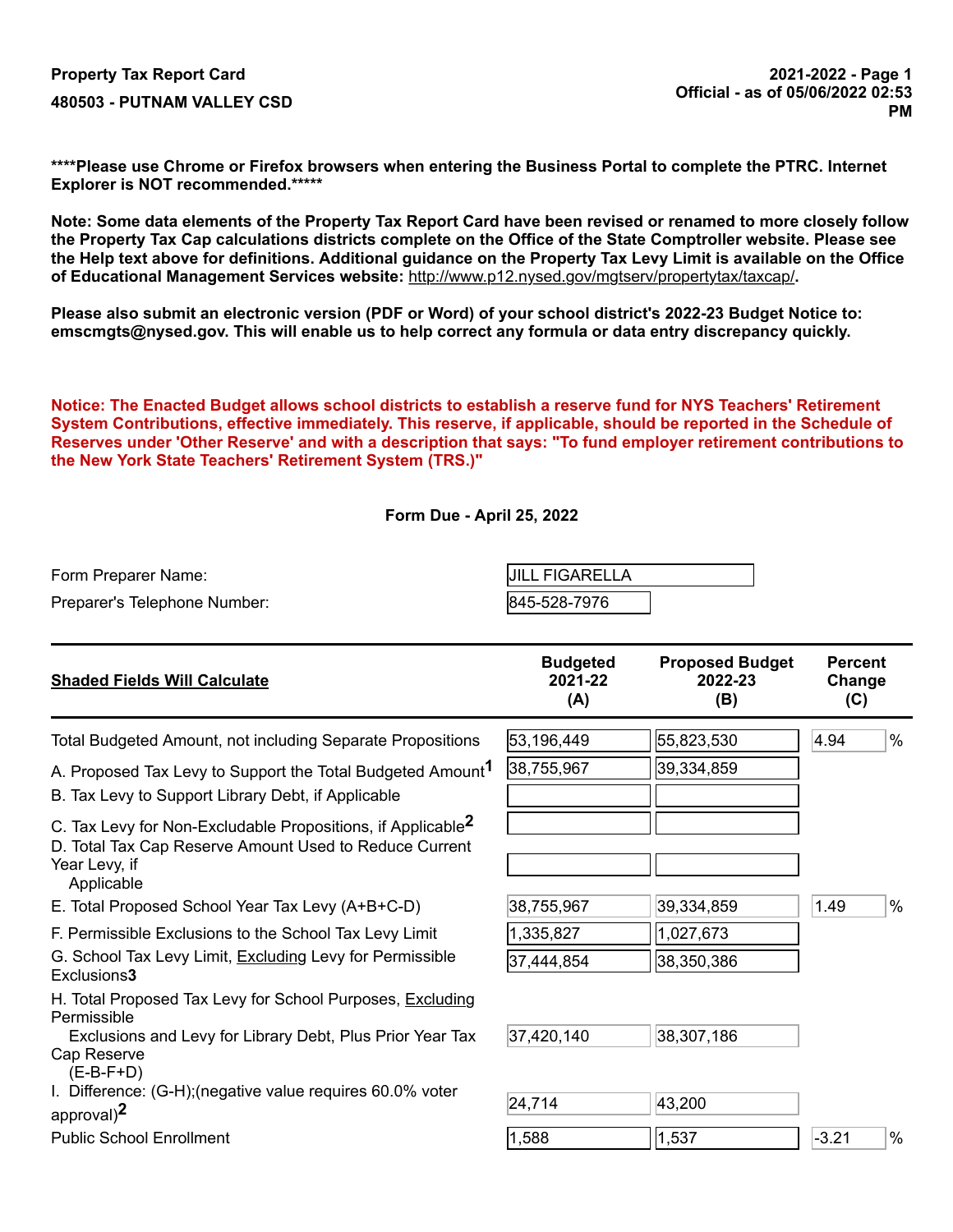**1** Include any prior year reserve for excess tax levy, including interest.

**2** Tax levy associated with educational or transportation services propositions are not eligible for exclusion under the School Tax Levy Limit and may affect voter approval requirements.

**3** For 2022-23, includes any carryover from 2021-22 and excludes any tax levy for library debt or prior year reserve for excess tax levy, including interest.

|                             |                                             |                                                                                                              | <b>Actual 2021-22</b><br>(D)     |      | <b>Estimated 2022-23</b><br>(E)            |                                                                                             |
|-----------------------------|---------------------------------------------|--------------------------------------------------------------------------------------------------------------|----------------------------------|------|--------------------------------------------|---------------------------------------------------------------------------------------------|
|                             | <b>Adjusted Restricted Fund Balance</b>     |                                                                                                              | 8,781,250                        |      | 7,600,000                                  |                                                                                             |
|                             | Assigned Appropriated Fund Balance          |                                                                                                              | 800,000                          |      | 800,000                                    |                                                                                             |
|                             | <b>Adjusted Unrestricted Fund Balance</b>   |                                                                                                              | 2,128,000                        |      | 2,200,000                                  |                                                                                             |
| Percent of the Total Budget | Adjusted Unrestricted Fund Balance as a     |                                                                                                              | 4.00                             | $\%$ | 3.94                                       | $\%$                                                                                        |
|                             |                                             |                                                                                                              | <b>Schedule of Reserve Funds</b> |      |                                            |                                                                                             |
| <b>Reserve Type</b>         | <b>Reserve Name</b>                         | <b>Reserve Description</b>                                                                                   | 3/31/22 Actual<br><b>Balance</b> |      | 6/30/22 Estimated<br><b>Ending Balance</b> | Intended Use of the<br>Reserve in the<br>2022-23 School Year<br>(Limit 200<br>Characters)** |
|                             | Property Loss, Liability, or Other Reserve. | Note: Be sure to click on the Save button at the bottom after each additional Reserve you add under Capital, |                                  |      |                                            |                                                                                             |

| Capital                        | <b>CAPITAL</b><br><b>RESERVE</b> | For the cost of any<br>object or purpose for<br>which bonds may be<br>issued.          | 1,929,523 | 1,932,417 | <b>Future Capital</b><br>Projects |
|--------------------------------|----------------------------------|----------------------------------------------------------------------------------------|-----------|-----------|-----------------------------------|
| Repair                         | <b>REPAIR</b><br><b>RESERVE</b>  | For the cost of repairs $\sqrt{30,737}$<br>to capital<br>improvements or<br>equipment. |           | 30,783    | emergency repair                  |
| <b>Workers</b><br>Compensation |                                  | For self-insured<br>Workers<br>Compensation and<br>benefits.                           |           |           |                                   |
| Unemployment<br>Insurance      |                                  | For reimbursement to<br>the State<br>Unemployment<br>Insurance Fund.                   |           |           |                                   |
| Reserve for<br>Tax Reduction   |                                  | For the gradual use of<br>the proceeds of the                                          |           |           |                                   |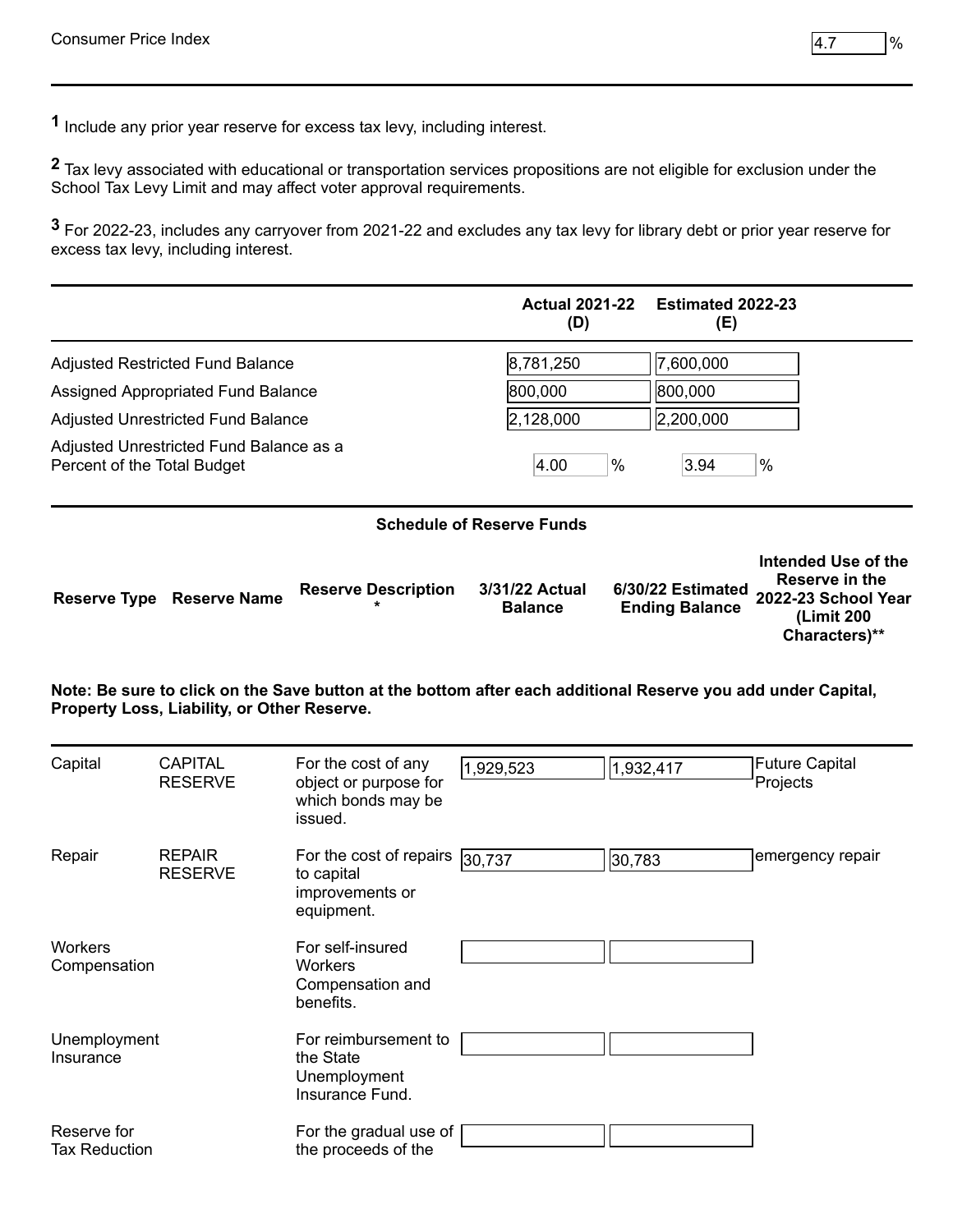<span id="page-34-0"></span>

|                                                    |                                                     | sale of school district<br>real property.                                                                                              |           |           |                                                         |
|----------------------------------------------------|-----------------------------------------------------|----------------------------------------------------------------------------------------------------------------------------------------|-----------|-----------|---------------------------------------------------------|
| Mandatory<br>Reserve for<br><b>Debt Service</b>    |                                                     | For proceeds from the<br>sale of district capital<br>assets or<br>improvement,<br>restricted to debt<br>service.                       |           |           |                                                         |
| Insurance                                          |                                                     | For liability, casualty,<br>and other types of<br>uninsured losses.                                                                    |           |           |                                                         |
|                                                    |                                                     | Property Loss PROPERTY LOSS To cover property loss. 25,873                                                                             |           | 25,912    | <b>Insurance Loss</b>                                   |
| Liability<br>$+$ (add)                             | <b>OTHER</b><br><b>LIABILITIES</b>                  | To cover incurred<br>liability claims.                                                                                                 | 652,488   | 653,467   | PotentialLegal<br>Liabilities-<br>Construction/Lawsuits |
| Tax Certiorari                                     | TAX CERTIORARI For tax certiorari<br><b>RESERVE</b> | settlements.                                                                                                                           | 1,170,429 | 1,172,185 | Large Tax Refunds<br>due to court decisions             |
| Reserve for<br>Insurance<br>Recoveries             |                                                     | For unexpended<br>proceeds of insurance<br>recoveries at fiscal<br>year end.                                                           |           |           |                                                         |
| Employee<br><b>Benefit</b><br>Accrued<br>Liability | <b>EBALR</b>                                        | For accrued<br>'employee benefits'<br>due to employees<br>upon termination of<br>service.                                              | 1,445,052 | 1,147,220 | For Liability of<br>employee benefits<br>due            |
| Retirement<br>Contribution                         | <b>ERS</b>                                          | For employer<br>retirement<br>contributions to the<br>State and Local<br>Employees'<br>Retirement System.                              | 1,826,177 | 1,828,916 | Non-Instructional<br>Pension Liability                  |
| Reserve for<br>Uncollected<br><b>Taxes</b>         |                                                     | For unpaid taxes due<br>certain city school<br>districts not<br>reimbursed by their<br>city/county until the<br>following fiscal year. |           |           |                                                         |
| Single Other<br>Reserve                            |                                                     | ENCUMBRANCESEncumbrances/Unpaid 18, 245, 387<br>PR as of 3/31                                                                          |           | 1,000,000 | Unpaid PR and<br>Purchase Orders at<br>year end         |
| Single Other<br>Reserve                            | <b>TRS</b>                                          | "To fund employer<br>retirement<br>contributions to the<br>New York State<br><b>Teachers' Retirement</b><br>System (TRS.)"             | 1,200,968 | 1,598,903 | <b>Instructional Pension</b><br>Lability                |

### **\* NYSED Reserve Guidance: [http://www.p12.nysed.gov/mgtserv/accounting/docs/reserve\\_funds.pdf](http://www.p12.nysed.gov/mgtserv/accounting/docs/reserve_funds.pdf)**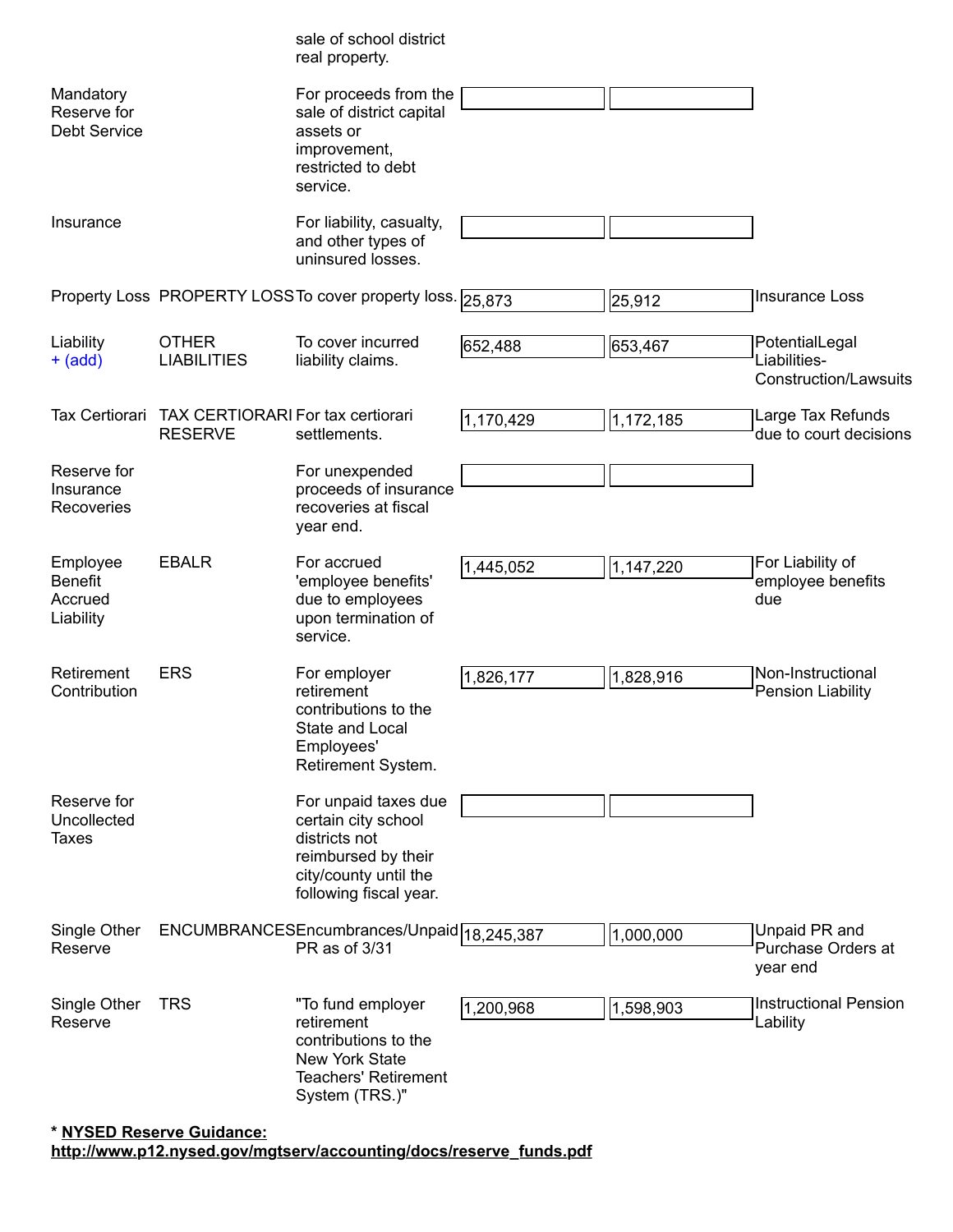19. 20. 21. 22. 23. 24. 25.

| Form Due May 9, 2022 | 2022-2023 Salary Threshold =<br>\$150,000 |
|----------------------|-------------------------------------------|
|----------------------|-------------------------------------------|

In response to legislative efforts to encourage greater cost sharing in service provision and local government administration, we now provide a section for districts that share administrative staff to highlight these efforts for the upcoming school year. Each sharing district should identify in the form the other district(s) with which they will be sharing adminis form the other district(s) with which they will be sharing administrative staff for school year 2022-2023.

If you will be sharing a Superintendent, list the other district (or districts) in the text box. If you will be sharing other administrative staff required to be reported, please send an email to EMSCMGTS@nysed.gov indicating the title of the staff persons(s) as well as the other district(s) involved in the cost-sharing.

*The salaries, benefits and other compensation reported in the form should reflect only the financial support or commitment that your district will be making. They should not reflect the total amounts budgeted to be paid by all participating districts over the school year.*

|           | Report Estimated Salaries in the Budget for the 2022-2023 School Year                                                                                                                                                                                                                          |               |  |                          |                       |  |  |  |  |
|-----------|------------------------------------------------------------------------------------------------------------------------------------------------------------------------------------------------------------------------------------------------------------------------------------------------|---------------|--|--------------------------|-----------------------|--|--|--|--|
|           | Sections 1608 and 1716 of the Education Law<br>(Please read the instructions and definitions before completing this form.)                                                                                                                                                                     |               |  |                          |                       |  |  |  |  |
|           | <b>Title</b>                                                                                                                                                                                                                                                                                   | <b>Salary</b> |  | <b>Employee Benefits</b> | Other<br>Remuneration |  |  |  |  |
| 1.        | Superintendent of Schools                                                                                                                                                                                                                                                                      | 250,000       |  | 71,337                   | 3,600                 |  |  |  |  |
|           | Please list the district or districts with which you<br>will be sharing a superintendent (if applicable):<br>Associate, Assistant and Deputy Superintendents<br>(Example Titles: Associate Superintendent for Instruction, Deputy Superintendent, Assistant Superintendent for Business, etc.) |               |  |                          |                       |  |  |  |  |
| 2.        | ASSISTANT SUPT. PPS AND HR                                                                                                                                                                                                                                                                     | 201,852       |  | 64,692                   | 5,000                 |  |  |  |  |
| 3.        |                                                                                                                                                                                                                                                                                                |               |  |                          |                       |  |  |  |  |
| 4.        |                                                                                                                                                                                                                                                                                                |               |  |                          |                       |  |  |  |  |
| 5.        |                                                                                                                                                                                                                                                                                                |               |  |                          |                       |  |  |  |  |
| 6.        |                                                                                                                                                                                                                                                                                                |               |  |                          |                       |  |  |  |  |
| 7.        |                                                                                                                                                                                                                                                                                                |               |  |                          |                       |  |  |  |  |
| 8.        |                                                                                                                                                                                                                                                                                                |               |  |                          |                       |  |  |  |  |
| 9.<br>10. |                                                                                                                                                                                                                                                                                                |               |  |                          |                       |  |  |  |  |
| 11.       |                                                                                                                                                                                                                                                                                                |               |  |                          |                       |  |  |  |  |
| 12.       |                                                                                                                                                                                                                                                                                                |               |  |                          |                       |  |  |  |  |
| 13.       |                                                                                                                                                                                                                                                                                                |               |  |                          |                       |  |  |  |  |
| 14.       |                                                                                                                                                                                                                                                                                                |               |  |                          |                       |  |  |  |  |
| 15.       |                                                                                                                                                                                                                                                                                                |               |  |                          |                       |  |  |  |  |
| 16.       |                                                                                                                                                                                                                                                                                                |               |  |                          |                       |  |  |  |  |
| 17.       |                                                                                                                                                                                                                                                                                                |               |  |                          |                       |  |  |  |  |
| 18.       |                                                                                                                                                                                                                                                                                                |               |  |                          |                       |  |  |  |  |

| m the other district(s) with which they will be sharing administrative staff for school year 2022-2023.                                                 |  |
|---------------------------------------------------------------------------------------------------------------------------------------------------------|--|
| ou will be sharing a Superintendent. list the other district (or districts) in the text box. If you will be sharing other administrative staff required |  |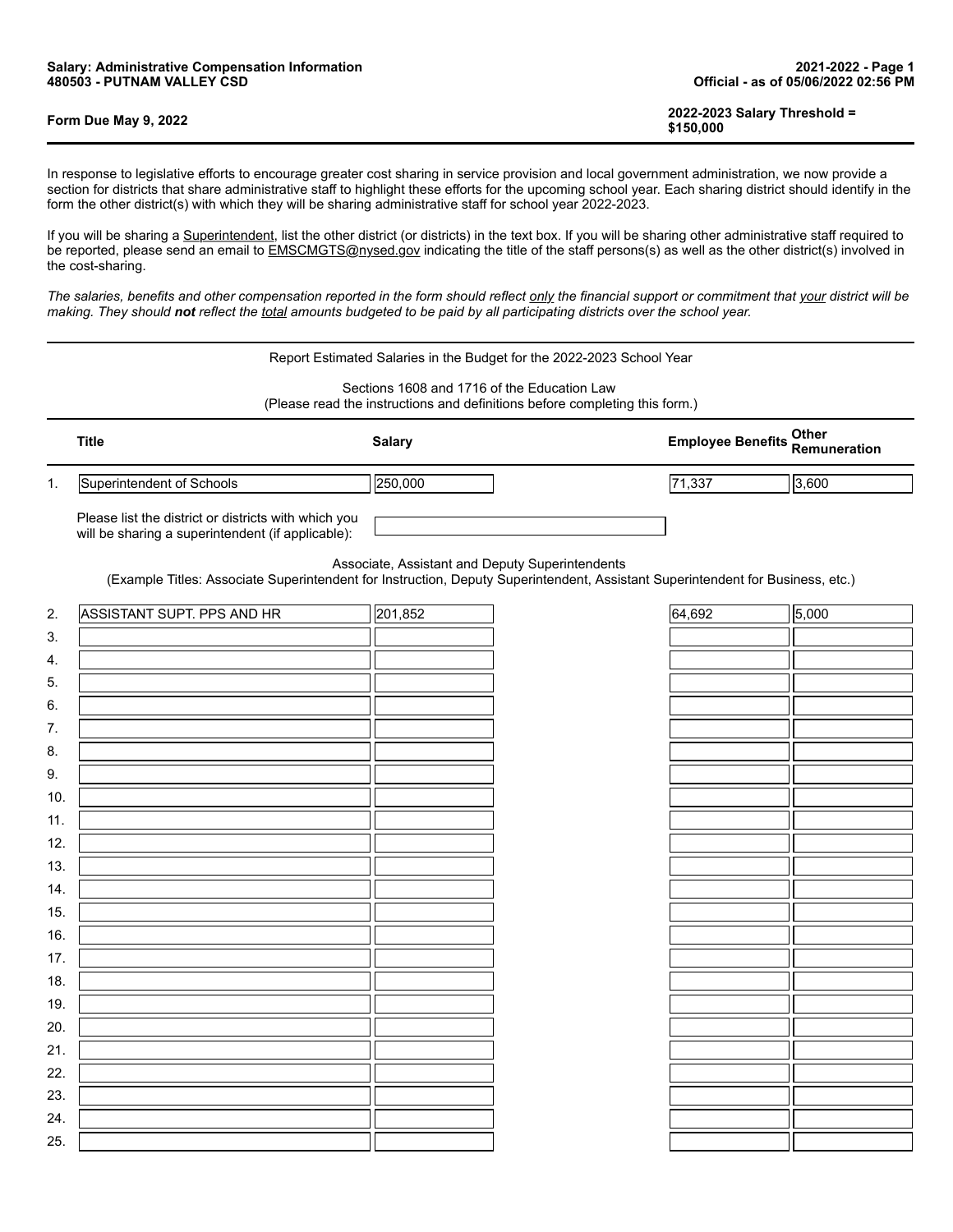Other Supervisory and Administrative Employees Scheduled to Receive \$150,000 or More in Salary

| 71.  | <b>BUSINESS OFFICIAL</b>                                                      | 166,591 |
|------|-------------------------------------------------------------------------------|---------|
| 72.  | <b>DIRECTOR OF CURRICULUM</b>                                                 | 165,000 |
| 73.  | <b>HS PRINCIPAL</b>                                                           | 192,930 |
| 74.  | <b>MS PRINCIPAL</b>                                                           | 176,705 |
| 75.  | <b>ES PRINCIPAL</b>                                                           | 189,149 |
| 76.  | <b>MS ASSISTANT PRINCIPAL</b>                                                 | 152,417 |
| 77.  |                                                                               |         |
| 78.  |                                                                               |         |
| 79.  |                                                                               |         |
|      |                                                                               |         |
| 80.  |                                                                               |         |
| 81.  |                                                                               |         |
| 82.  |                                                                               |         |
| 83.  |                                                                               |         |
| 84.  |                                                                               |         |
| 85.  |                                                                               |         |
| 86.  |                                                                               |         |
| 87.  |                                                                               |         |
| 88.  |                                                                               |         |
| 89.  |                                                                               |         |
| 90.  |                                                                               |         |
| 91.  |                                                                               |         |
|      |                                                                               |         |
| 92.  |                                                                               |         |
| 93.  |                                                                               |         |
| 94.  |                                                                               |         |
| 95.  |                                                                               |         |
| 96.  |                                                                               |         |
| 97.  |                                                                               |         |
| 98.  |                                                                               |         |
| 99.  |                                                                               |         |
| 100. |                                                                               |         |
| 101. |                                                                               | ┑┍      |
|      |                                                                               |         |
| 102. |                                                                               |         |
| 103. |                                                                               |         |
| 104. |                                                                               |         |
| 105. |                                                                               |         |
| 106. |                                                                               |         |
| 107. |                                                                               |         |
| 108. |                                                                               |         |
| 109. |                                                                               |         |
| 110. |                                                                               |         |
| 111. |                                                                               |         |
|      |                                                                               |         |
| 112. |                                                                               |         |
|      | Salary: Administrative Compensation Information<br>480503 - PUTNAM VALLEY CSD |         |
| 113. |                                                                               |         |
| 114. |                                                                               |         |
| 115. |                                                                               |         |
|      |                                                                               |         |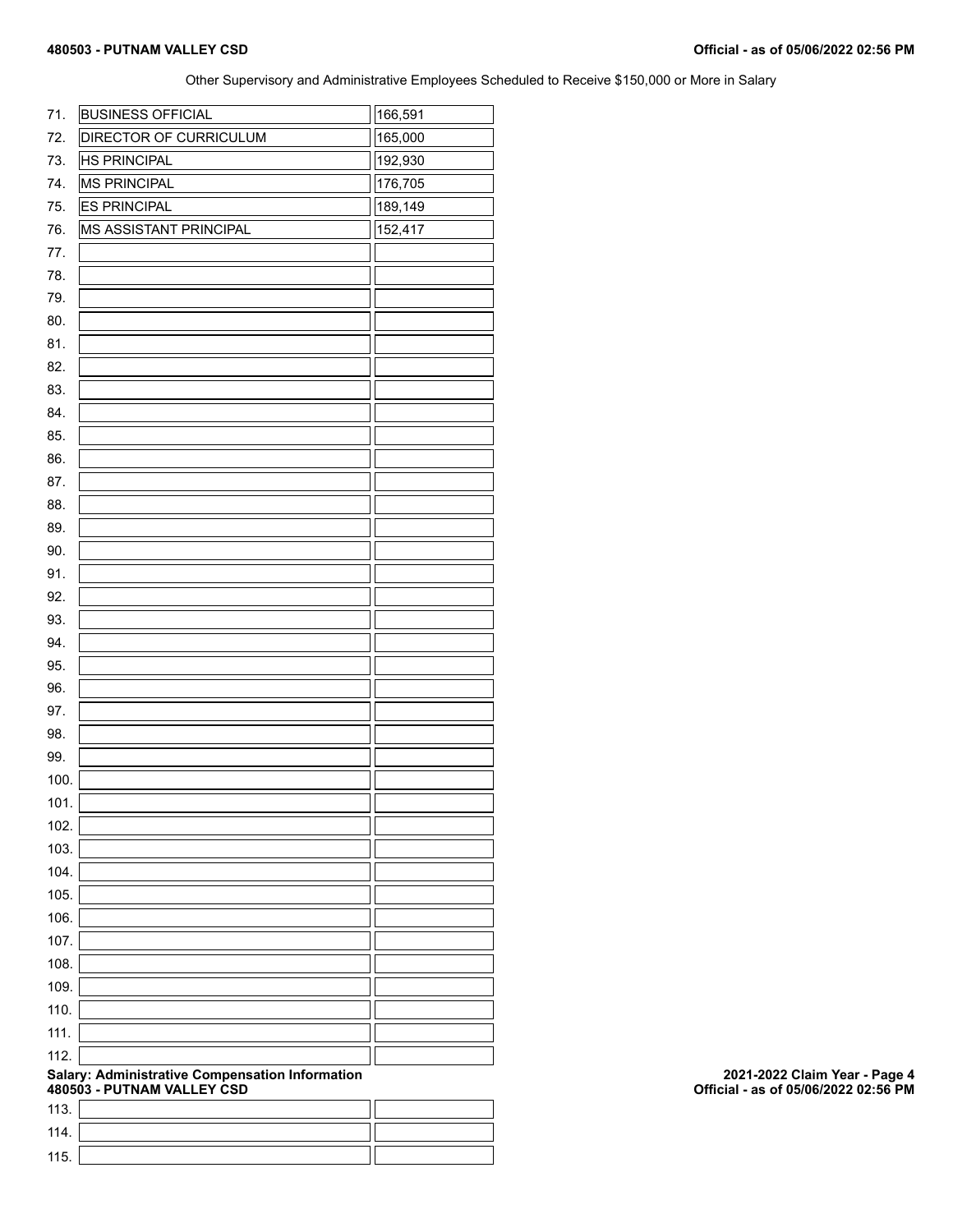NYS - Real Property System Putnam Valley Cent School District School District Code: 372803

#### File Totals - 2022 - Current Year File Town within School District Summary

 $\overline{a}$ 

| <b>SWIS</b><br>Code | Name          | <b>Parcels</b> | ∟and<br><b>Assessed Value</b> | Total<br><b>Assessed Value</b> | School<br>Taxable | <b>Total Star</b><br>Exempt Amt | Star<br>Taxable |
|---------------------|---------------|----------------|-------------------------------|--------------------------------|-------------------|---------------------------------|-----------------|
| 372000              | Carmel        | 35             | 1,860,300                     | 5.061.283                      | 4.772.395         | 93.060                          | 4.679.335       |
| 372800              | Putnam Valley | 4709           | 391,688,426                   | 1.619.123.231                  | .533.461.476      | 106.735.673                     | 426,725,803     |
|                     |               | 4744           | 393,548,726                   | 1,624,184,514                  | .538,233,871      | 106,828,733                     | 1,431,405,138   |

 $\sim$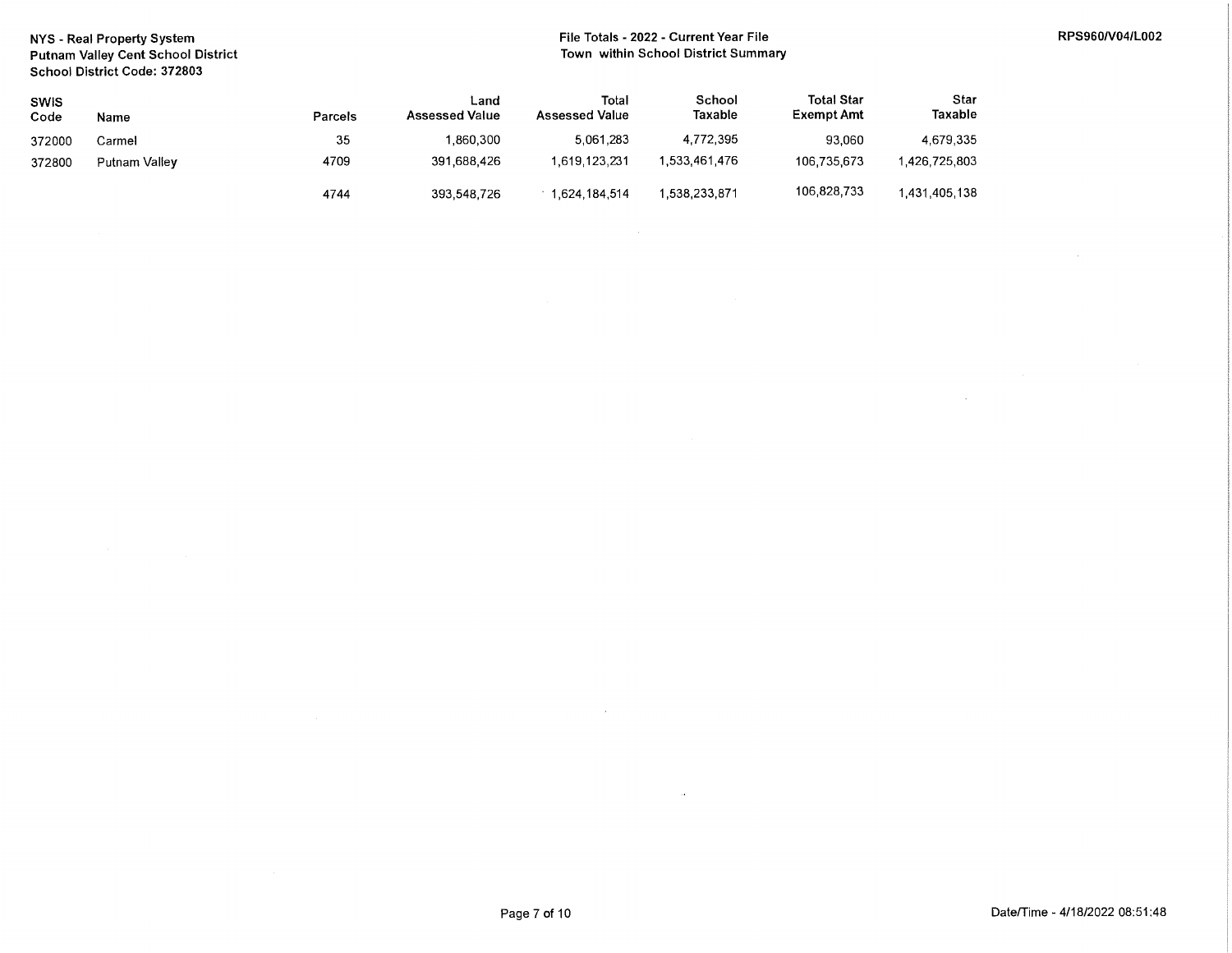#### Assessor's Report - 2022 - Current Year File **S495 Exemption Impact Report School District Summary**

#### Equalized Total Assessed Value 1,624,184,514

#### School District - 372803 Putnam Valley Cent

| Exemption<br>Code | Exemption<br>Name                     | Statutory<br>Authority | Number of<br><b>Exemptions</b> | <b>Total Equalized Value</b><br>of Exemptions | <b>Percent of Value</b><br>Exempted |
|-------------------|---------------------------------------|------------------------|--------------------------------|-----------------------------------------------|-------------------------------------|
| 12100             | NYS - GENERALLY                       | RPTL 404(1)            | 9                              | 3,153,900                                     | 0.19                                |
| 13100             | <b>CO - GENERALLY</b>                 | RPTL 406(1)            | 19                             | 2,963,800                                     | 0.18                                |
| 13500             | <b>TOWN - GENERALLY</b>               | RPTL 406(1)            | 93                             | 9,024,400                                     | 0.56                                |
| 13800             | <b>SCHOOL DISTRICT</b>                | <b>RPTL 408</b>        | 3                              | 17,389,300                                    | 1.07                                |
| 13870             | SPEC DIST USED FOR PURPOSE EST        | <b>RPTL 410</b>        | 73                             | 6,016,200                                     | 0.37                                |
| 14100             | USA - GENERALLY                       | RPTL 400(1)            | 2                              | 1,611,600                                     | 0.10                                |
| 25110             | NONPROF CORP - RELIG(CONST PRO        | <b>RPTL 420-a</b>      | 9                              | 4,835,800                                     | 0.30                                |
| 25130             | NONPROF CORP - CHAR (CONST PRO        | <b>RPTL 420-a</b>      | 12                             | 7,370,000                                     | 0.45                                |
| 25230             | NONPROF CORP - MORAL/MENTAL IM        | <b>RPTL 420-a</b>      | 3                              | 5,480,300                                     | 0.34                                |
| 25300             | NONPROF CORP - SPECIFIED USES         | <b>RPTL 420-b</b>      |                                | 1,094,500                                     | 0.07                                |
| 26050             | AGRICULTURAL SOCIETY                  | <b>RPTL 450</b>        |                                | 231,400                                       | 0.01                                |
| 26100             | <b>VETERANS ORGANIZATION</b>          | <b>RPTL 452</b>        |                                | 479,100                                       | 0.03                                |
| 26400             | INC VOLUNTEER FIRE CO OR DEPT         | RPTL 464(2)            |                                | 1,867,400                                     | 0.11                                |
| 27350             | PRIVATELY OWNED CEMETERY LAND         | <b>RPTL 446</b>        | 5                              | 2,374,500                                     | 0.15                                |
| 28540             | NOT-FOR-PROFIT HOUS CO - HOSTE        | <b>RPTL 422</b>        |                                | 584,700                                       | 0.04                                |
| 41120             | ALT VET EX-WAR PERIOD-NON-COMB        | <b>RPTL 458-a</b>      | 144                            | 1,728,000                                     | 0.11                                |
| 41130             | ALT VET EX-WAR PERIOD-COMBAT          | <b>RPTL 458-a</b>      | 94                             | 1,880,000                                     | 0.12                                |
| 41136             | ALT VET EX-WAR PERIOD-COMBAT          | <b>RPTL 458-a</b>      |                                | 16,554                                        | 0.00                                |
| 41140             | ALT VET EX-WAR PERIOD-DISABILI        | <b>RPTL 458-a</b>      | 48                             | 1,663,851                                     | 0.10                                |
| 41400             | <b>CLERGY</b>                         | <b>RPTL 460</b>        | 2                              | 3,000                                         | 0.00                                |
| 41690             | <b>VOLUNTEER FIREFIGHTERS AND AMB</b> | RPTL 466-c,d,e,f,g,h&i | 11                             | 33,000                                        | 0.00                                |
| 41700             | <b>AGRICULTURAL BUILDING</b>          | RPTL 483               | 3                              | 192,000                                       | 0.01                                |
| 41720             | <b>AGRICULTURAL DISTRICT</b>          | AG-MKTS L 305          | 9                              | 1,925,822                                     | 0.12                                |
| 41730             | AGRIC LAND-INDIV NOT IN AG DIS        | AG MKTS L 306          |                                | 101,054                                       | 0.01                                |
| 41800             | PERSONS AGE 65 OR OVER                | <b>RPTL 467</b>        | 79                             | 12,716,902                                    | 0.78                                |
| 41834             | <b>ENHANCED STAR</b>                  | <b>RPTL 425</b>        | 400                            | 46,293,203                                    | 2.85                                |
| 41854             | <b>BASIC STAR 1999-2000</b>           | RPTL 425               | 1,288                          | 60,535,530                                    | 3.73                                |
| 41930             | DISABILITIES AND LIMITED INCOM        | <b>RPTL 459-c</b>      | 9                              | 1,210,560                                     | 0.07                                |